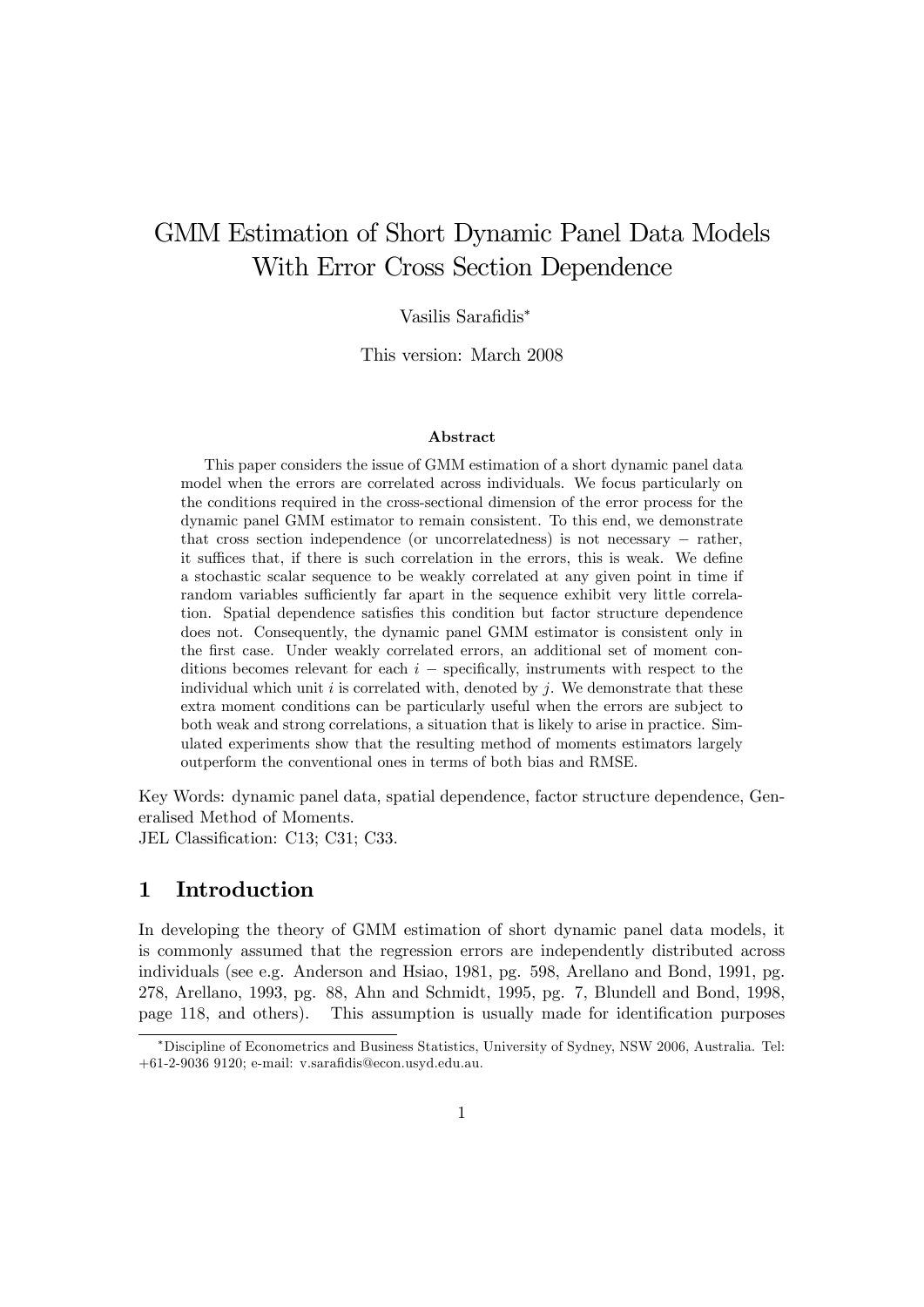rather than descriptive accuracy with the hope, presumably, that by conditioning on a sufficient number of explanatory variables, what is left over can be treated as a purely idiosyncratic disturbance that is uncorrelated across individuals. On the other hand, in empirical applications of GMM estimation this rather strong assumption is somewhat relaxed by allowing for common variations in the dependent variable at any given point in time using two-way error components disturbances (e.g. Arellano and Bond, 1991, pg. 288, Blundell and Bond, 1998, pg. 137, Bover and Watson, 2005, pg. 1975). In practice, however, a  $\alpha_i + f_t + \varepsilon_{it}$  formulation is unlikely to be adequate to remove all correlated behaviour in the errors and this may result in misleading inferences and even inconsistent GMM estimators (Sarafidis and Robertson,  $2007$ )<sup>1</sup>.

Error cross section dependence may arise for various reasons in practice; for example, it may be due to the presence of spatial correlations specified on the basis of economic and social distance (Conley, 1999) or relative location (Anselin, 1988), as well as due to the presence of unobserved components that give rise to a common factor specification in the disturbances with a fixed number of factors (e.g. Goldberger, 1972, and Jöreskog and Goldberger, 1975). Methods that account for a multi-factor error structure have been proposed by Robertson and Symons (2000), Coakley, Fuertes and Smith (2002), Phillips and Sul (2003), Moon and Perron (2004), Bai (2005), Pesaran (2006) and others. However, these methods are theoretically justified in panels where the number of time series observations  $(T)$  is large. To the best of our knowledge, no study exists that accounts for spatial correlations in a short dynamic panel data model.

The present paper deals specifically with the issue of GMM estimation of a short dynamic panel data model when the errors are not independent across individuals. A major focus lies on the conditions required in the cross-sectional dimension of the error process for the dynamic panel GMM estimator to remain consistent. To this end, we demonstrate that independence, or uncorrelatedness, is not necessary for GMM consistency or asymptotic efficiency  $-$  rather, it is sufficient that, if there is such correlation in the errors, this is weak. We define a stochastic scalar sequence to be weakly correlated at any given point in time if random variables sufficiently far apart in the sequence exhibit very little correlation. Therefore, a weakly correlated sequence is asymptotically uncorrelated. Conversely, a sequence is strongly correlated if random variables remain correlated no matter how far apart the lie in the sequence. We show that the spatial approach to modelling error cross section dependence, which typically assumes uniform boundedness of the row and column sums of the weighting matrix, satisfies asymptotic uncorrelatedness, although it is more restrictive in the sense that the latter does not require uniform boundedness. On the other hand, under factor structure dependence the errors are strongly correlated and therefore the GMM estimator is not consistent. The two-way error components model violates asymptotic uncorrelatedness too<sup>2</sup>, albeit the problem can be dealt in this case via time-demeaning of the observations. However, careful analysis needs to be made in this case because the aforementioned transformation

<sup>&</sup>lt;sup>1</sup>In an influential paper, Phillips and Sul (2007) analyse the impact of error cross section dependence on the dynamic Fixed Effects (FE) estimator.

<sup>&</sup>lt;sup>2</sup>Assuming that the unobserved time-specific individual-invariant effect is treated as stochastic.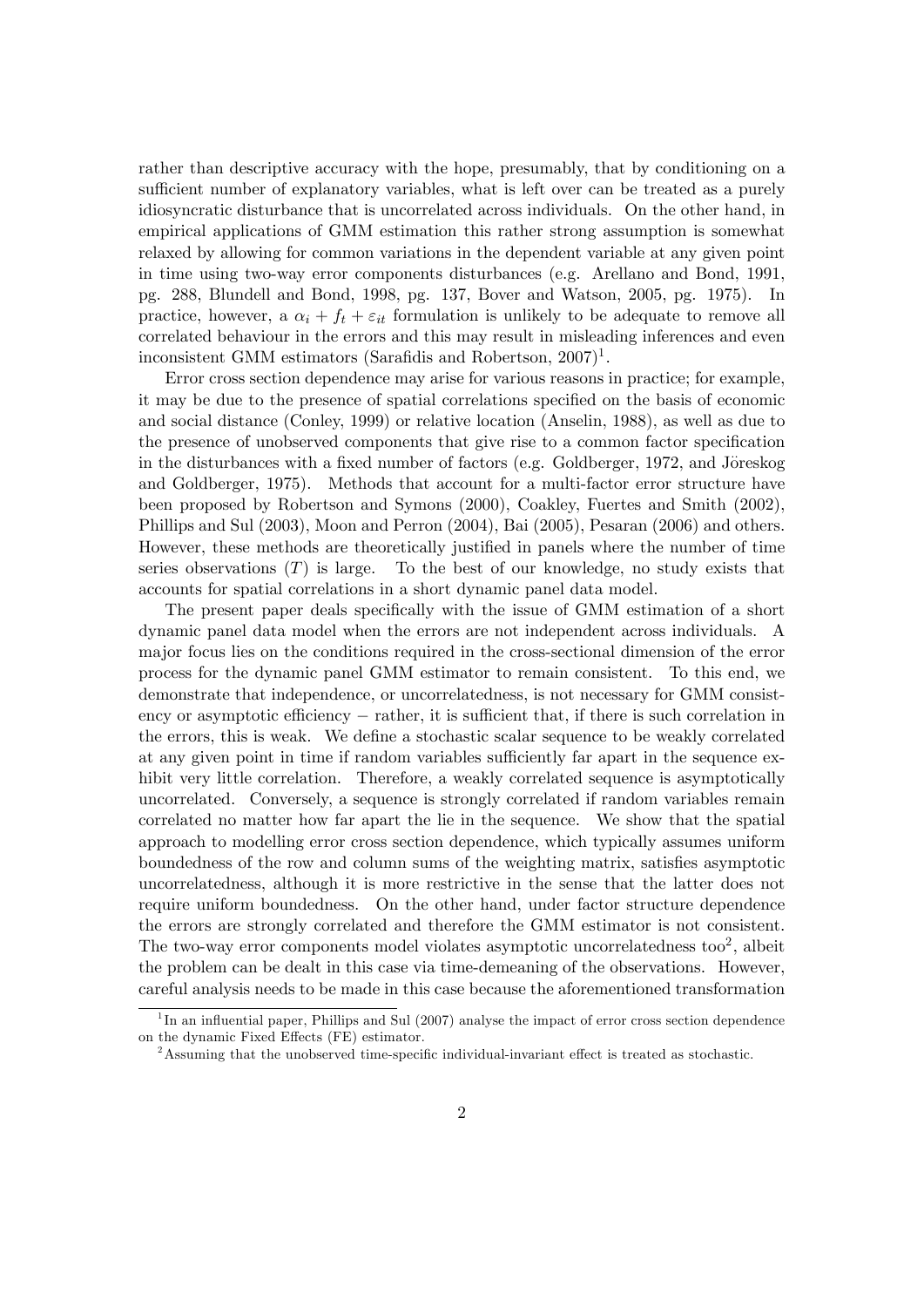induces some dependency among the  $N$  individual equations and therefore the moment conditions are not valid anymore for finite  $N$ , a result that is usually ignored in the literature.

In addition, this paper shows that when the errors are weakly correlated in the way defined above, then for each individual  $i$  there is an additional set of moment conditions that becomes relevant  $-$  in particular, instruments with respect to the individual which unit  $i$  is correlated with, denoted by  $j$ . We demonstrate that these extra moment conditions can be particularly useful when the errors are subject to both weak and strong correlations, a situation that is likely to arise in practice. Pesaran and Tosetti (2007) consider this situation as well, for a model with no lags of the dependent variable on the right-hand side and  $T$  sufficiently large.

The structure of the paper is as follows. The following section specifies the panel regression model in a way that encompasses common factors and spatial dependence. Section 3 reviews the standard moment conditions used in GMM estimation under twoway error components disturbances. Section 4 addresses the issue of consistency for the dynamic panel GMM estimator when the independence assumption across individuals is relaxed. Section 5 shows that under weakly correlated errors, additional moment conditions become relevant for each individual i, which arise from the individual(s) which unit  $i$  is correlated with. Section 6 demonstrates the validity of these extra moment conditions under both weakly and strongly correlated errors and the following section analyses the properties of the resulting GMM estimators, including cases where the problem of weak instruments applies. The performance of these estimators is investigated in Section 8 using simulated data. A final section concludes.

## 2 Model Specification

We focus on dynamic panel data models of the following first-order autoregressive form:

$$
y_{i,t} = \lambda y_{i,t-1} + \nu_{i,t}, \quad i = 1, ..., N \text{ and } t = 2, ..., T
$$
  

$$
\nu_{i,t} = \alpha_i + u_{i,t}
$$
  

$$
u_{i,t} = \sum_{m=1}^{M} \theta_i^m \sum_{j=1}^{N} w_{i,j}^m \xi_{j,t}^m + \varepsilon_{i,t} = \theta_i' \left[ diag\left(\mathbf{W}_i \times \boldsymbol{\xi}_t'\right) \times \mathbf{i}_M \right] + \varepsilon_{i,t}
$$
 (1)

where  $y_{i,t}$  is the dependent variable of individual i at time t,  $\lambda$  is a fixed parameter to be estimated with  $|\lambda| < 1$ , and  $v_{it}$  is a composite error term that consists of an individualspecific time-invariant unobserved effect and a weighted sum of purely idiosyncratic components, where  $\boldsymbol{\theta}_i = (\theta_i^1, ..., \theta_i^M)'$  is an  $M \times 1$  vector,

$$
\mathbf{W}_{i} = \begin{bmatrix} w_{i,1}^{1} & w_{i,2}^{1} & \cdots & w_{i,N}^{1} \\ w_{i,1}^{2} & w_{i,2}^{2} & \cdots & w_{i,N}^{2} \\ \vdots & \vdots & \ddots & \vdots \\ w_{i,1}^{M} & w_{i,2}^{M} & \cdots & w_{i,N}^{M} \end{bmatrix}; M \times N, \quad \boldsymbol{\xi}_{t} = \begin{bmatrix} \xi_{1,t}^{1} & \xi_{2,t}^{1} & \cdots & \xi_{N,t}^{1} \\ \xi_{1,t}^{2} & \xi_{2,t}^{2} & \cdots & \xi_{N,t}^{2} \\ \vdots & \vdots & \ddots & \vdots \\ \xi_{1,t}^{M} & \xi_{2,t}^{M} & \cdots & \xi_{N,t}^{M} \end{bmatrix}; M \times N,
$$
\n(2)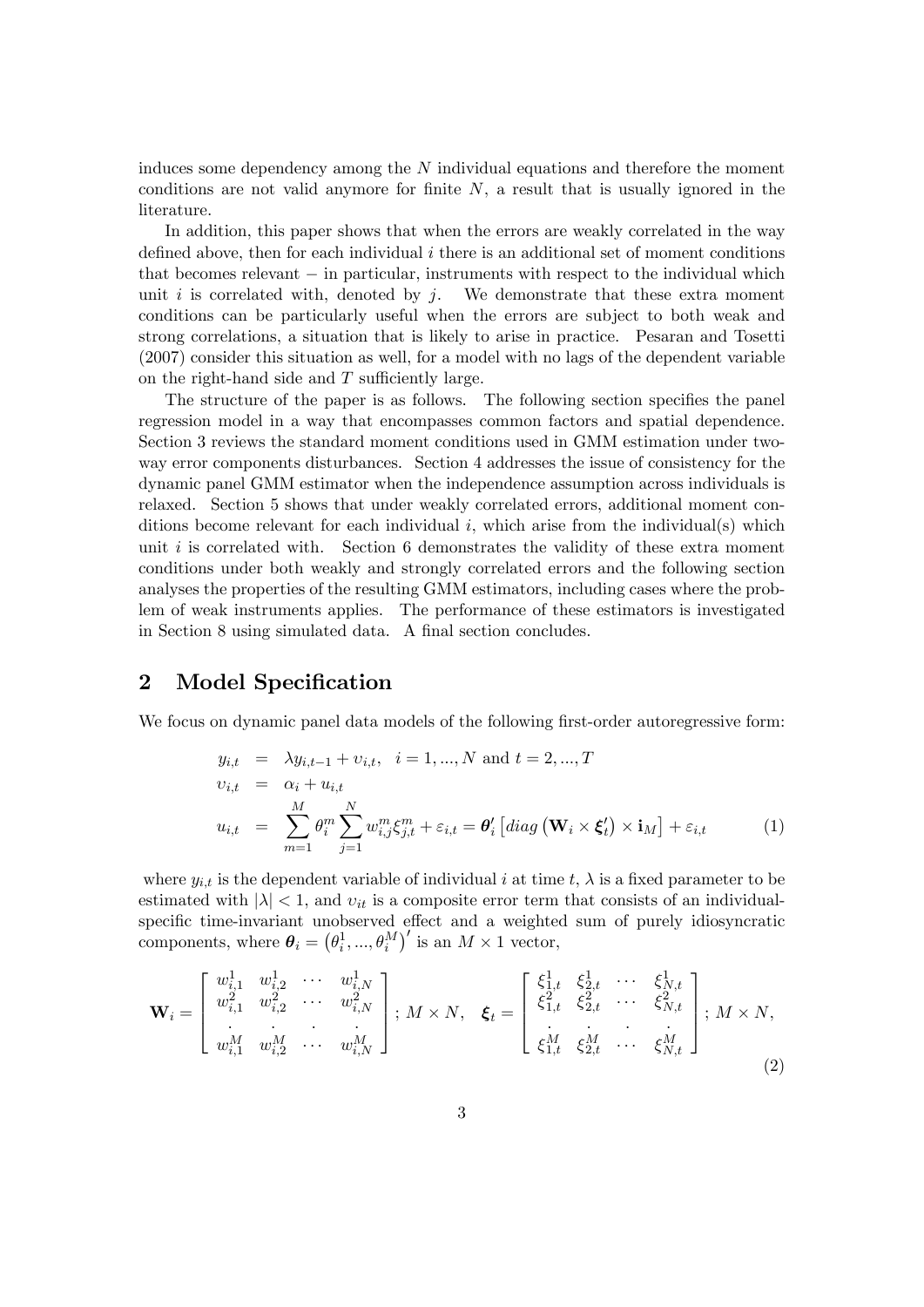and  $\mathbf{i}_M$  is a  $M \times 1$  column vector of ones.

We make the following assumptions:

Assumption 1:  $\alpha_i \sim iid\left(0, \sigma_{\alpha}^2\right)$ .

Assumption 2:  $\xi_{it}^m \sim iid\left(0,\sigma_{\xi_m}^2\right)$ ) and  $\varepsilon_{it} \sim iid\left(0, \sigma_{\varepsilon}^2\right)$ .

**Assumption 3:**  $E(y_{i,1} \varepsilon_{i,t}) = 0$ , for  $i = 1, ..., N$  and  $t = 2, 3, ..., T$ .

**Assumption 4:**  $\theta_i^m$  is non-stochastic and bounded with  $\lim_{N\to\infty} \left[\frac{1}{N}\right]$  $\frac{1}{N}\sum_{i=1}^N \boldsymbol{\theta}_i \Big] = \boldsymbol{\mu}_{\boldsymbol{\theta}} \neq$ 0,  $\lim_{N \to \infty} \left[ \frac{1}{N} \right]$  $\frac{1}{N}\sum_{i=1}^N \underline{\boldsymbol{\theta}}_i \underline{\boldsymbol{\theta}}_j'$  $\mathbf{E} = \mathbf{\Sigma}_{\theta}$  for  $i = j$  and **0** otherwise, where  $\underline{\theta}_i = \theta_i - \overline{\theta}$ ,  $\Sigma_{\theta}$  is a diagonal positive semi-definite matrix and  $\mu_{\theta}$  is a  $M \times 1$  vector such that  $||\mu_{\theta}|| < B_{\theta} < \infty.$ 

Assumptions 1-3 are standard in the GMM literature. Assumption 2 can be easily relaxed by allowing  $\varepsilon_{it} \sim MA(k)$ , where k is a small positive integer. Assumption 3 ensures that sufficiently lagged values of  $y_{it}$  will be uncorrelated with the first-difference of  $\varepsilon_{it}$  and thus they will be available as instruments. Assumption 4 is equivalent to requiring that  $\theta_i$  has finite mean and variance and it is uncorrelated across i for all m if  $\theta_i$  were stochastic, which would be satisfied under  $-\text{ say } -\theta_i \sim \text{iid}(\mu_\theta, \Sigma_\theta).$ 

Note that all the results discussed below extend in an obvious fashion to higher order autoregressive processes as well as to panel autoregressive distributed lag models. Model (1) can be written in a more compact form as follows:

$$
\mathbf{y} = \lambda \mathbf{y}_{-1} + \boldsymbol{\alpha} + \mathbf{u}, \ \ \mathbf{u} = \sum_{m=1}^{M} \boldsymbol{\theta}^m \left( \mathbf{W}_N^m \otimes I_{T-1} \right) \boldsymbol{\xi}^m + \boldsymbol{\varepsilon} \tag{3}
$$

where  $y = (y_1, ..., y_N)'$  is a  $N \times (T-1)$  matrix with  $y_i = (y_{i,2}, ..., y_{i,T})'$ ,  $y_{-1} =$  $(\mathbf{y}_{1,-1},...,\mathbf{y}_{N,-1})'$  is a  $N\times(T-1)$  matrix with  $\mathbf{y}_{i,-1}=(y_{i,1},...,y_{i,T-1})',\boldsymbol{\alpha}=\left[\left(\alpha_1,...,\alpha_N\right)'\otimes\mathbf{i}\right]$ with  $\mathbf{i}_{T-1}$  being a  $(T-1) \times 1$  column vector of ones,  $\boldsymbol{\theta}^m = diag\left[ (\theta_1^m, ..., \theta_N^m)' \otimes \mathbf{i}_{T-1} \right]$ is a  $N(T-1) \times 1$  vector,  $\mathbf{W}_{N}^{m}$  is a  $N \times N$  weighting matrix,  $\boldsymbol{\xi}^{m} = (\boldsymbol{\xi}_{1}^{m}, ..., \boldsymbol{\xi}_{N}^{m})'$  with  $\boldsymbol{\xi}_i^m = \left(\xi_{i,2}^m,...,\xi_{i,T}^m\right)' \text{ and } \boldsymbol{\varepsilon} = \left(\varepsilon_1,...,\varepsilon_N\right)' \text{ with } \boldsymbol{\varepsilon}_i = (\varepsilon_{i2},...,\varepsilon_{i,T})'.$ 

The composite error term,  $\mathbf{u}$ , has a flexible structure in that it can characterise various forms of cross section dependence, which include dependence that is due to the presence of unobserved common factors as well as spatial correlations in the error term, depending on the structure of  $\mathbf{W}_{N}^{m}$ . Specifically, the multi-factor structure arises from (3) by setting all elements of  $\mathbf{W}_{N}^{m}$ , denoted by  $w_{i,j}^{m}$ , equal to

$$
w_{i,j}^m = N^{-1/2} \text{ for } i = 1, ..., N, m = 1, ..., M
$$
 (4)

such that

$$
\mathbf{u} = \sum_{m=1}^{M} \boldsymbol{\theta}^m \mathbf{f}^m + \boldsymbol{\varepsilon}, \text{ where } \mathbf{f}^m = \left[ \mathbf{i} \otimes (f_2^m, ..., f_T^m)' \right] \text{ and } f_t^m = N^{-1/2} \sum_{i=1}^{N} \xi_{i,t}^m. \tag{5}
$$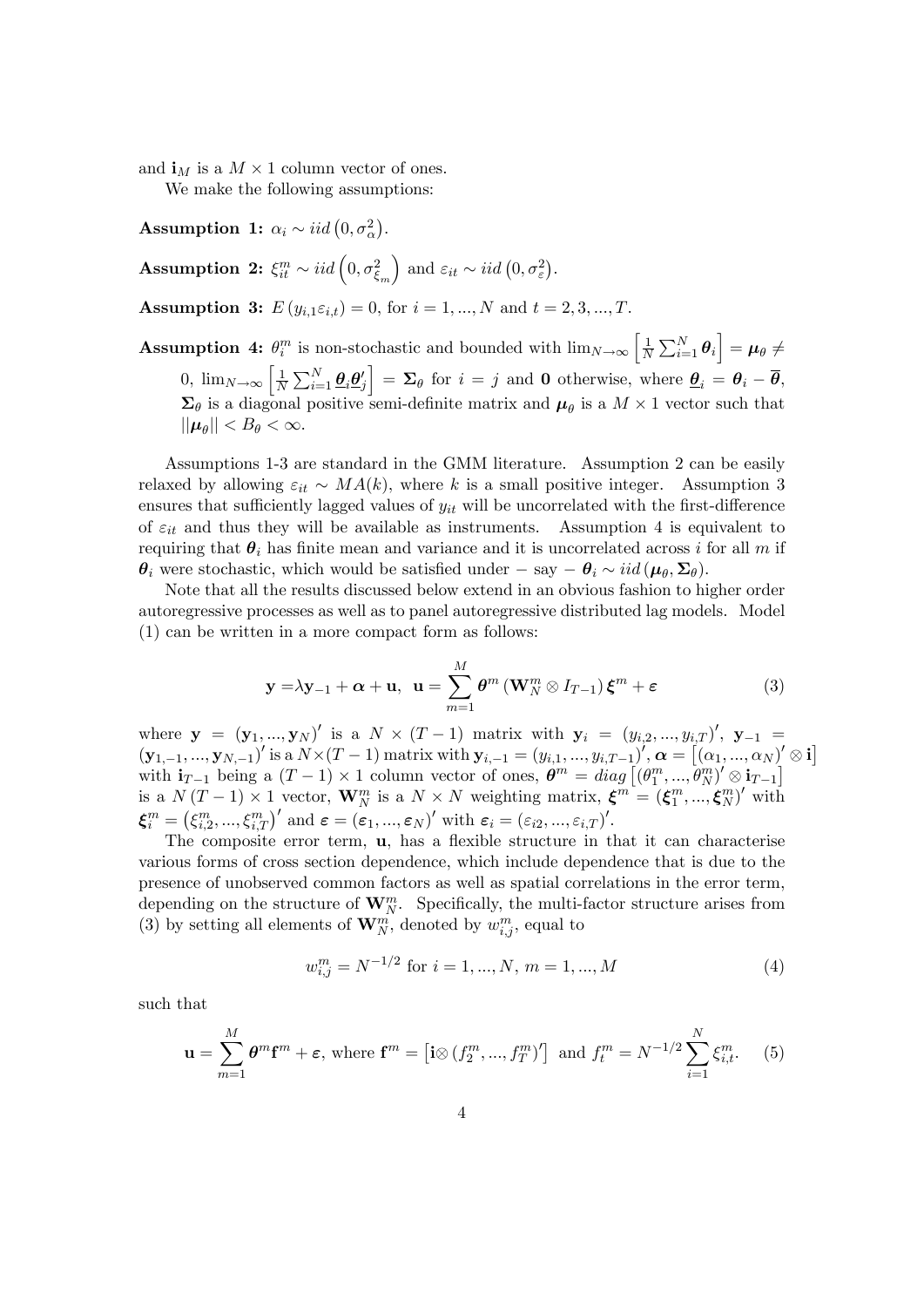In this case we have  $E(f_t^m) = 0$ ,  $var(f_t^m) = \sigma_{\xi_m}^2$  and  $cov(f_t^m, f_{t-\tau}^m) = 0$  for  $\tau > 0$  and all m. Therefore,  $E(u_{i,t}) = 0$ ,  $var(u_{i,t}) = \sum_{m=1}^{M} (\theta_i^m)^2 \sigma_{\xi_m}^2 + \sigma_{\varepsilon}^2$  and

$$
cov(u_{i,t}, u_{i+k,s}) = \begin{cases} \sum_{m=1}^{M} \theta_i^m \theta_{i+k}^m \sigma_{\xi_m}^2 & \text{for } t = s\\ 0 & \text{otherwise} \end{cases}
$$
(6)

The Spatial Moving Average (SMA) process arises from (3) by setting  $M = 1, \theta_i^1 = \theta$ with  $|\theta| < 1$ ,  $\xi^1 = \varepsilon$  and  $\mathbf{W}_N^1 = \mathbf{W}_N$  equal to a sparse matrix populated primarily with zeros. For instance in a circular<sup>3</sup>  $SMA(1)$  process, **u** equals

$$
\mathbf{u} = \theta \left( \mathbf{W}_N \otimes I_{T-1} \right) \boldsymbol{\varepsilon} + \boldsymbol{\varepsilon} \tag{7}
$$

with  $\mathbf{W}_N$  given by

W<sup>N</sup> = 2 6 6 6 6 6 6 4 0 1 0 : : : : : 0 0 0 1 0 : : : : 0 0 0 0 1 0 : : : 0 : : : : : : : : : 0 : : : : 0 0 0 1 1 : : : : : 0 0 0 3 7 7 7 7 7 7 5 (8)

In this case we have  $E(u_{i,t}) = 0$ ,  $var(u_{i,t}) = \sigma_{\varepsilon}^2 (1 + \theta^2)$  and

$$
cov(u_{i,t}, u_{i+k,s}) = \begin{cases} \theta \sigma_{\varepsilon}^2 & \text{for } \kappa = i \, (\text{mod } N) + 1 \text{ and } t = s \\ 0 & \text{otherwise} \end{cases}
$$
 (9)

where  $i \pmod{N}$  is the modulo operator, defined as the remainder after numerical division of i by N to obtain integer values. Thus, for  $i = 1, ..., N - 1$ ,  $i \text{ (mod } N) + 1 = i + 1$ and for  $i = N$ ,  $N \pmod{N} + 1 = 1$ . SMA processes of higher order can be accomodated straightforwardly. Assuming invertibility, the Spatial Autoregressive (SAR) form can be obtained using an infinite SMA representation<sup>4</sup>.

The Spatial Error Components (SEC) form arises in a way similar to a SMA form with the only difference being that  $\xi^1 \neq \varepsilon$  in (7) while (8) includes non-zero values on the main diagonal. In this case we have  $E(u_{i,t}) = 0$ ,  $var(u_{i,t}) = \sigma_{\varepsilon}^2 + \theta^2 \sigma_{\xi_1}^2$  and

$$
cov(u_{i,t}, u_{i+k,s}) = \begin{cases} \theta \sigma_{\xi_1}^2 & \text{for } \kappa = i \, (\text{mod } N) + 1 \text{ and } t = s \\ 0 & \text{otherwise} \end{cases}
$$
 (10)

Finally, it follows that by imposing appropriate restrictions on  $\theta_i^m$ ,  $w_{i,j}^m$  and  $\xi_{i,t}^m$ , (3) can easily accomodate mixture cases too, where both spatial correlations and common unobserved factors are present in the errors. We consider estimation of this type of models in Section 6.

<sup>3</sup> See e.g. Baltagi, Bresson and Pirotte (2007).

<sup>&</sup>lt;sup>4</sup>In this case,  $W_N$  is not sparse, however its elements will decline with a distance measure that increases sufficiently rapidly as the sample increases. For instance, Stetzer (1982) models the distance decay by a negative exponential function,  $w_{ij} = \exp(-\theta d_{ij})$ ,  $0 < \delta < \infty$ , with  $d_{ij}$  denoting the distance between individuals  $i$  and  $j$ .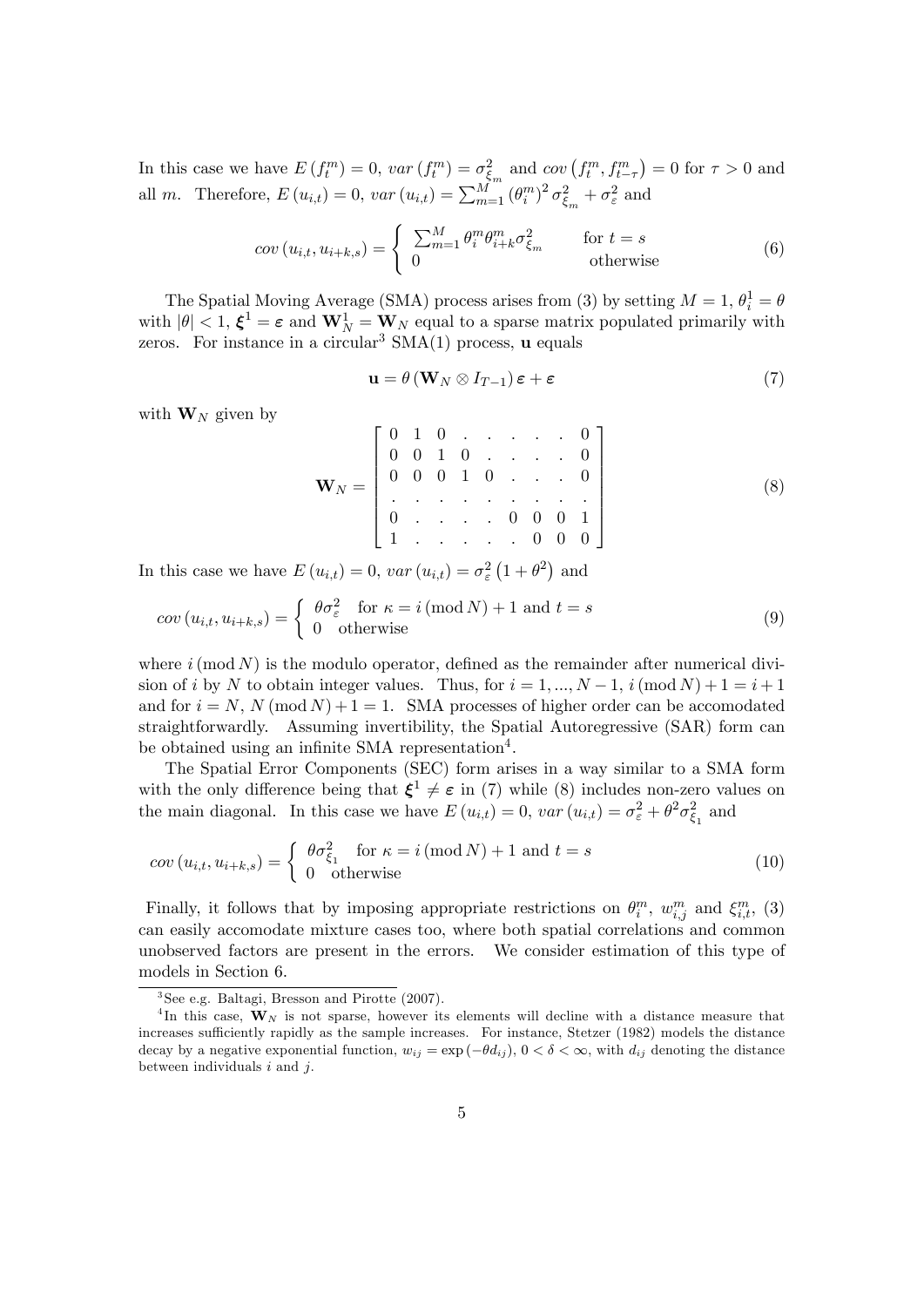### 3 Moment Conditions in Standard GMM Estimation

Typical GMM estimation of linear dynamic panel data models of the form given in (1) imposes  $\theta_i^m = 0$  for all i and m, such that any form of dependence in the error process across individuals, whether this is spatial or subject to a factor structure, is ruled out<sup>5</sup>. Consequently, applying first-differences in (1) yields

$$
\Delta y_{i,t} = \lambda \Delta y_{i,t-1} + \Delta v_{i,t}, \quad i = 1, ..., N \text{ and } t = 3, ..., T
$$
 (11)

Under Assumptions 1-3 the following  $\zeta = (T-1)(T-2)/2$  moment conditions become available

$$
E(y_{i,t-s}\Delta v_{i,t}) = E(y_{i,t-s}\Delta\varepsilon_{i,t}) = 0; \text{ for } t = 3, ..., T \text{ and } s = 2, ..., t-1.
$$
 (12)

On the other hand, in empirical applications it is common practice to generalise the error structure by allowing for common variations in the dependent variable using a two-way error components formulation<sup>6</sup>:

$$
v_{i,t} = \alpha_i + f_t + \varepsilon_{i,t}.\tag{13}
$$

If  $f_t$  is treated as non-stochastic, the moment conditions given in  $(12)$  are not valid anymore because the expectation of  $f_t$  is equal to  $f_t$  itself. Hence

$$
E(y_{i,t-s}\Delta v_{i,t}) = E\left[\left(\frac{\alpha_i}{1-\lambda} + \sum_{\tau=0}^{\infty} \lambda^{\tau} \varepsilon_{i,t-s-\tau} + \sum_{\tau=0}^{\infty} \lambda^{\tau} f_{t-s-\tau}\right) (\Delta f_t + \Delta \varepsilon_{i,t})\right]
$$
  
= 
$$
\sum_{\tau=0}^{\infty} \lambda^{\tau} f_{t-s-\tau} \Delta f_t \neq 0.
$$
 (14)

If, instead,  $f_t$  is treated as stochastic and serially uncorrelated, the moment conditions given above remain valid because  $E\left[\sum_{\tau=0}^{\infty} \lambda^{\tau} f_{t-s-\tau} \Delta f_t\right] = 0$ . However, the sample counterpart of  $(14)$  does not converge to its expectation for finite T for reasons that will become clear in the next section. Instead,

$$
\frac{1}{N} \sum_{i=1}^{N} \left[ y_{i,t-s} \Delta v_{i,t} \right] - \sum_{\tau=0}^{\infty} \lambda^{\tau} f_{t-s-\tau} \Delta f_t \xrightarrow{p} 0 \tag{15}
$$

Transforming the observations in terms of deviations from time-specific averages eliminates both of these problems by removing the common time effect from the regression error:

$$
\underline{v}_{it} = v_{it} - \overline{v}_t = (\alpha_i - \overline{\alpha}) + (f_t - f_t) + (\varepsilon_{it} - \overline{\varepsilon}_t) = \underline{\alpha}_i + \underline{\varepsilon}_{it}.
$$
\n(16)

However, the cross-sectionally demeaned transformation induces some dependency among the N individual equations and therefore the moment conditions on the transformed observations are not valid for finite N, i.e.  $E\left(\underline{y}_{i,t-s} \Delta \underline{v}_{i,t}\right) = E\left(\underline{y}_{i,t-s} \Delta \underline{\varepsilon}_{i,t}\right) \neq 0$ ,

<sup>5</sup> See Section 1 for related references.

 $6$ Viz. footnote 5.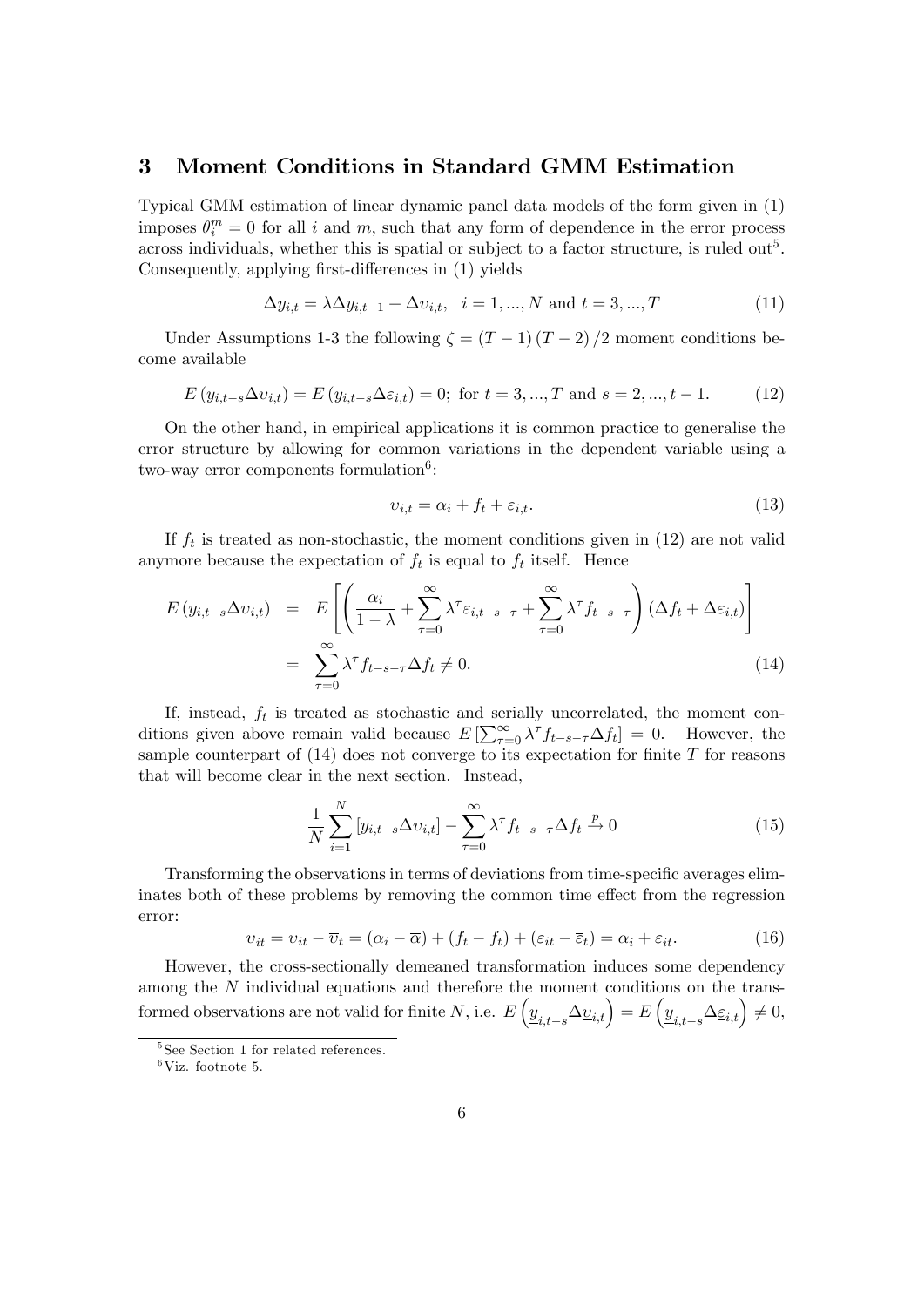where  $\underline{y}_{i,t-s} = y_{i,t-s} - \overline{y}_{t-s}$ , and similarly for the remaining variables. As N grows large, this dependency disappears; in particular, defining  $\underline{y}_{i,t-s}^o = y_{i,t-s} - \widetilde{\mu}_{y_{t-s}}$  and  $\Delta \underline{v}_{it}^o = \Delta [v_{i,t} - \widetilde{\mu}_{v_t}],$  where  $\widetilde{\mu}_{y_{t-s}} = \sum_{\tau=0}^{\infty} \lambda^{\tau} f_{t-s-\tau}$  and  $\widetilde{\mu}_{v_t} = f_t$ , we have

$$
\sqrt{N} \frac{1}{N} \sum_{i=1}^{N} \left[ \underline{y}_{i,t-s} \Delta \underline{v}_{i,t} \right]
$$
\n
$$
= \sqrt{N} \frac{1}{N} \sum_{i=1}^{N} \left[ \left( y_{i,t-s} - \widetilde{\mu}_{y_{t-s}} \right) - \left( \overline{y}_{t-s} - \widetilde{\mu}_{y_{t-s}} \right) \right] \Delta \left[ \left( v_{i,t} - \widetilde{\mu}_{v_t} \right) - \left( \overline{v}_t - \widetilde{\mu}_{v_t} \right) \right]
$$
\n
$$
= \frac{1}{\sqrt{N}} \sum_{i=1}^{N} \left[ \underline{y}_{i,t-s}^o \Delta \underline{v}_{i,t}^o \right] + o_p(1) \tag{17}
$$

since  $\Delta (\overline{v}_t - \widetilde{\mu}_{v_t}) = O_p(N^{-1/2}), \overline{y}_{t-s} - \widetilde{\mu}_{y_{t-s}} = O_p(N^{-1/2}), N^{-1/2} \sum_{i=1}^N \underline{y}_{i,t-s}^o = O_p(1)$ and  $N^{-1/2}\sum_{i=1}^{N}\Delta \underline{v}_{it}^o = O_p(1)$ . Therefore, given that  $\underline{y}_{i,t-s}^o \Delta \underline{v}_{i,t}^o$  are independent across  $i$ , a suitable CLT (Central Limit Theorem) ensures that

$$
\frac{1}{\sqrt{N}} \sum_{i=1}^{N} \left[ \underline{y}_{i,t-s}^{o} \Delta \underline{v}_{i,t}^{o} \right] \stackrel{d}{\rightarrow} N \left( 0, Var \left( \frac{1}{\sqrt{N}} \underline{y}_{i,t-s}^{o} \Delta \underline{v}_{i,t}^{o} \right) \right)
$$
(18)

Hence, defining

$$
\underline{Z}_{i} = \begin{bmatrix} \underline{y}_{i,1} & 0 & 0 & \cdots & 0 & 0 & \cdots & 0 \\ 0 & \underline{y}_{i,1} & \underline{y}_{i,2} & \cdots & 0 & 0 & \cdots & 0 \\ \vdots & \vdots & \vdots & & \vdots & \vdots & & \vdots \\ 0 & 0 & 0 & \cdots & \underline{y}_{i,1} & \underline{y}_{i,2} & \cdots & \underline{y}_{i,T-2} \end{bmatrix}; \Delta \underline{v}_{i} = \begin{bmatrix} \Delta \underline{v}_{i,3} \\ \Delta \underline{v}_{i,4} \\ \vdots \\ \Delta \underline{v}_{i,T} \end{bmatrix}, \quad (19)
$$

and  $\underline{\mathbf{Z}} = (\underline{\mathbf{Z}}_1, \underline{\mathbf{Z}}_2, ..., \underline{\mathbf{Z}}_N)'$ , the first-differenced GMM estimator equals

$$
\widehat{\lambda}_{DIF\ GMM} = \left[\frac{1}{N} \Delta \underline{\mathbf{y}}_{-1}^{\prime} \underline{\mathbf{Z}} \widehat{\mathbf{A}}_N \underline{\mathbf{Z}}^{\prime} \Delta \underline{\mathbf{y}}_{-1}\right]^{-1} \left[\frac{1}{N} \Delta \underline{\mathbf{y}}_{-1}^{\prime} \underline{\mathbf{Z}} \widehat{\mathbf{A}}_N \underline{\mathbf{Z}}^{\prime} \Delta \underline{\mathbf{y}}\right]
$$
(20)

with  $\Delta_{\underline{\mathbf{y}}} = (\Delta_{\mathbf{y}_1}, ..., \Delta_{\mathbf{y}_N})'$ ,  $\Delta_{\mathbf{y}_i} = (\Delta_{y_{i,3}}, ..., \Delta_{y_{i,T}})'$ ,  $\Delta_{\underline{\mathbf{y}}_{i-1}} = (\Delta_{\mathbf{y}_{1,-1}}, ..., \Delta_{\mathbf{y}_{N,-1}})'$ and  $\Delta y_{i,-1} = (\Delta y_{i,2}, ..., \Delta y_{i,T-1})'$ .  $\hat{A}_N$  is some weighting matrix that satisfies

$$
\widehat{\mathbf{A}}_N - \mathbf{A}_N \stackrel{p}{\rightarrow} 0 \tag{21}
$$

where  $\mathbf{A}_N$  is a non-stochastic sequence of positive definite matrices. Alternative choices of  $\mathbf{A}_N$  lead to different GMM estimators, which are all consistent but they differ in terms of efficiency. The asymptotically efficient DIF GMM estimator sets  $\mathbf{A}_N$  equal to the inverse of the covariance matrix of the moment conditions<sup>7</sup> – that is,  $\hat{\mathbf{A}}_N^{-1}$ 

 $7$ See Hansen (1982).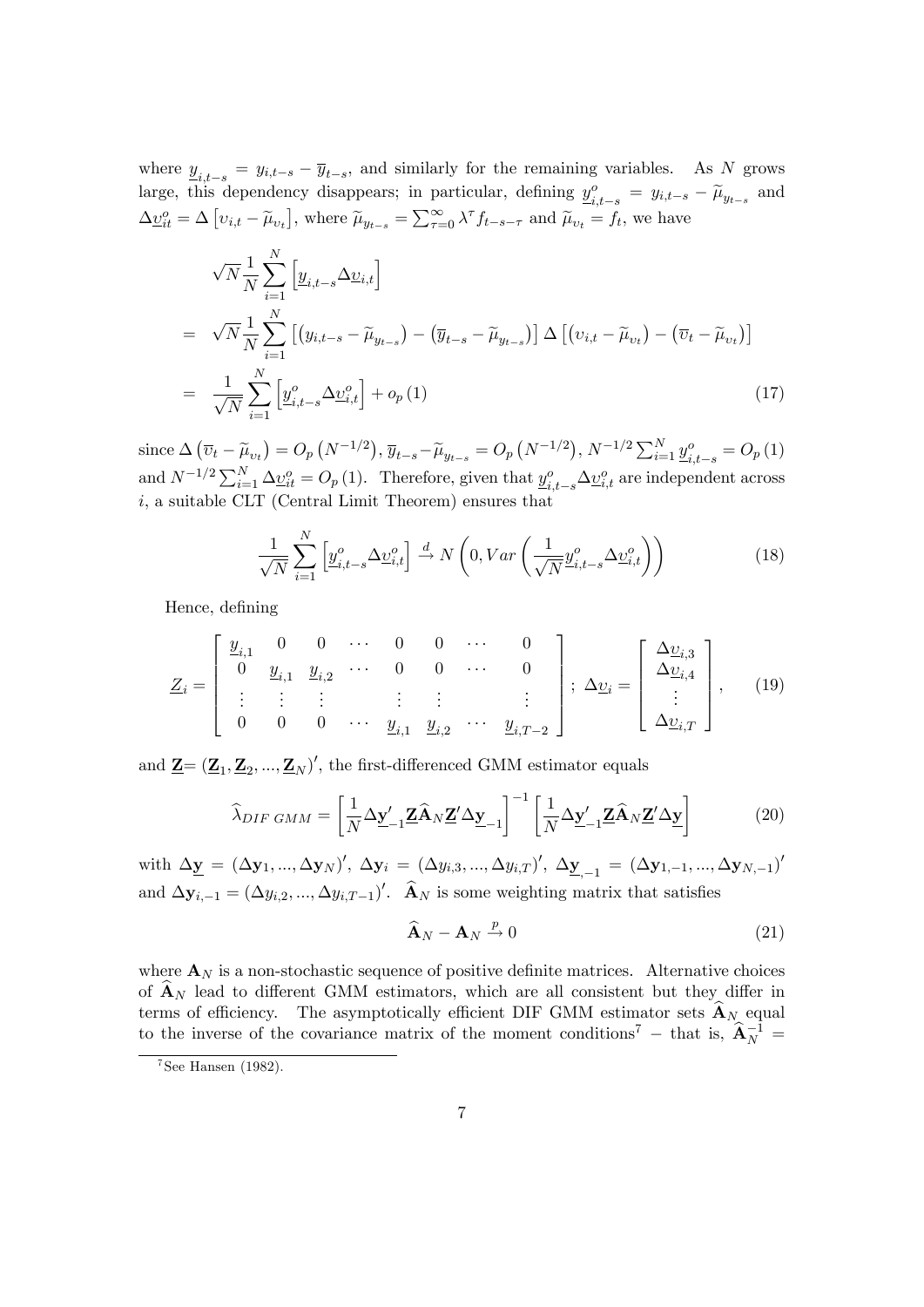$Est. Asy. Var\left(\sqrt{N} \frac{1}{N} \underline{\mathbf{Z}}' \Delta \underline{\mathbf{v}}\right)$ , assuming that this matrix exists and is finite positive definite. When  $\varepsilon_{it}$  is homoscedastic  $\widehat{\mathbf{A}}_N^{-1}$  can be approximated by  $\frac{1}{N}\mathbf{Z}'\mathbf{H}\mathbf{Z}$ , where

$$
\mathbf{H} = I_N \otimes H_i \tag{22}
$$

and

$$
H_i = \begin{bmatrix} 2 & -1 & \cdots & & 0 \\ -1 & 2 & \cdots & & 0 \\ \vdots & \vdots & & & \vdots \\ 0 & 0 & \cdots & -1 & 2 \end{bmatrix}
$$
 (23)

Hence it is clear that the weighting matrix is a function of the Kronecker product between two distinct matrices, the former of which reflects cross section dependence in the error structure (which, for large  $N$ , is zero in the present case and hence the use of the identity matrix) while the latter reflects time series dependence in the error structure, and in particular first-order serial correlation, which is induced by first-differencing the Note that since the individual equations are independent across  $i$  for observations. large N,  $\widehat{\mathbf{A}}_N^{-1}$  can also be written as  $\widehat{\mathbf{A}}_N^{-1} = \frac{1}{N} \sum_i Z_i H_i Z_i$  and therefore an equivalent expression for  $(20)$  is given by

$$
\widehat{\lambda}_{DIF\ GMM} = \left[ \frac{1}{N} \left( \sum_{i=1}^{N} \Delta \underline{\mathbf{y}}'_{i,-1} \mathbf{Z}_i \right) \widehat{\mathbf{A}}_N \left( \sum_{i=1}^{N} \mathbf{Z}'_i \Delta \underline{\mathbf{y}}_{i,-1} \right) \right]^{-1} \left[ \frac{1}{N} \left( \sum_{i=1}^{N} \Delta \underline{\mathbf{y}}'_{i,-1} \mathbf{Z}_i \right) \widehat{\mathbf{A}}_N \left( \sum_{i=1}^{N} \mathbf{Z}'_i \Delta \underline{\mathbf{y}}_i \right) \right]
$$
\n(24)

When the individual observations are not independent across  $i$ , (24) is not equivalent to  $(20).$ 

The standard first-differenced GMM (DIF GMM) estimator may have poor finite sample properties in terms of bias and precision when  $\lambda \to 1$  or  $\sigma_{\alpha}^2/\sigma_{\epsilon}^2 \to \infty$ . As a result, Blundell and Bond (1998) developed an approach outlined in Arellano and Bover (1995), which combines the equations in first-differences with the equations in levels, using  $\Delta y_{i,t-1}$  as an instrument for the lagged dependent variable,  $y_{i,t-1}$ :

$$
E\left(\Delta y_{i,t-1}v_{i,t}\right) = 0; \text{ for } t = 3, 4, ..., T
$$
\n(25)

This approach gives rise to a system GMM (SYS GMM) estimator, which is valid provided that the deviations of the initial observations from the long-run convergent values are uncorrelated with the individual-specific, time-invariant effects  $-$  that is,

$$
E\left[\alpha_i\left(y_{i,1}-\frac{\alpha_i}{1-\lambda}\right)\right]=0.\tag{26}
$$

If common time effects are included in the error process, what is required is that

$$
\text{plim}_{N \to \infty} \frac{1}{N} \sum_{i=1}^{N} \left[ \underline{\alpha}_i \left( \underline{y}_{i,1} - \frac{\underline{\alpha}_i}{1 - \lambda} \right) \right] = 0. \tag{27}
$$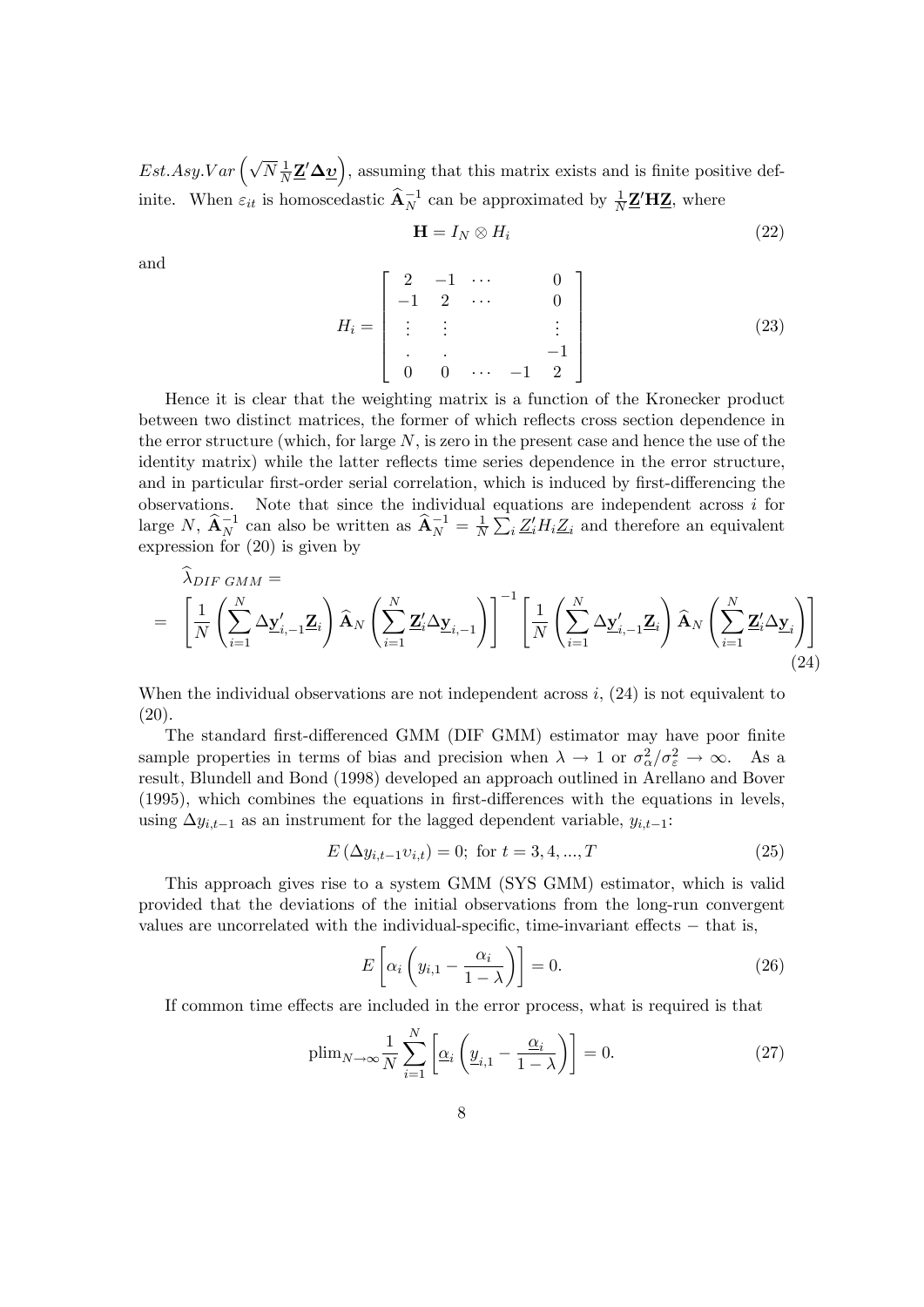Thus, defining

$$
\underline{Z}_{i}^{sys} = \begin{bmatrix} \underline{Z}_{i} & 0 & \cdots & 0 \\ 0 & \Delta \underline{y}_{i,2} & & 0 \\ \cdot & \cdot & \cdot & \cdot \\ 0 & 0 & \cdots & \Delta \underline{y}_{i,T} \end{bmatrix}; \ \underline{v}_{i}^{sys} = \begin{bmatrix} \Delta \underline{v}_{i} \\ \underline{v}_{i} \end{bmatrix},
$$

and  $\underline{\mathbf{Z}}^{sys} = (\underline{Z}_1^{sys})$  $i_1^{sys}, \underline{Z}_2^{sys}, ..., \underline{Z}_N^{sys}$ , the SYS GMM estimator is given by

$$
\widehat{\lambda}_{SYS\ GMM} = \left[\frac{1}{N} \underline{\mathbf{Y}}_{-1}^{\prime} \underline{\mathbf{Z}}^{sys} \widehat{\mathbf{A}}_{\mathbf{N},\mathbf{sys}} \underline{\mathbf{Z}}^{sys} \underline{\mathbf{Y}}_{-1}\right]^{-1} \left[\frac{1}{N} \underline{\mathbf{Y}}_{-1}^{\prime} \underline{\mathbf{Z}}^{sys} \widehat{\mathbf{A}}_{\mathbf{N},\mathbf{sys}} \underline{\mathbf{Z}}^{sys} \underline{\mathbf{Y}}\right] \tag{28}
$$

where  $\underline{\mathbf{Y}} = (\underline{\mathbf{Y}}_1, \underline{\mathbf{Y}}_2, ..., \underline{\mathbf{Y}}_N)', \underline{\mathbf{Y}}_i = \left(\Delta_{\underline{y}_{i,3}}, ..., \Delta_{\underline{y}_{i,T}}, \underline{y}_{i,3}, ..., \underline{y}_{i,T}\right), \underline{\mathbf{Y}}_{-1} = \left(\underline{\mathbf{Y}}_{1,-1}, \underline{\mathbf{Y}}_{2,-1}, ..., \underline{\mathbf{Y}}_{N,-1}\right)',$ and  $\underline{\mathbf{Y}}_{i,-1} = \left(\Delta \underline{y}_{i,2},...,\Delta \underline{y}_{i,T-1},\underline{y}_{i,2},...,\underline{y}_{i,T-1}\right)$ . With homoscedastic errors the optimal choice of  $\widehat{\mathbf{A}}_{N,sys}$  is given by<sup>8</sup>

$$
\widehat{\mathbf{A}}_{\mathbf{N},\mathbf{sys}} = \left[ \frac{1}{N} \mathbf{Z}^{sys \prime} \mathbf{H}^{sys} \mathbf{Z}^{sys} \right]^{-1} \tag{29}
$$

where  $\mathbf{H}^{sys}$  equals

$$
\mathbf{H}^{sys} = \left[ \begin{array}{cc} \mathbf{H} & \mathbf{C} \\ \mathbf{C'} & \mathbf{I}_{N(T-2)} \end{array} \right] \tag{30}
$$

with  $\mathbf{I}_{N(T-2)} = I_N \otimes I_{T-2}$  and  $\mathbf{C} = I_N \otimes C_1$ , where  $C_1$  takes the value of 1 on the main diagonal,  $-1$  on the first lower off-diagonal and zero otherwise.

The next section addresses the issue of consistency for the dynamic panel GMM estimator when the restriction  $\theta_i^m = 0 \ \forall \ i, m$  is relaxed.

## 4 The Consistency of the Dynamic Panel GMM Estimator under Error Cross Section Dependence

When  $\boldsymbol{\theta}^m$  is bounded and different from zero in (1), the structure of  $\mathbf{W}_N^m$  will be critical upon the asymptotic properties of the GMM estimator. Without loss of generality, we will impose  $M = 1$  for the remaining of this section, such that the error process becomes equal to  $v_{i,t} = \alpha_i + \theta_i \sum_{j=1}^N w_{i,j} \xi_{j,t} + \varepsilon_{i,t}$  with  $|\theta_i| < B_\theta < \infty$ ,  $E(v_{i,t}) = 0$ and  $E\left(v_{i,t}^2\right) < B_v < \infty$ . We firstly define the concept of a weakly correlated process. Let  $\{v_i^t, i \geq 1\}$  be the scalar sequence  $(v_{1,t}, v_{2,t}, v_{3,t}, ...)$ . There are  $(T-1)$  such scalar sequences, for  $t = 2, ..., T$ .

<sup>&</sup>lt;sup>8</sup>For  $\sigma_{\alpha}^2 = 0$ ; see Windmeijer (2000) and Kiviet (2007).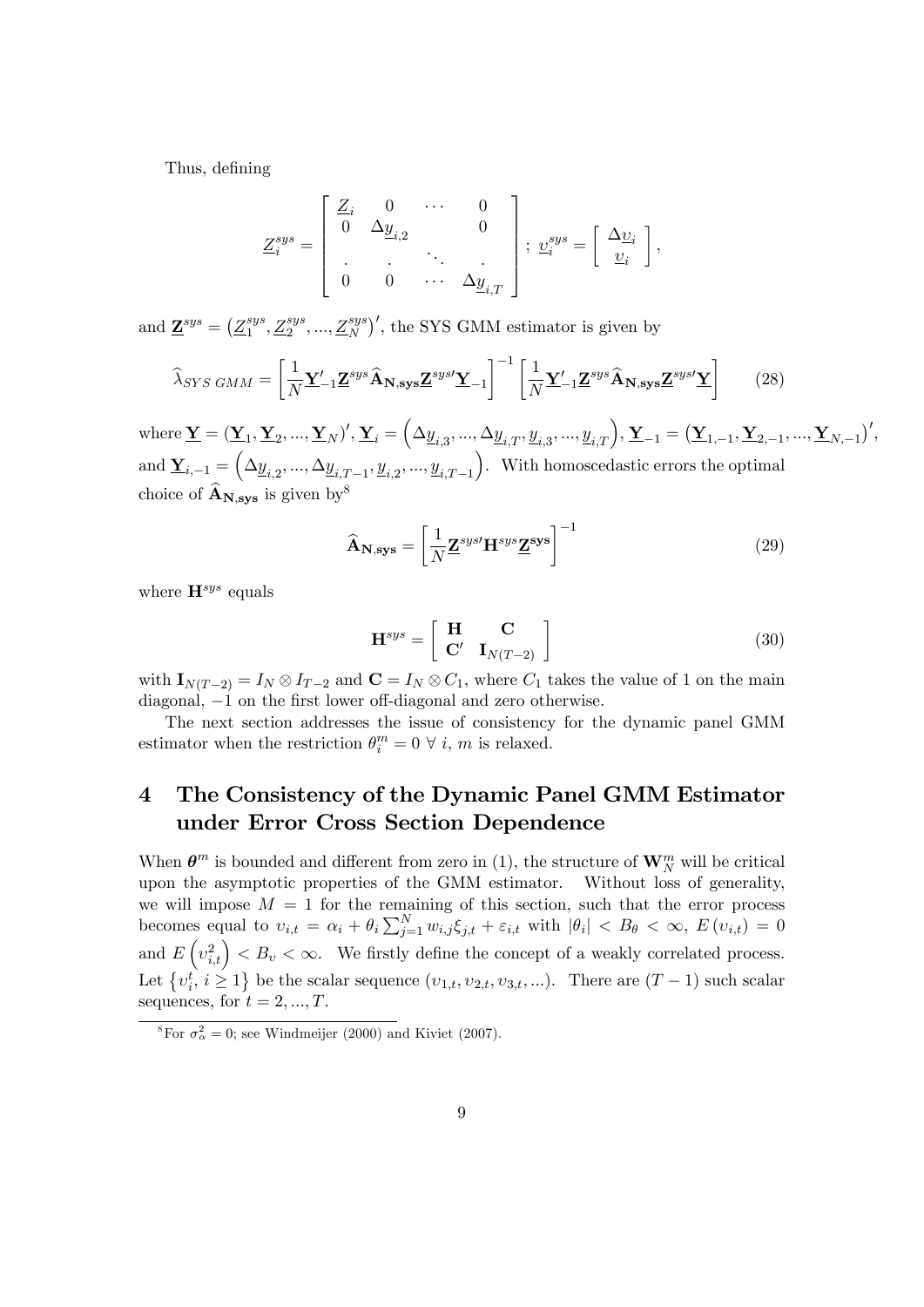**Definition 1** The scalar sequence  $\{v_i^t, i \geq 1\}$  is said to be weakly correlated if there exist non-negative constants  $\left\{\rho_{\kappa}^{t,s}, \kappa \geq 0\right\}$ , where  $0 \leq \rho_{\kappa}^{t,s} \leq 1$  and

$$
\rho_{\kappa}^{t,s} \ge E\left(v_{i,t}, v_{i+\kappa,s}\right) / \left[E\left(v_{i,t}^2\right) E\left(v_{i+\kappa,s}^2\right)\right]^{1/2} \text{ for all } \kappa \ge 0,
$$
\n(31)

such that

$$
\sum_{\kappa=0}^{\infty} \rho_{\kappa}^{t,s} < \infty \tag{32}
$$

for all t and s.

Notice that  $\rho_k^{t,s}$  is merely an upper bound for the correlation between  $v_{i,t}$  and  $v_{i+\kappa,s}$ , assuming that  $E(v_{i,t}) = 0$  for  $i \ge 1$  and all t, s. Since it is only positive correlation that matters, if  $v_{i,t}$  and  $v_{i+\kappa,s}$  are negatively correlated, we can set  $\rho_{\kappa}^{t,s} = 0$ . Thus, Definition 1 implies that random variables sufficiently far apart in the sequence exhibit very little correlation.

**Remark 2** Observe that for  $\sum_{\kappa=0}^{\infty} \rho_{\kappa}^{t,s} < \infty$ , it is necessary that  $\rho_{\kappa}^{t,s} = o(1)$  and it is sufficient that  $\rho_{\kappa}^{t,s} = o\left(\kappa^{-1}\right)$ . Therefore, a weakly correlated process is asymptotically uncorrelated. Conversely, a sequence that is not asymptotically uncorrelated  $-$  that is, where random variables remain correlated no matter how far apart they lie in the sequence, is said to be strongly correlated.

**Theorem 3** Let  $\{v_i^t, i \geq 1\}$  be the scalar sequence  $(v_{1,t}, v_{2,t}, v_{3,t}, ...)$ , where  $v_{i,t} = \alpha_i + \alpha_i$  $\theta_i \sum_{j=1}^N w_{i,j} \xi_{j,t} + \varepsilon_{i,t}$ , with  $|\theta_i| < B_\theta < \infty$ ,  $E\left(v_{i,t}^2\right) < B_\upsilon < \infty$  and

$$
||\mathbf{W}||_{\infty} = \max_{i} \sum_{j=1}^{N} |w_{i,j}| = o\left(N^{1/2}\right)
$$
 (33)

Then  $\{v_i^t\}$  is weakly correlated, or asymptotically uncorrelated.

Proof. See Appendix A. ■

Note that condition (33) in Theorem (3) is more general than a uniform boundedness condition for the row and column sums of  $\mathbf{W}_{N}$  (typically employed in spatial models), which is stated as follows<sup>9</sup>:

$$
\sum_{i=1}^{N} |w_{i,j}| \le B_w < \infty \ \forall \ j \text{ and } \sum_{j=1}^{N} |w_{i,j}| \le B_w < \infty \ \forall \ i \tag{34}
$$

This is because uniform boundedness is subject to (33) but not vice versa. For instance, we may have  $|w_{i,j}| = N^{-2/3} \forall i, j$ , in which case the row and column sums of **W** are not bounded because  $\sum_{i=1}^{N} |w_{i,j}| = N^{1/3}$  and thefore it is growing with N.

<sup>&</sup>lt;sup>9</sup>See e.g. Kapoor, Kelejian and Prucha (2007, pg. 106) and Lee (2007, pg. 491).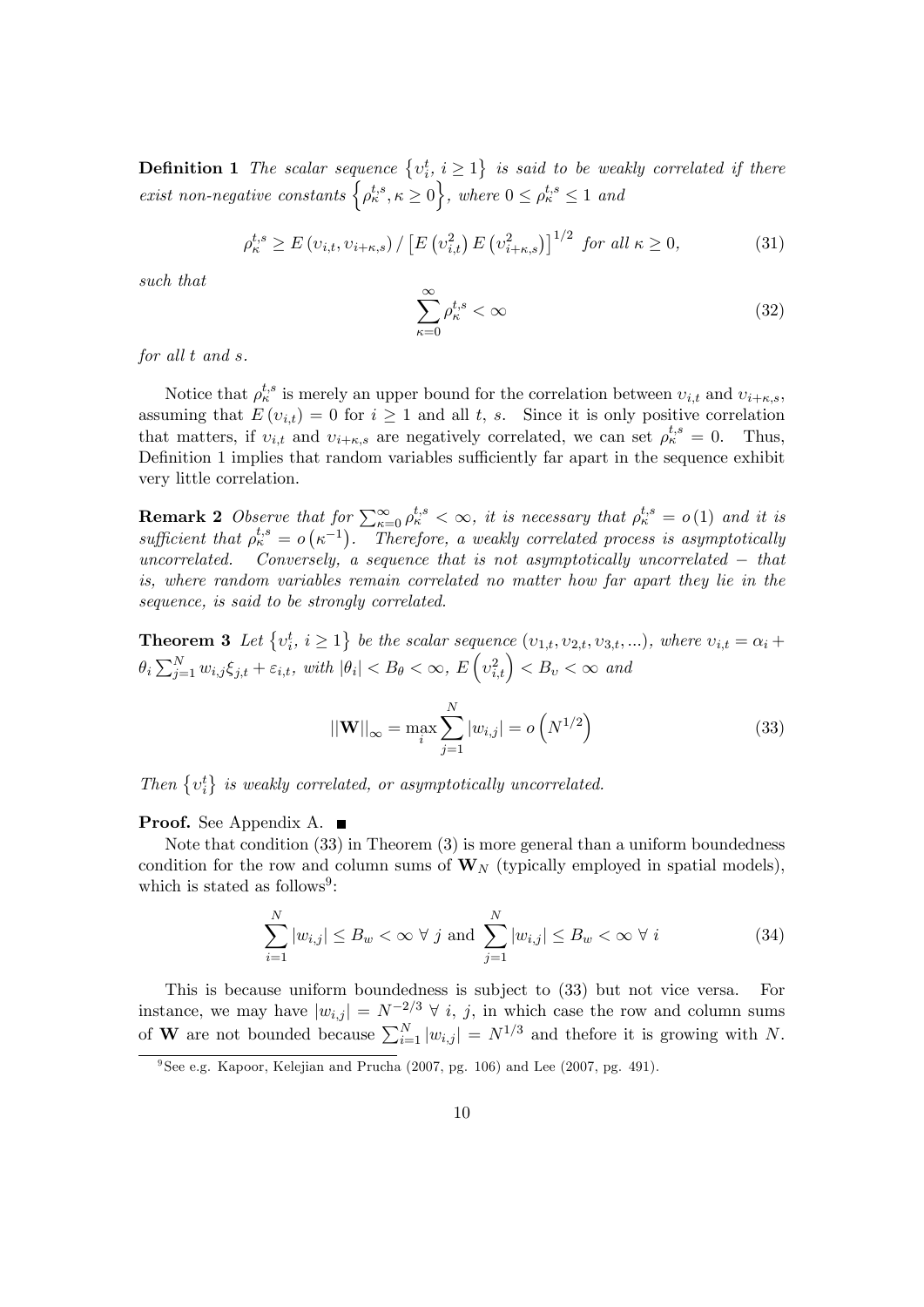However, condition (33) is still satisfied. As a result, any spatially correlated process that satisfies (34) is weakly correlated, or asymptotically uncorrelated. On the other hand, the factor structure sets  $|w_{i,j}| = N^{-1/2} \n\forall i, j$  and so it violates (33). Hence it provides an example of a process that is not weakly correlated. As a matter of fact, when  $|w_{i,j}| = N^{-1/2}$  there are M unobserved variables,  $f_t^m = N^{-1/2} \left( \sum \xi_{1t}^m + \dots + \xi_{Nt}^m \right)$ , which are common for all  $i$  and therefore their effect does not diminish no matter how far in the sequence two random variables,  $v_{i,t}$  and  $v_{i+\kappa,t}$ , are. As a result, the factor structure dependence is an example of a strongly correlated process. The two-way error components model with stochastic  $f_t$  is a restricted case of the single-factor structure because it sets  $\theta_i = 1$  for all i although it retains the same form for  $w_{i,j}$ . Therefore, it provides another example of a strongly correlated process, albeit the correlation can be removed in this case for large N by transforming the data in terms of deviations from time-specific averages.

Notice that condition (33) does not imply that the  $\{v_i^t, i \geq 1\}$  sequence is spatially ergodic because the row sums of  $W$  need not necessarily be the same, in which case the elements of the sequence are not identically distributed. Furthermore, condition (33) does not require that the sequence is a mixing process either in the sense that the elements of the sequence can be asymptotically uncorrelated but not asymptotically  $independent<sup>10</sup>$ .

**Remark 4** Pesaran and Tosetti (2007) define the scalar sequence  $\{z_i^t, i \geq 1\}$  to be weakly dependent at any given t if its (weighted) average converges to its expectation in quadratic mean. Specifically, let  $w_i^{t-1}$  denote a weight that satisfies  $\sum_i (w_i^{t-1})^2 =$  $O(N^{-1/2})$  and  $w_i^{t-1} \left[ \sum_i \left( w_i^{t-1} \right)^2 \right]^{-1} = O(N^{-1/2})$  for any  $i \le N$ , and let  $I_{t-1}$  be the information set at time  $t-1$  containing at least  $\mathbf{z}^{t-1}$ ,  $\mathbf{z}^{t-2}$ , ... and  $\mathbf{w}^{t-1}$ ,  $\mathbf{w}^{t-2}$ , ..., where  $\mathbf{z}^{t-1} = (z_1^{t-1},...,z_N^{t-1})'$  and  $\mathbf{w}^{t-1} = (w_1^{t-1},...,w_N^{t-1})'$ . Then the sequence  $\{z_i^t, i \geq 1\}$  is weakly dependent if

$$
\lim_{N \to \infty} var \left( \sum_{i} w_i^{t-1} z_i^t \middle| I_{t-1} \right) = 0.
$$

Under this definition, the following factor structure process

$$
u_{i,t} = \theta_i f_t + \varepsilon_{i,t},
$$
  
where  $\theta_i$  is non-stochastic and bounded  
 $f_t \sim i.i.d(0, \sigma_f^2), \varepsilon_{i,t} \sim i.i.d(0, \sigma_{\varepsilon}^2),$  (35)

is weakly correlated so long as  $\lim_{N\to\infty}\frac{1}{N}$  $\frac{1}{N}\sum_{i=1}^{N}\theta_i=0^{11}$ . This is not the case, however, using Definition 1 since it is straightforward to show that  $\rho_{\kappa}^{t,t} \to 0$  as  $\kappa \to \infty$  and therefore  $\sum_{\kappa=0}^{\infty} \rho_{\kappa}^{t,s}$  is not bounded. Intuitively, no matter how large  $\kappa$  is,  $u_{i,t}$  and  $u_{i+\kappa,t}$ remain correlated in a non-negligible way regardless of whether  $\overline{\theta} \rightarrow 0$  or not.

<sup>&</sup>lt;sup>10</sup>Of course, this requires a strengthening of the moment restrictions – namely,  $E |u_i|^2 < B_u < \infty$ , as opposed to  $-\text{ say } -E|u_i|^c < B_u < \infty \text{ for } c > 1$ .

<sup>&</sup>lt;sup>11</sup> See Pesaran and Tosetti  $(2007)$ , Theorem 16, page 15.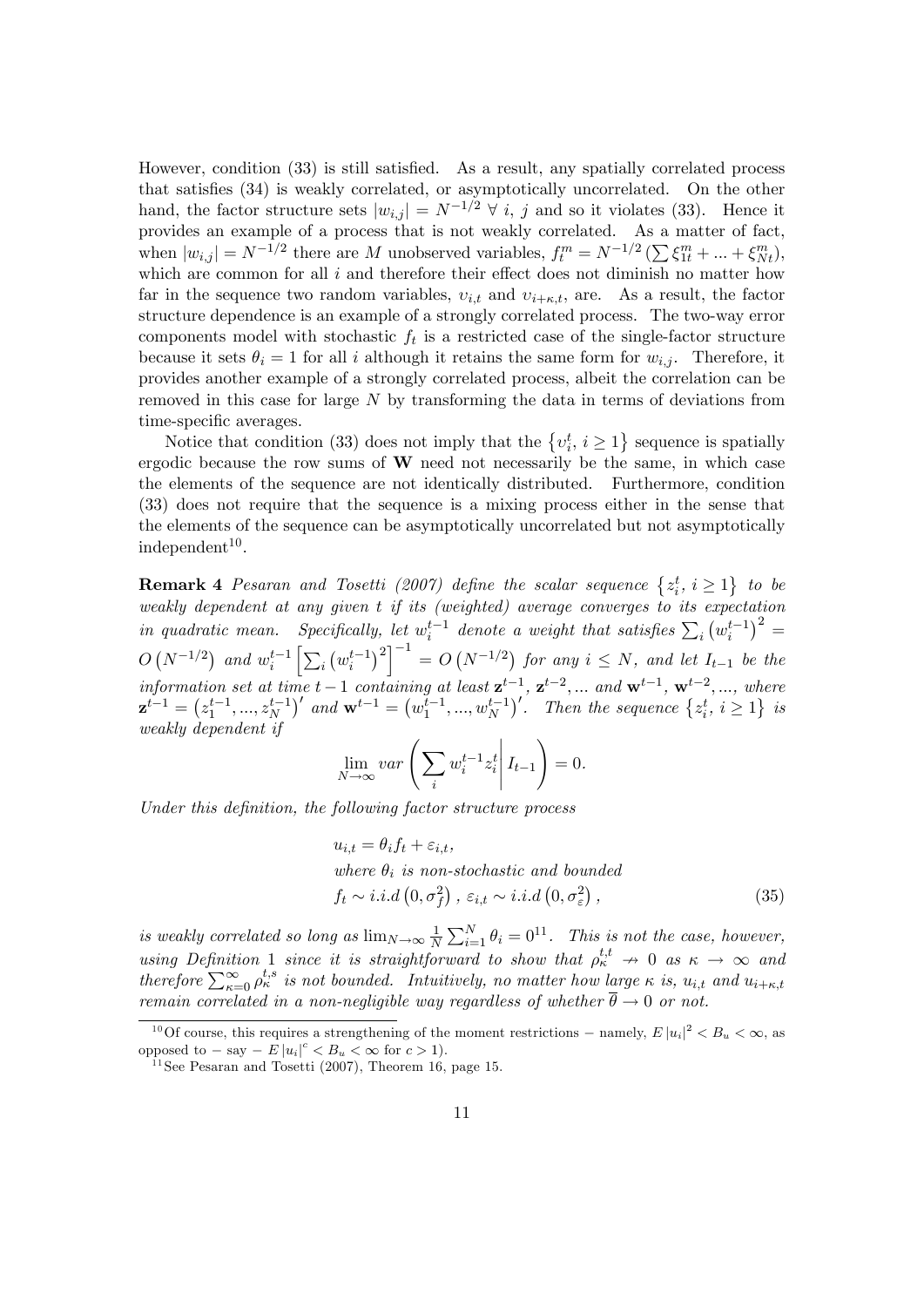The following theorem (due to White, 2001, Theorem 3.57) provides a law of large numbers for weakly correlated sequences.

**Theorem 5** Let  $\{v_i^t, i \geq 1\} = (v_{1,t}, v_{2,t}, v_{3,t}, ...)$  be a scalar sequence with weakly correlated elements, such that  $E(v_{i,t}) = 0$  and  $E(v_{i,t}^2) < B_v < \infty$ . Then

$$
\frac{1}{N} \sum_{i=1}^{N} \upsilon_{i,t} - E(\upsilon_{i,t}) \xrightarrow{p} 0
$$
\n(36)

Proof. It follows directly from Stout (1974, Corollary 2.4.1) and the Kronecker lemma.

Theorem 3 shows that so long as  $(33)$  holds true,  $v_{i,t}$  is weakly correlated, or asymptotically uncorrelated across i. In turn, according to Theorem 5, the latter implies that the first sample centered moment of  $v_i^t$  will converge in probability to zero. The following corollary provides the extra condition necessary to validate the moment conditions given in (12) under weakly correlated errors:

**Corollary 6** Let  $\{v_i^t, i \geq 1\}$  and  $\{u_i^t, i \geq 1\}$  be two scalar sequences  $(v_{1,t}, v_{2,t}, v_{3,t}, ...)$ and  $(u_{1,t}, u_{2,t}, u_{3,t}, ...)$  that satisfy  $\|\mathbf{W}\|_{\infty} = o(N^{1/2})$  individually and are, therefore, weakly correlated. The product of these sequences will also satisfy  $||\mathbf{W}||_{\infty} = o(N^{1/2})$ and will be weakly correlated.

As a result, we have

$$
\text{plim}_{N \to \infty} \frac{1}{N} \sum_{i=1}^{N} \sum_{t=s+1}^{T} (y_{i,t-s} \Delta v_{i,t}) =
$$
\n
$$
= \sum_{t=s+1}^{T} \text{plim}_{N \to \infty} \frac{1}{N} \sum_{i=1}^{N} \left[ \left( \frac{\alpha_i}{1-\lambda} + \sum_{\tau=0}^{\infty} \lambda^{\tau} u_{i,t-s-\tau} \right) \Delta u_{i,t} \right] =
$$
\n
$$
= \sum_{t=s+1}^{T} \sum_{\tau=0}^{\infty} \lambda^{\tau} \text{plim}_{N \to \infty} \frac{1}{N} \sum_{i=1}^{N} u_{i,t-s-\tau} \Delta u_{i,t} = 0 \text{ for } s = 2, ..., T-1.
$$
\n(37)

where the last line holds true because both  $\{v_{i,t-s-\tau}, i \geq 1\}$  and  $\{\Delta v_{i,t}, i \geq 1\} = \{\Delta u_{i,t}, i \geq 1\}$ , are weakly correlated and so their product is also weakly correlated or asymptotically uncorrelated across  $i$ , with expected value equal to zero. Thus, the moment conditions used by DIF GMM remain valid.

**Remark 7** Observe that when a weakly correlated process is defined as in Remark 4, the sample average over i of the product between  $\{v_{i,t-s-\tau}, i \geq 1\}$  and  $\{\Delta v_{i,t}, i \geq 1\}$ does not necessarily converge to its expectation; for instance, for the single-factor process given in (35) and assuming that  $\lim_{N\to\infty}\frac{1}{N}$  $\frac{1}{N} \sum_{i=1}^{N} \theta_i = 0$ , we have  $\frac{1}{N} \sum_{i=1}^{N} u_{i,t-s}$  $E(u_{i,t-s}) \to 0$  and  $\frac{1}{N} \sum_{i=1}^{N} \Delta u_{i,t} - E(\Delta u_{i,t}) \to 0$ . However, the sample average 1  $\frac{1}{N}\sum_{i=1}^{N}u_{i,t-s}\Delta u_{i,t}$  converges to  $\mu_{\theta}^2f_{t-s}\Delta f_t$ , where  $\mu_{\theta}^2 =plim_{N\to\infty}\frac{1}{N}$  $\frac{1}{N} \sum_{i=1}^{N} \theta_i^2$ , despite the fact that  $E(u_{i,t-s}\Delta u_{i,t}) = 0$  for  $s = 2, ..., t - 1$ .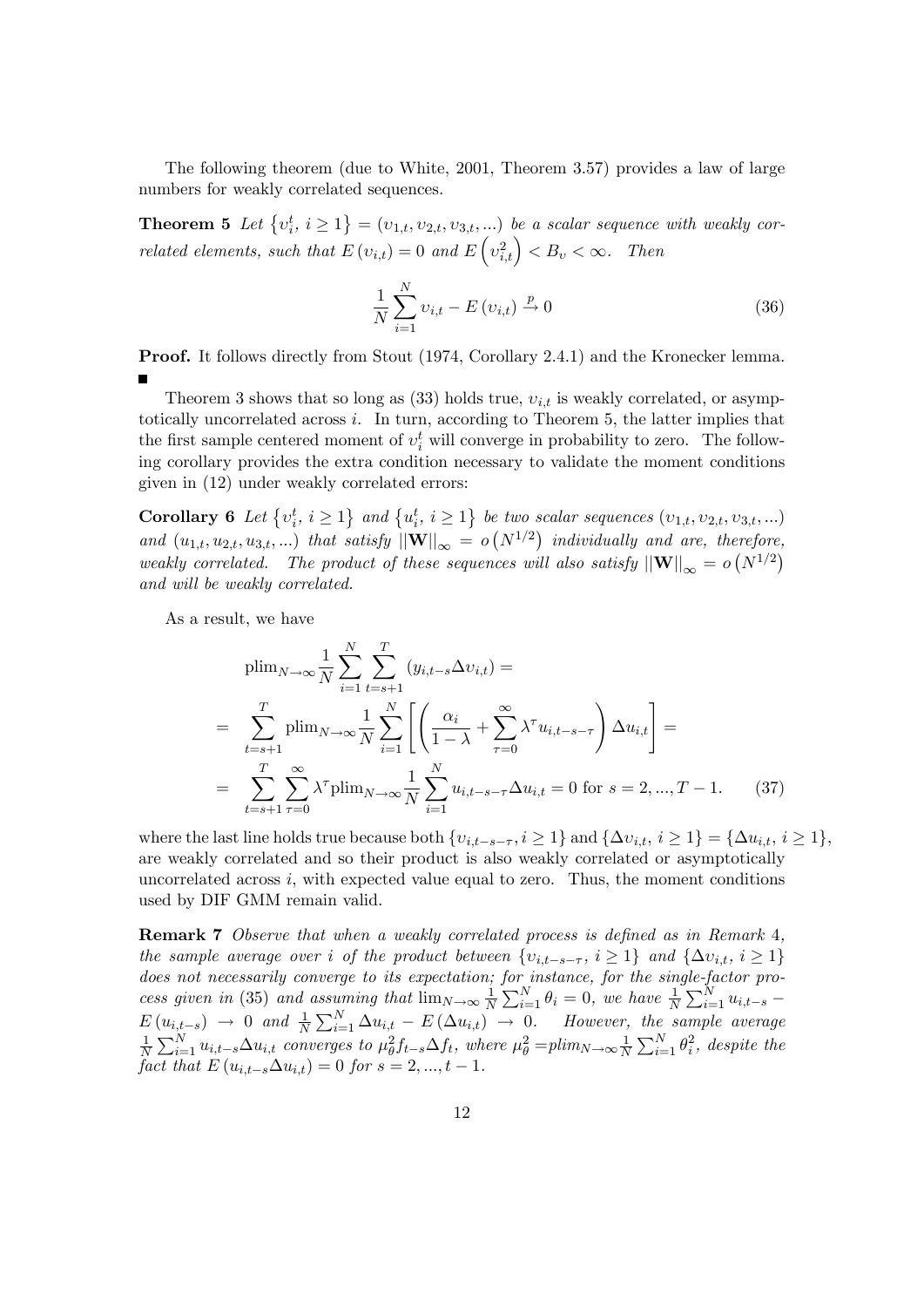Since asymptotic uncorrelatedness encompasses spatial dependence, it follows that DIF GMM is consistent under spatially correlated errors. On the other hand, under factor structure dependence the correlation between  $v_{it}$  and  $v_{jt}$  persists no matter how far apart individuals  $i$  and  $j$  are. Therefore the law of large numbers provided above breaks down and  $\text{plim}_{N\to\infty}\frac{1}{N}$  $\frac{1}{N}\sum_{i=1}^{N} y_{i,t-s}v_{i,t} \neq 0$ , despite the fact that  $E(y_{i,t-s}v_{i,t}) =$  $0^{12}$ .

SYS GMM also remains consistent under weakly or spatial correlated errors because

$$
\text{plim}_{N \to \infty} \frac{1}{N} \sum_{i=1}^{N} \sum_{t=3}^{T} \left( \Delta y_{i,t-1} v_{i,t} \right) = \sum_{t=3}^{T} \text{plim}_{N \to \infty} \frac{1}{N} \sum_{i=1}^{N} \left[ \left( \sum_{\tau=0}^{\infty} \lambda^{\tau} \Delta u_{i,t-1-\tau} \right) v_{it} \right] = 0. \tag{38}
$$

In summary, it has been shown that the dynamic panel GMM estimator does not require cross-sectionally independent errors for consistency  $-$  rather, it suffices that, if there is such dependence, this is weak  $-$  in the way defined above  $-$  at any given point in time. Theorem 3 shows that this holds true under condition  $(33)$ , which is more Theorem 3 shows that this holds true under condition  $(33)$ , which is more general than uniform boundedness of the row and column sums of  $W_N$ . The factor structure in the error process violates this condition and therefore the standard GMM estimator is not consistent in this case.

## 5 Additional Moment Conditions Under Spatial Dependence

Suppose that the errors are spatially correlated but satisfy condition (33). It turns out that not only DIF GMM and SYS GMM are consistent, but also that there is an additional set of moment conditions which becomes relevant in this case. In particular, we consider the basic model given in (3) and for simplicitly we impose a SMA(1) error process – that is,  $M = 1$ ,  $\theta_i^1 = \theta$  with  $|\theta| < 1$ ,  $\xi^1 = \varepsilon$  and  $\mathbf{W}_N$  is given by (8). Hence, the model becomes equal to

$$
y_{i,t} = \lambda y_{i,t-1} + (\alpha_i + \theta \varepsilon_{j,t} + \varepsilon_{i,t}), \quad i = 1, ..., N \text{ and } t = 2, ..., T
$$
 (39)

where  $j = i \pmod{N} + 1^{13}$ . In this case, an interesting result arises, as the following proposition demonstrates:

**Proposition 8** Under Assumptions 1-3, the panel autoregressive model in (39) implies that for each individual i there is an additional set of moment conditions that becomes relevant with respect to a different cross section, individual  $j$ , both in the first-differenced equations and those in levels. In particular, we have

Moment Conditions for DIF GMM:

$$
\text{plim}_{N \to \infty} \frac{1}{N} \left[ \sum_{i=1}^{N} \sum_{t=s+1}^{T} y_{j,t-s} \Delta v_{i,t} \right] = 0; \text{ for } s = 2, ..., T - 1,
$$
\n(40)

 $12$  See also Sarafidis and Robertson (2007).

<sup>&</sup>lt;sup>13</sup> See also (9). SMA processes of higher order can be accomodated in a similar fashion.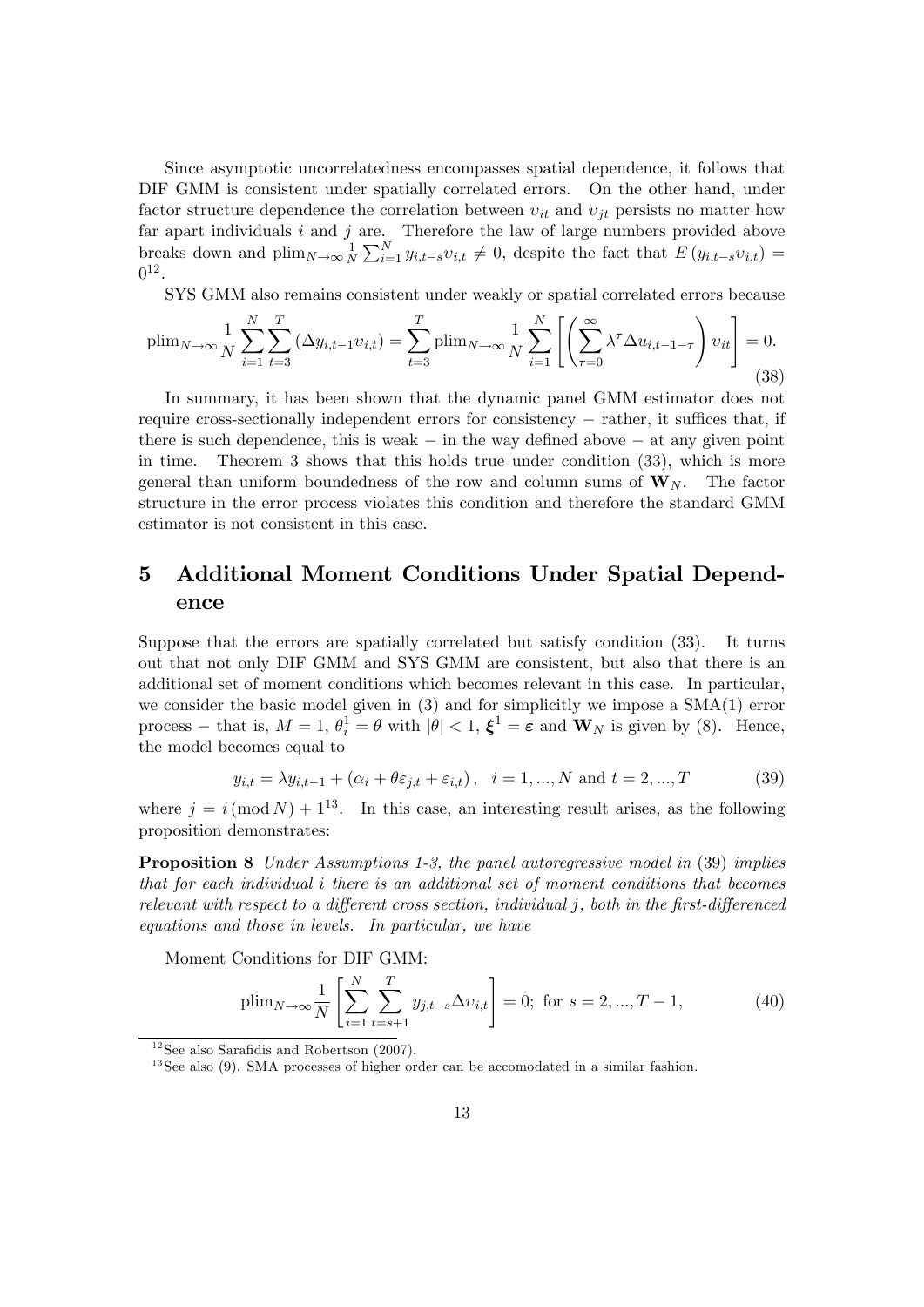with

$$
\text{plim}_{N \to \infty} \frac{1}{N} \left[ \sum_{i=1}^{N} \sum_{t=s+1}^{T} y_{j,t-s} \Delta y_{i,t-1} \right] = -\theta \frac{(T-s)}{1+\lambda} \sigma_{\varepsilon}^{2}
$$
(41)

Moment Conditions for SYS GMM (assuming that  $(26)$ ) is also satisfied):

$$
\text{plim}_{N \to \infty} \frac{1}{N} \left[ \sum_{i=1}^{N} \sum_{t=3}^{T} \Delta y_{j,t-1} v_{i,t} \right] = 0 \tag{42}
$$

with

$$
\text{plim}_{N \to \infty} \frac{1}{N} \left[ \sum_{i=1}^{N} \sum_{t=3}^{T} \Delta y_{j,t-1} y_{i,t-1} \right] = \theta \frac{(T-2)}{1+\lambda} \sigma_{\varepsilon}^{2}
$$
(43)

**Proof.** See Appendix B. ■

Note that the error term of the regression model does not necessarily need to be of a spatial MA form. In fact, it is straightforward to show that these moment conditions are relevant under SAR and SEC errors or under more general spatial processes. Most notably, these moment conditions remain valid under both weakly and strongly correlated errors, as it will be shown in Proposition (9).

In the case of (39), we have

$$
E\left[\Delta v \Delta v'\right] = E\left[\left(\theta \left(W_N \otimes I_T\right) \Delta \varepsilon + \Delta \varepsilon\right) \left(\theta \left(W_N \otimes I_T\right) \Delta \varepsilon + \Delta \varepsilon\right)'\right]
$$
  
\n
$$
= E\left[\left(\theta \left(W_N \otimes I_T\right) + I_{NT}\right] \Delta \varepsilon \Delta \varepsilon'\left[\theta \left(W_N' \otimes I_T\right) + I_{NT}\right]\right]
$$
  
\n
$$
= \sigma_{\varepsilon}^2 \left[\theta \left(W_N \otimes I_T\right) + I_{NT}\right] \left(I_N \otimes H_i\right) \left[\theta \left(W_N' \otimes I_T\right) + I_{NT}\right]
$$
  
\n
$$
= \sigma_{\varepsilon}^2 \left[\theta \left(W_N \otimes I_T\right) \left(I_N \otimes H_i\right) + I_{NT}\left(I_N \otimes H_i\right)\right] \left[\theta \left(W_N' \otimes I_T\right) + I_{NT}\right]
$$
  
\n
$$
= \sigma_{\varepsilon}^2 \theta \left(W_N \otimes H_i\right) \theta \left(W_N' \otimes I_T\right) + \sigma_{\varepsilon}^2 \theta \left(W_N \otimes H_i\right)
$$
  
\n
$$
+ \sigma_{\varepsilon}^2 \left(I_N \otimes H_i\right) \theta \left(W_N' \otimes I_T\right) + \sigma_{\varepsilon}^2 \left(I_N \otimes H_i\right)
$$
  
\n
$$
= \sigma_{\varepsilon}^2 \left[\theta^2 W_N W_N' + \theta \left(W_N + W_N'\right) + I_N\right] \otimes H_i
$$
 (44)

and therefore  $\left[\theta^2 W_N W_N' + \delta (W_N + W_N') + I_N\right]$  replaces  $I_N$  in the expression for the weighting matrix of DIF GMM in (22). A similar point applies to  $I<sub>N</sub>$  in (30) for SYS GMM. Of course, in practice  $\theta$  is unknown; one option is to replace  $\theta$  with an arbitrary value (say  $\theta = 0.5$ ) at first stage, and then obtain an estimate of  $\theta$  by solving the following quadratic equation:

$$
\widehat{\theta}_{t}^{2} r_{t} (1) - \widehat{\theta}_{t} + r_{t} (1) = 0
$$
\n(45)

where  $r_t(1) = Est.Correlation\left(\hat{v}_{i,t}, \hat{v}_{j,t}\right)$  and  $\hat{v}_{i,t}$  is the first-stage residual of unit i for  $t = 2, ..., T$ . (45) has two solutions for each t, but given that  $r_t^{-1}(1) = \hat{\theta}_t + \hat{\theta}_t^{-1}$  one root is the reciprocal of the other, which implies that the estimator for  $\theta$  at time t equals

$$
\widehat{\theta}_t = \frac{1 - \sqrt{1 - 4r_t^2(1)}}{2r_t(1)}\tag{46}
$$

The other solution can be ruled out since it will have an absolute value greater than one, which is not possible given the restriction  $|\theta| < 1$ . A simple average  $\hat{\theta} = \frac{1}{\overline{I}}$  $\frac{1}{T}\sum \widehat{\theta}_t$ can then be constructed to provide an estimate of  $\widehat{\theta}$ .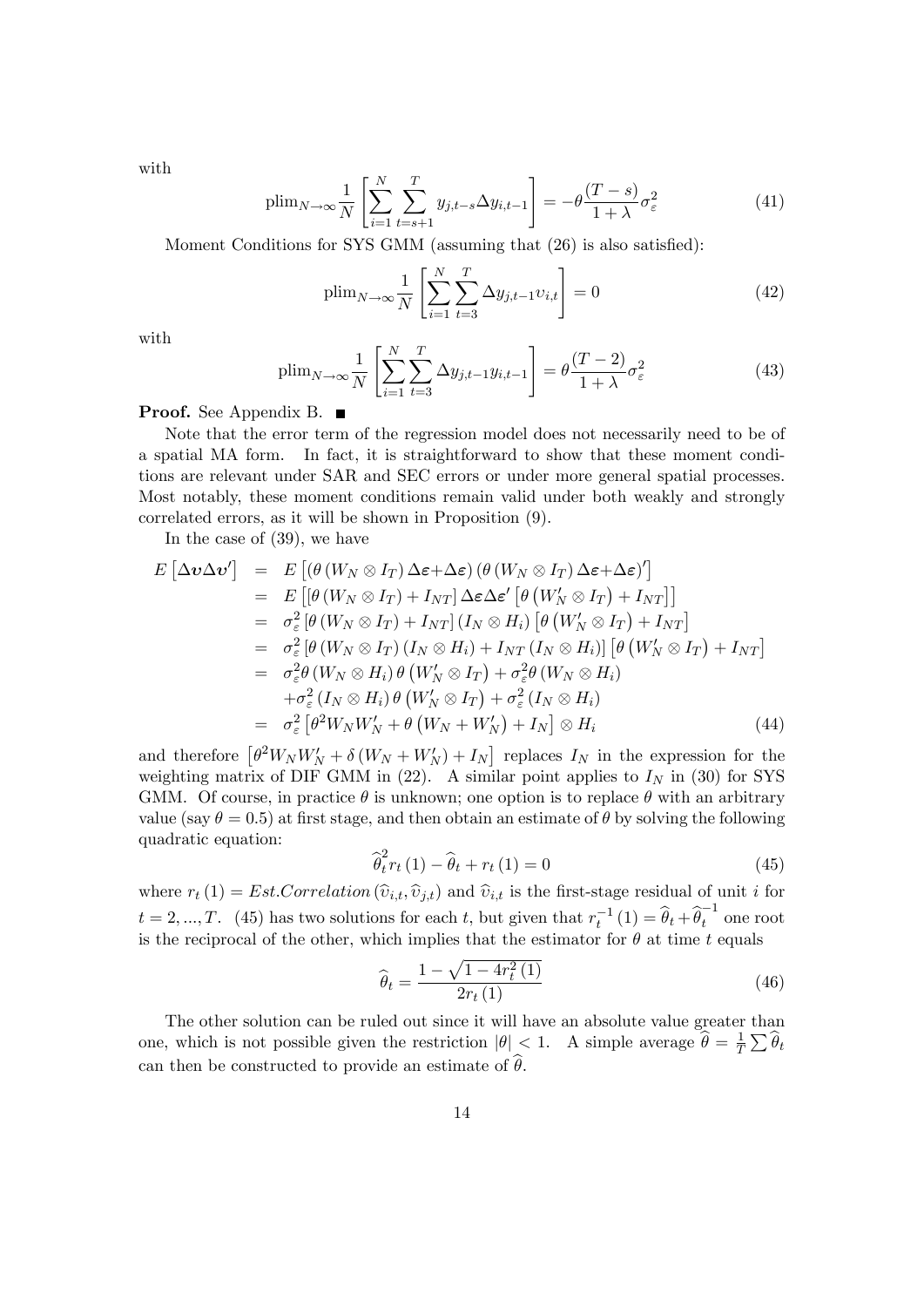## 6 Consistent GMM Estimation under both Spatial and Factor Error Structure

The moment conditions analysed in the previous section can be particularly useful in general error processes that include unobserved common factors as well as omitted variables that are spatially correlated. This is because while the standard moment conditions in (12) and (25) are invalidated in this case<sup>14</sup>, it turns out that the moment conditions obtained from a different cross section, individual  $j$ , are still valid. In particular, consider again the error process of the basic model given in (3) and suppose that while  $\mathbf{W}_{N}^{m} = N^{-1/2} \mathbf{i}_{N} \mathbf{i}'_{N}$  for some m (e.g.  $m = 1, ..., M$ ), there is at least a single  $\mathbf{W}_{N}$  that satisfies condition (33) of Theorem 3. Let this be denoted by  $\mathbf{W}_{N}^{M+1}$  and be equal to (8), although it should be clear by now that any  $W_N$  that satisfies condition (33) or uniform boundedness will do. In this case, the basic model can be rewritten as

$$
y_{i,t} = \lambda y_{i,t-1} + \nu_{i,t},
$$
  

$$
\nu_{i,t} = a_i + u_{i,t}, \quad u_{i,t} = \sum_{m=1}^{M} \theta_i^m f_t^m + \varepsilon_{i,t} + \theta \varepsilon_{j,t}
$$
 (47)

with  $f_t^m = N^{-1/2} \left( \sum \varepsilon_{1t}^m + \ldots + \varepsilon_{Nt}^m \right), j = i \left( \text{mod } N \right) + 1$  and  $|\theta| < 1$ . A similar error process that is subject to both spatial correlations and common unobserved factors is studied by Pesaran and Tosetti (2007).

Expressing  $(47)$  in terms of deviations from time-specific averages and using firstdifferences yields

$$
\Delta \underline{y}_{i,t} = \lambda \Delta \underline{y}_{i,t-1} + \Delta \underline{v}_{i,t}, \quad \Delta \underline{v}_{i,t} = \sum_{m=2}^{M} \underline{\theta}_i^m \Delta f_t^m + \Delta \underline{\varepsilon}_{i,t} + \theta \Delta \underline{\varepsilon}_{j,t}
$$
(48)

The following proposition demonstrates an important result:

Proposition 9 Under Assumptions 1-4, the panel autoregressive model in (48) can be estimated consistently using method of moments estimators that rely on the following moment conditions

Moment Conditions for DIF GMM:

$$
\text{plim}_{N \to \infty} \frac{1}{N} \left[ \sum_{i=1}^{N} \sum_{t=s+1}^{T} \underline{y}_{j,t-s} \Delta \underline{v}_{i,t} \right] = 0; \text{ for } s = 2, ..., T - 1,
$$
\n(49)

with

$$
\text{plim}_{N \to \infty} \frac{1}{N} \left[ \sum_{i=1}^{N} \sum_{t=s+1}^{T} \underline{y}_{j,t-s} \Delta \underline{y}_{i,t-1} \right] = -\theta \frac{(T-s)}{1+\lambda} \sigma_{\varepsilon}^{2} \tag{50}
$$

 $14$ The use of other instruments with respect to individual i will not help either, unless these instruments are not functions of (lagged values of) y and certain regularity conditions hold true, such as those in Sarafidis, Yamagata and Robertson (2007).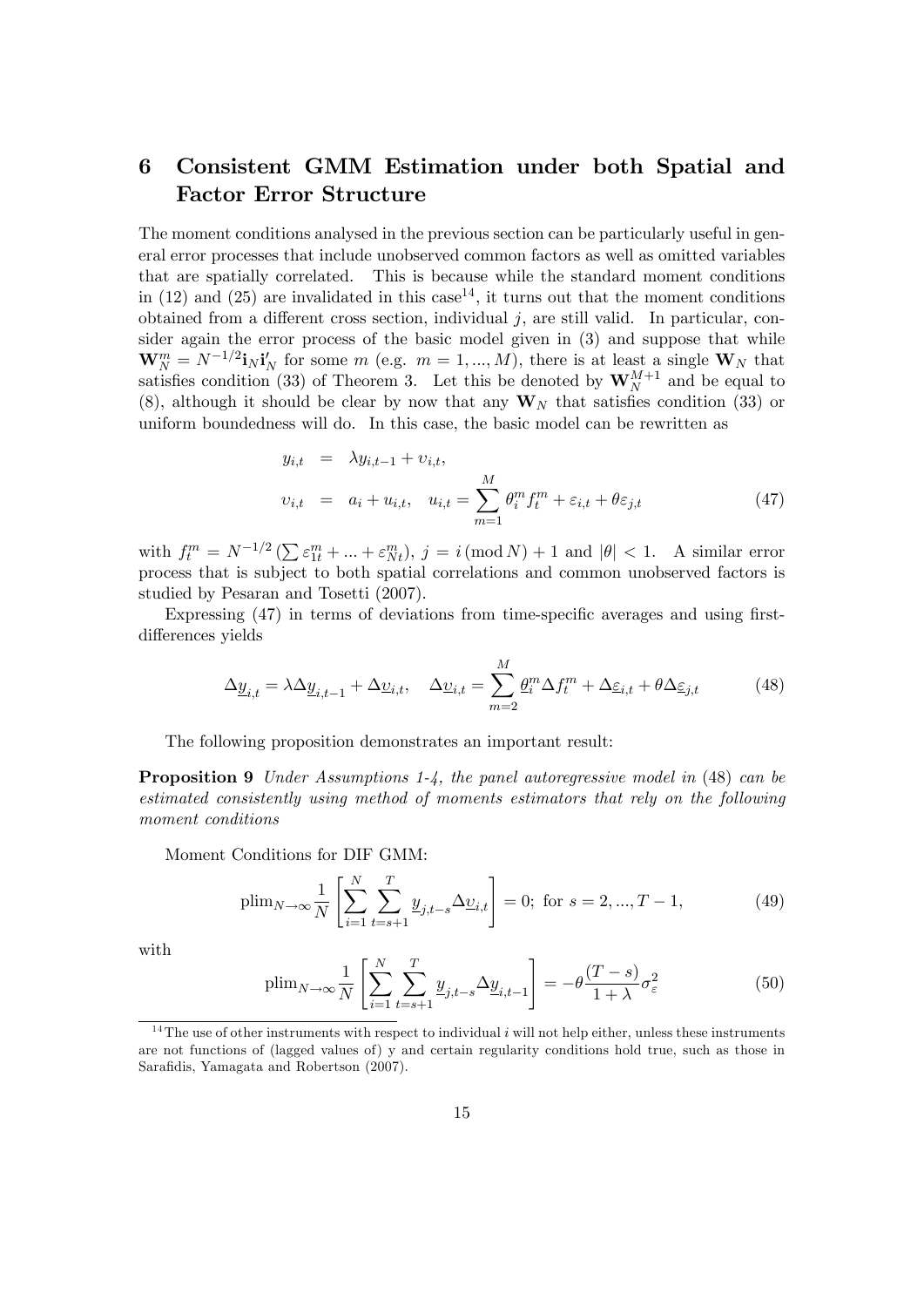Moment Conditions for SYS GMM:

$$
\text{plim}_{N \to \infty} \frac{1}{N} \left[ \sum_{i=1}^{N} \sum_{t=3}^{T} \Delta \underline{y}_{j,t-1} \underline{v}_{i,t} \right] = 0 \tag{51}
$$

with

$$
\text{plim}_{N \to \infty} \frac{1}{N} \left[ \sum_{i=1}^{N} \sum_{t=3}^{T} \Delta \underline{y}_{j,t-1} \underline{y}_{i,t-1} \right] = \theta \frac{(T-2)}{1+\lambda} \sigma_{\varepsilon}^{2} \tag{52}
$$

Proof. See Appendix C. ■

The above implies that the model given in (47) can be estimated consistently using a simple IV estimator that employs  $y_{n+2}$  as an instrument for  $\Delta y_{n+1}$ , or a first-differenced GMM estimator that instruments  $\Delta \underline{y}_{i,t-1}$  by  $\underline{y}_{j,t-s}$  for  $s = 2, 3, ...$ , and a system GMM estimator that uses  $\Delta y_{j,t-1}$  as an instrument for  $y_{i,t-1}$  in the levels equations. This is because the correlation between  $\underline{y}_{j,t-s}$  and  $\Delta \underline{y}_{i,t-1}$  (or between  $\Delta \underline{y}_{j,t-1}$  and  $\underline{y}_{i,t-1}$  in levels) is non-zero while the correlation between  $\underline{y}_{j,t-s}$  and  $\Delta \underline{v}_{i,t}$  (and  $\Delta \underline{y}_{j,t-1}$  and  $\underline{v}_{i,t}$ in levels) remains zero. Therefore, defining  $\mathbf{Z}_{MM} = (Z_1^{MM},..., Z_N^{MM})'$  with  $Z_i^{MM} =$  $(\underline{y}_{j,1}, \underline{y}_{j,2}, ..., \underline{y}_{j,T-2})'$  as well as the following matrices of instruments

$$
\underline{Z}_{i}^{\dagger} = \begin{bmatrix} \underline{y}_{j,1} & 0 & 0 & \cdots & 0 & 0 & \cdots & 0 \\ 0 & \underline{y}_{j,1} & \underline{y}_{j,2} & \cdots & 0 & 0 & \cdots & 0 \\ \vdots & \vdots & \vdots & & \vdots & \vdots & \vdots \\ 0 & 0 & 0 & \cdots & \underline{y}_{j,1} & \underline{y}_{j,2} & \cdots & \underline{y}_{j,T-2} \end{bmatrix}; \Delta \underline{v}_{i} = \begin{bmatrix} \Delta \underline{v}_{i,3} \\ \Delta \underline{v}_{i,4} \\ \vdots \\ \Delta \underline{v}_{i,T} \end{bmatrix}, \quad (53)
$$

and

$$
\underline{Z}_{i}^{\dagger sys} = \begin{bmatrix} \underline{Z}_{i}^{\dagger} & 0 & \cdots & 0 \\ 0 & \Delta \underline{y}_{j,2} & & 0 \\ \vdots & \vdots & \ddots & \vdots \\ 0 & 0 & \cdots & \Delta \underline{y}_{j,T} \end{bmatrix}; \ \underline{v}_{i}^{sys} = \begin{bmatrix} \Delta \underline{v}_{i} \\ \underline{v}_{i} \end{bmatrix}, \tag{54}
$$

Proposition 9 implies that the following moment estimators are valid:

$$
\widehat{\lambda}_{IV}^{\dagger} = \left(\mathbf{Z}_{MM}' \Delta \mathbf{y}_{-1}\right)^{-1} \left(\mathbf{Z}_{MM}' \Delta \mathbf{y}\right),\tag{55}
$$

$$
\widehat{\lambda}_{DIF\ GMM}^{\dagger} = \left[\frac{1}{N}\Delta \underline{\mathbf{y}}_{-1}^{\prime} \underline{\mathbf{Z}} \left(\widehat{\mathbf{A}}_{N}^{\dagger}\right)^{-1} \underline{\mathbf{Z}}^{\prime} \Delta \underline{\mathbf{y}}_{-1}\right]^{-1} \left[\frac{1}{N}\Delta \underline{\mathbf{y}}_{-1}^{\prime} \underline{\mathbf{Z}} \left(\widehat{\mathbf{A}}_{N}^{\dagger}\right)^{-1} \underline{\mathbf{Z}}^{\prime} \Delta \underline{\mathbf{y}}\right] \tag{56}
$$

and

$$
\widehat{\lambda}_{SYS\ GMM}^{\dagger} = \left[ \frac{1}{N} \underline{\mathbf{Y}}_{-1}^{\prime} \underline{\mathbf{Z}}^{sys} \left( \widehat{\mathbf{A}}_{\mathbf{N},\mathbf{sys}}^{\dagger} \right)^{-1} \underline{\mathbf{Z}}^{sys} \underline{\mathbf{Y}}_{-1} \right]^{-1} \left[ \frac{1}{N} \underline{\mathbf{Y}}_{-1}^{\prime} \underline{\mathbf{Z}}^{sys} \left( \widehat{\mathbf{A}}_{\mathbf{N},\mathbf{sys}}^{\dagger} \right)^{-1} \underline{\mathbf{Z}}^{sys} \underline{\mathbf{Y}} \right].
$$
\n(57)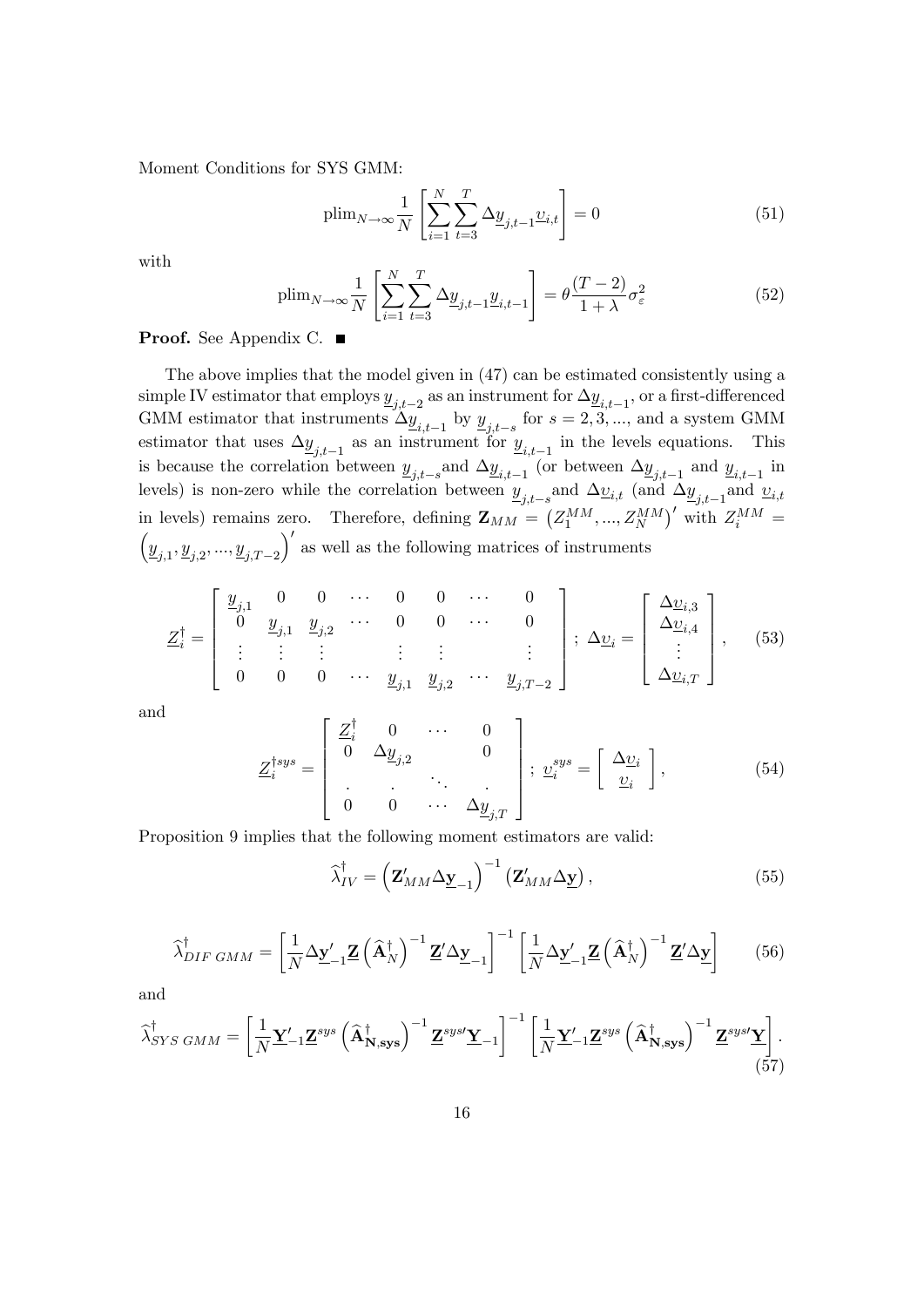$\left(\widehat{\mathbf{A}}_N^{\dagger}\right)$  $\int^{-1}$  is the weighting matrix of the two-step first-differenced GMM estimator, which can be estimated from

$$
\widehat{\mathbf{A}}_{N}^{\dagger} = \mathbf{Z}' \left[ \left( \Delta \widehat{\mathbf{v}} \Delta \widehat{\mathbf{v}}' \right) \otimes H_{i} \right] \mathbf{Z} \tag{58}
$$

where  $H_i$  has been defined in (23) and  $\Delta \hat{v}$  is an  $N \times (T - 2)$  matrix of residuals, obtained from a first-step first-differenced GMM estimator. Notice that the least-squares estimate of  $\Delta \hat{v} \Delta \hat{v}'$  in (58) is rank deficient because it is an  $N \times N$  matrix and has rank  $T - 2$ . The matrix inside the square brackets of  $(58)$  is also rank deficient because it is a square matrix of order  $N(T-2)$  and has rank  $(T-2)^2$ . However,  $\widehat{A}_N^{\dagger}$  is a square  $\zeta \times \zeta$  matrix, which has rank equal to min  $(\zeta, (T-2)^2)$ . Therefore, provided that we do not use too many instruments, i.e.  $\zeta \le (T-2)^2$ , (58) will be of full rank and the weighting matrix will exist.

 $\left(\widehat{\mathbf{A}}_{N,sys}^{\dagger}\right)^{-1}$  is the weighting matrix of the two-step system GMM estimator, which can be estimated from

$$
\widehat{\mathbf{A}}_{N,sys}^{\dagger} = \mathbf{\underline{Z}}^{sys} \left( \widehat{\mathbf{Q}} \right) \mathbf{\underline{Z}}^{sys} \tag{59}
$$

with  $\widehat{Q}$  being equal to

$$
\widehat{\mathbf{Q}} = \left[ \begin{array}{cc} \left( \Delta \widehat{\underline{\boldsymbol{v}}} \Delta \widehat{\underline{\boldsymbol{v}}}^{\prime} \right) \otimes \left( H_i \right) & \mathbf{0} \\ \mathbf{0} & \left( \widehat{\underline{\boldsymbol{v}}} \widehat{\underline{\boldsymbol{v}}}^{\prime} \right) \otimes \left( I_{T-2} \right) \end{array} \right] \tag{60}
$$

## 7 Properties of GMM Estimators

To investigate the properties of these moment estimators we follow the approach by Blundell and Bond (1998) and we consider the case where  $T = 3$ , for which there is only a single instrument available for the endogenous regressor, both in the first-differenced equations and those in levels. In this way, DIF GMM and SYS GMM reduce to simple instrumental variable estimators and the corresponding first-stage regressions may help to analyse the 'strength' of the instruments used as a function of the parameters of interest in more general cases.

#### 7.1 Equations in First-Differences

For the equations in first-differences, the first-stage regression is given by

$$
\Delta \underline{y}_{i,2} = \pi^d \underline{y}_{j,1} + w_i \tag{61}
$$

where  $w_i$  is an error term. The ordinary least-squares estimate of  $\pi^d$ , which reflects the strength of the relation between the instrument and the endogenous regressor, is equal to

$$
\widehat{\pi}^d = \frac{\sum_{i=1}^N \underline{y}_{j,1} \Delta \underline{y}_{i,2}}{\sum_{i=1}^N \underline{y}_{j,1}^2}
$$
(62)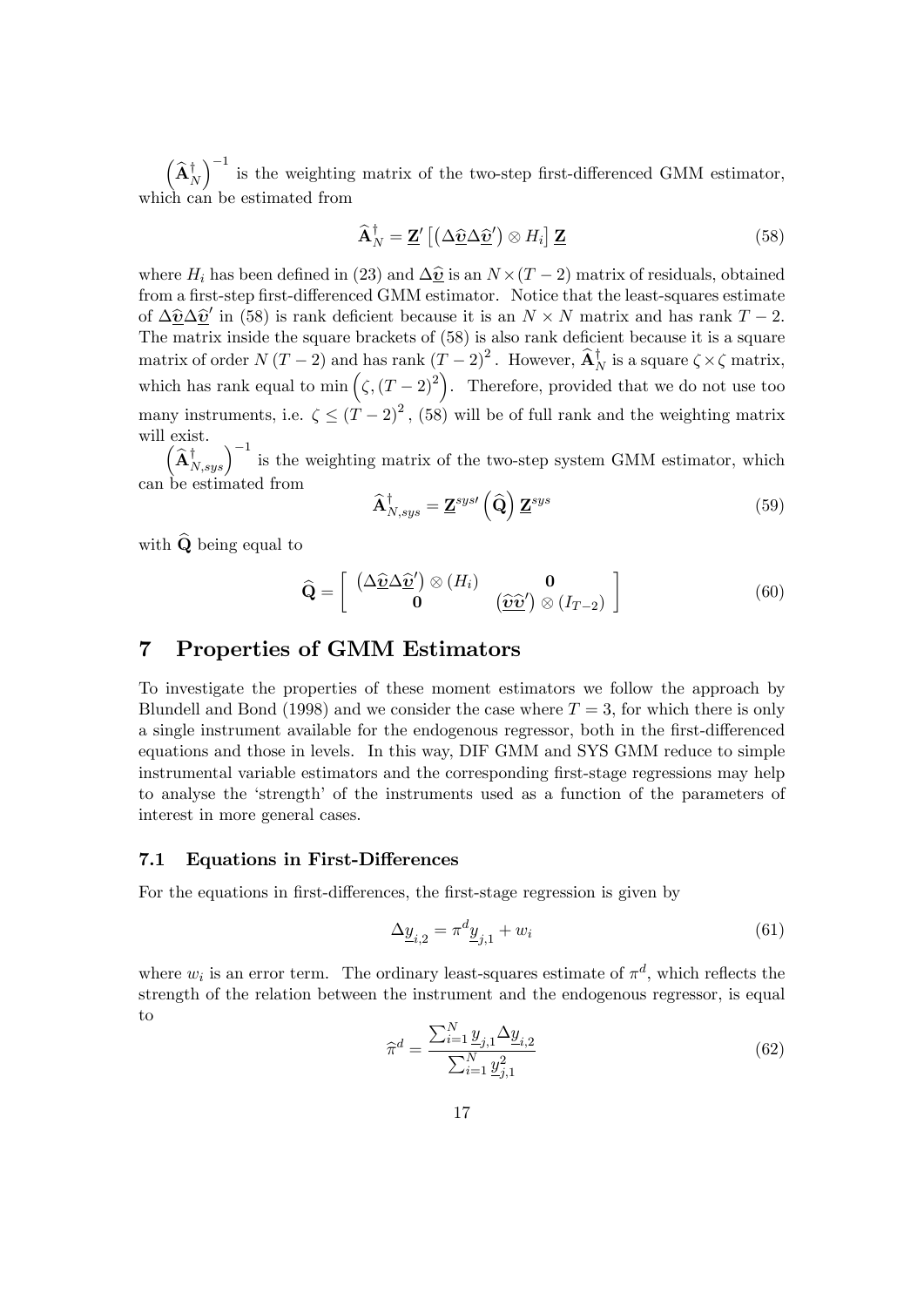Using Assumptions 1-4 in model (47) it is straightforward to show that the plim of  $\widehat{\pi}^d$  equals

$$
\begin{split}\n&\text{plim}_{N\to\infty} \left(\widehat{\pi}^{d}\right) \\
&= \frac{(\lambda - 1) \text{plim}_{N\to\infty} \frac{1}{N} \sum_{i=1}^{N} \underline{y}_{j,1} \underline{y}_{i,1} + \text{plim}_{N\to\infty} \frac{1}{N} \sum \underline{y}_{j,1} \left(\underline{y}_{i,2} - \lambda \underline{y}_{i,1}\right)}{\text{plim}_{N\to\infty} \frac{1}{N} \sum_{i=1}^{N} \underline{y}_{j,1}^{2}} \\
&= (\lambda - 1) \theta \frac{\sigma_{\varepsilon}^{2}}{1 - \lambda^{2}} \left[\frac{\sigma_{\alpha}^{2}}{(1 - \lambda)^{2}} + \frac{\sigma_{\varepsilon}^{2}}{1 - \lambda^{2}} \left(1 + \theta^{2}\right) + \mathbf{w}_{1}' \boldsymbol{\Sigma}_{\theta} \mathbf{w}_{1}\right]^{-1} \\
&= (\lambda - 1) \theta \left[\frac{\kappa}{\sigma_{\alpha}^{2} / \sigma_{\varepsilon}^{2} + \left(1 + \theta^{2}\right) \kappa + \left(1 - \lambda^{2}\right) \kappa \left[\mathbf{w}_{1}' \left(\boldsymbol{\Sigma}_{\theta} / \sigma_{\varepsilon}^{2}\right) \mathbf{w}_{1}\right]}\right] \tag{63}\n\end{split}
$$

where  $\kappa = \frac{1-\lambda}{1+\lambda}$  and  $\mathbf{w}_1 = \sum_{s=0}^{\infty} \lambda^s \mathbf{f}_{1-s}$ .

Thus, we can see that for fixed T the plim of  $\hat{\pi}^d$  depends on various parameters, namely  $\lambda$ ,  $\theta$ ,  $\sigma_{\alpha}^2$ ,  $\Sigma_{\theta}$  and  $\sigma_{\varepsilon}^2$ . For example, as  $\lambda \to 1$  the plim of the estimator converges to zero, which implies that the correlation between  $\underline{y}_{j,t-2}$  and  $\Delta \underline{y}_{i,t-1}$  becomes weak. The intuition behind this is illustrated in the following figure, which shows two cases of  $\lambda$  when the values of  $\sigma_{\alpha}^2$ ,  $\Sigma_{\theta}$ ,  $\sigma_{\varepsilon}^2$  and  $\theta$  are held fixed:

Case 1: 
$$
\lambda \nrightarrow 1
$$
 Case 2:  $\lambda \rightarrow 1$   
\n $\Delta y_{n-1} \leftarrow \Delta y_{n-1}$   $\Delta y_{n-1} \leftarrow \Delta y_{n-1}$   
\n $\uparrow$   $\uparrow$   $\uparrow$   $\downarrow$   $\downarrow$   
\n $y_{n-2} \leftarrow y_{n-2}$   $y_{n-2} \leftarrow y_{n-2}$ 

Weak instruments with cross section dependence.

When  $\lambda \to 1$ ,  $\underline{y}_{j,1}$  is correlated with  $\Delta \underline{y}_{i,2}$  and since  $Cov\left(\underline{y}_{j,1}, \Delta \underline{v}_{i,3}\right) = 0$   $\underline{y}_{j,1}$  is a valid instrument. Note that the use of  $\underline{y}_{i,1}$  as an instrument is not valid here because  $\Sigma_{\theta} \neq 0$  and therefore  $Cov\left(\underline{y}_{i,1}, \Delta \underline{v}_{i,3}\right) \neq 0$ . On the other hand, as  $\lambda \to 1$  the correlation between  $\underline{y}_{j,1}$  and  $\Delta \underline{y}_{j,2}$  becomes weak; this is because the link between  $\Delta \underline{y}_{j,2}$  and  $\Delta \underline{y}_{i,2}$ is not effective anymore since  $\underline{y}_{j,1}$  is poorly correlated with  $\Delta \underline{y}_{j,2}$ , while the link between  $\underline{y}_{j,1}$  and  $\underline{y}_{i,1}$  does not help either because  $\underline{y}_{i,1}$  is poorly correlated with  $\Delta \underline{y}_{i,2}$ .

When there is no variation in the factor loadings across  $i$ ,  $\Sigma_{\theta} = 0$  and the plim of  $\hat{\pi}^d$ remains non-zero but of course in this case  $\underline{y}_{i,1}$  is also valid as instrument. On the other hand, for a given non-zero value of  $\theta$  and  $|\lambda| < 1$  the plim of the estimator converges to zero as either  $(\sigma_{\alpha}^2/\sigma_{\varepsilon}^2) \to \infty$  or  $(\Sigma_{\theta}/\sigma_{\varepsilon}^2) \to \infty$ . The former result is similar to Blundell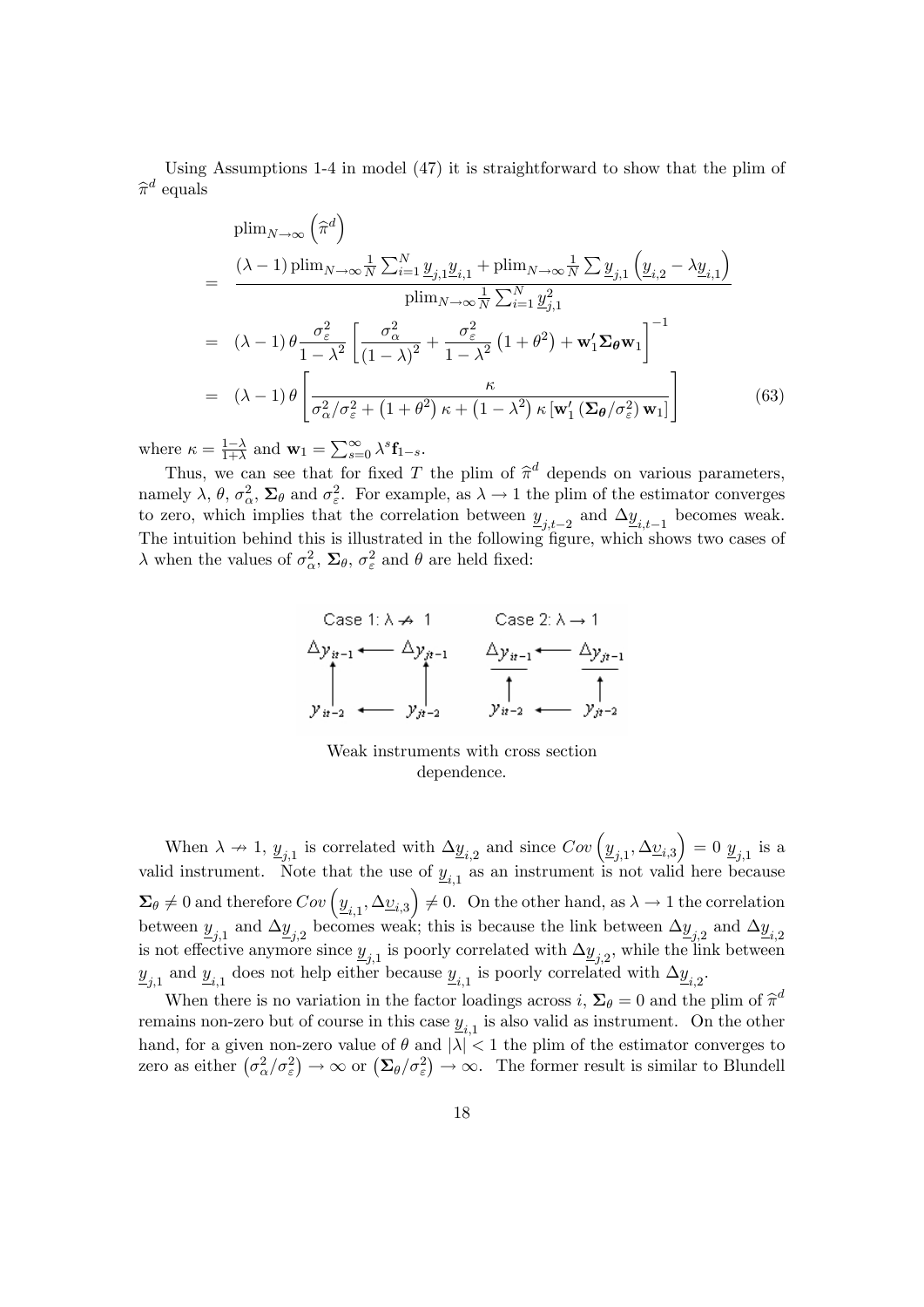and Bond (1998). Interestingly, the same appears to apply for the ratio between  $\Sigma_{\theta}$ and  $\sigma_{\varepsilon}^2$ . Intuitively, this is because the contribution of the spatial component of the error process in  $\Delta \underline{v}_{i,3}$  (and thereby the correlation between  $\Delta y_{i2}$  and  $y_{j1}$ ) diminishes with high values of  $\Sigma_{\theta}$  and increases with high values of  $\sigma_{\varepsilon}^2$ .

#### 7.2 Equations in Levels

=

=

For the equations in levels the first-stage regression is given by

$$
\underline{y}_{i,2} = \pi^l \Delta \underline{y}_{j,2} + w_i^l \tag{64}
$$

and the least squares estimator of  $\pi^l$  equals

$$
\widehat{\pi}^l = \frac{\sum_{i=1}^N \Delta \underline{y}_{j,2} \underline{y}_{i,2}}{\sum_{i=1}^N \left(\Delta \underline{y}_{j,2}\right)^2}
$$
(65)

Using Assumptions 1-4, it is straightforward to show that the plim of  $\hat{\pi}^l$  equals

$$
\text{plim}_{N \to \infty} \left( \hat{\pi}^l \right)
$$
\n
$$
= \frac{\text{plim}_{N \to \infty} \frac{1}{N} \sum_{i=1}^N \underline{y}_{j,2} \underline{y}_{i,2} - \lambda \text{plim}_{N \to \infty} \frac{1}{N} \sum_{i=1}^N \underline{y}_{j,1} \underline{y}_{i,1} - \text{plim}_{N \to \infty} \frac{1}{N} \sum_{i=1}^N \underline{y}_{j,1} \underline{v}_{i,2}}{\text{plim}_{N \to \infty} \frac{1}{N} \sum_{i=1}^N \left( \Delta \underline{y}_{j,2} \right)^2}
$$
\n
$$
= \frac{\theta}{2 \left( 1 + \theta^2 \right) + (1 + \lambda) \left[ \Delta \mathbf{w}_2' \left( \Sigma \theta / \sigma_\varepsilon^2 \right) \Delta \mathbf{w}_2 \right]} \tag{66}
$$

where  $\Delta w_2 = \sum_{\tau=0}^{\infty} \lambda^{\tau} \Delta f_{2-\tau}$ . Here we can see that as  $\lambda \to 1$  the above expression converges to

$$
\text{plim}_{N \to \infty} \left(\widehat{\pi}^d\right) = \frac{1}{2} \frac{\theta}{\left(1 + \theta^2\right) + \Delta \mathbf{w}_2' \left(\Sigma \theta / \sigma_\varepsilon^2\right) \Delta \mathbf{w}_2} \tag{67}
$$

and so  $\Delta \underline{y}_{j,2}$  remains informative as an instrument for  $\underline{y}_{i,2}$ , provided of course that  $\theta \neq 0$ . In addition, when  $\Sigma_{\theta} = 0$  the random element in (67) disappears and the expression becomes equal to a constant number – specifically,  $\lim_{N \to \infty} (\hat{\pi}^l) = \theta / [2 (1 + \theta^2)].$ Similarly to (63), the plim of  $\hat{\pi}^l$  converges to zero as  $(\Sigma_{\theta}/\sigma_{\varepsilon}^2) \to \infty$  for the same reason that has been discussed previously  $-$  that is, because the contribution of the spatial component of the error process in  $v_{i3}$  diminishes.

## 8 Small Sample Properties of Moment Estimators

This section investigates the finite-sample performance of the various estimators proposed in this paper using simulated data. The main focus of the analysis lies on the impact of the relative importance of the unobserved factors in the total error process for different values of N, T and  $\lambda$ .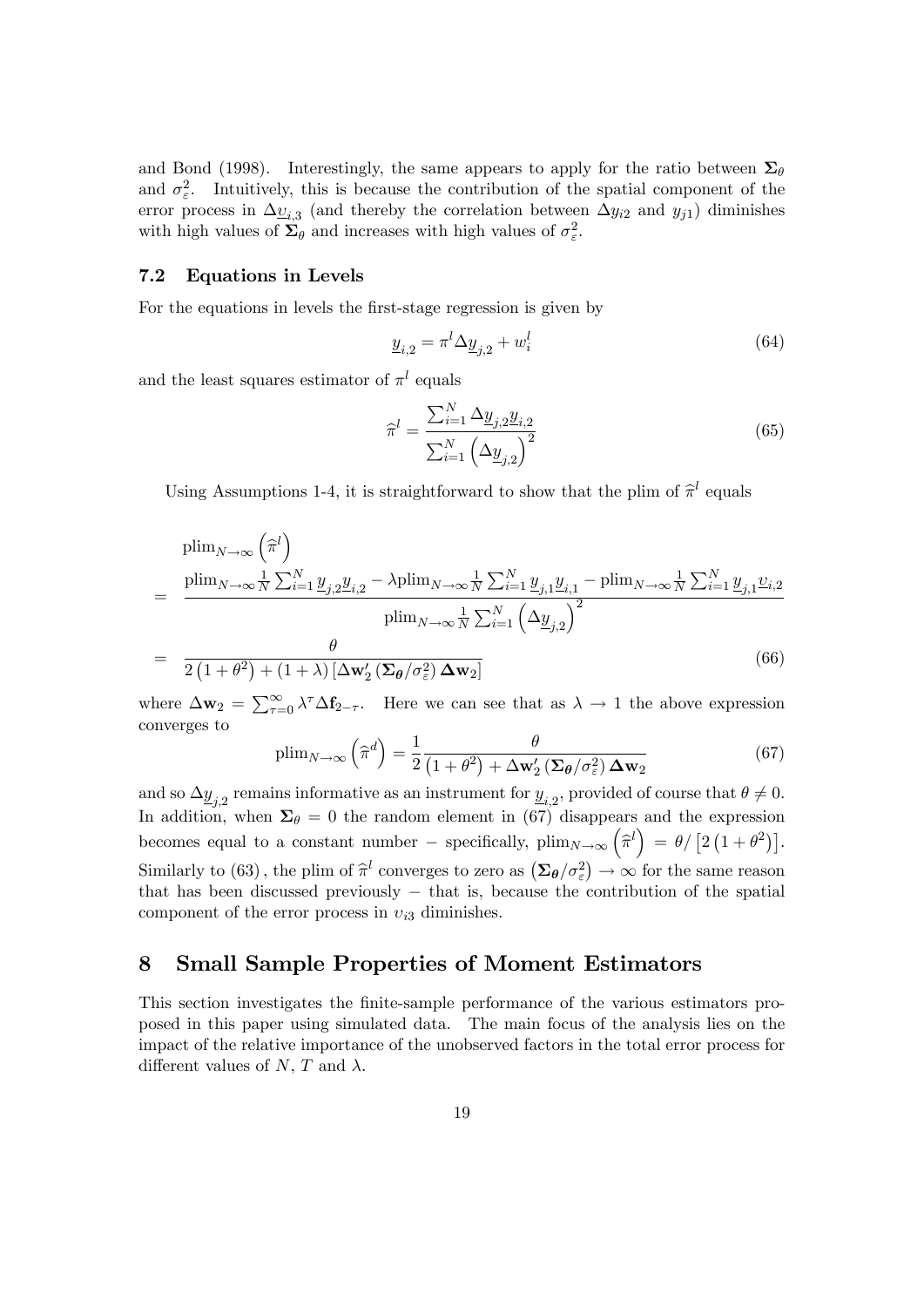#### 8.1 Monte Carlo Design

The underlying data generating process is given by

$$
y_{it} = \lambda y_{it-1} + \alpha_i + u_{it},
$$
  
\n
$$
u_{it} = \phi_i f_t + \varepsilon_{it} + \theta \varepsilon_{jt}, i = 1, 2, ..., N; t = -48, -47, ..., T.
$$
 (68)

where  $\alpha_i \sim \text{iidN}\left(0, \sigma_{\alpha}^2\right), \ \varepsilon_{it} \sim \text{ iidN}\left(0, \sigma_{\varepsilon}^2\right), \ f_t \sim \text{ iidN}\left(0, \sigma_{f}^2\right)$ ) and  $j = i \pmod{N}$ . Also, the factor loadings are drawn from

$$
\phi_i \sim i i dU \left[ -0.25, 0.25 \right] \tag{69}
$$

The performance of GMM estimation depends crucially upon the ratio of the two variance components,  $a_i$  and  $u_{it}$ , on  $var(y_{it})$  as shown in (63). This implies that as the value of  $\lambda$  increases, or the amount of cross-sectional dependence decreases, the impact of  $\alpha_i$  on var  $(y_{it})$  will tend to become larger and thereby comparisons across experiments with different levels of cross section dependence will not be valid. To control this ratio we use the following simple result

$$
var\left(y_{it}\right) = var\left[\frac{\alpha_i}{1-\lambda} + \left(\sum_{s=0}^{\infty} \lambda^s u_{it-s}\right)\right] = \frac{\sigma_{\alpha}^2}{\left(1-\lambda\right)^2} + \frac{\sigma_{u}^2}{1-\lambda^2} \tag{70}
$$

and we set  $\sigma_{\alpha}^2 = \psi \left[ (1 - \lambda) / (1 + \lambda) \right] \sigma_u^2$  with  $\psi = 1^{15}$ .

In addition to  $\sigma_{\alpha}^2/\sigma_u^2$ , the performance of the estimators will depend on the proportion of  $\sigma_u^2$  attributed to the factor structure in  $u_{it}$  – hereafter this proportion is denoted by  $\zeta_{(d)}, d = 1, ..., 4$ . Therefore, noticing that

$$
\sigma_u^2 = \left(\mu_\phi\right)^2 \sigma_f^2 + \sigma_\phi^2 \sigma_f^2 + \sigma_\varepsilon^2 \left(1 + \theta^2\right) \tag{71}
$$

and normalising  $\sigma_f^2 = 1$ , we can produce the following result

$$
\sigma_{\varepsilon}^{2} = \frac{\left(1 - \zeta_{(d)}\right)}{\zeta_{(d)}} \frac{\left(\mu_{\phi}\right)^{2} + \sigma_{\phi}^{2}}{\left(1 + \theta^{2}\right)}
$$
(72)

Since the values of  $(\mu_{\phi})^2$  and  $\sigma_{\phi}^2$  are determined solely by (69) and so they are fixed, normalising  $\theta = 0.5$  implies that  $\sigma_{\varepsilon}^2$  will change only according to  $\zeta_{(d)}$ . As this ratio increases, the impact of the factor structure in the error process will rise. We choose the following values for  $\zeta_{(d)}$ :

| Low impact of factor structure on $u_{it}$ :            | $\zeta_{(1)} = 1/3$ |
|---------------------------------------------------------|---------------------|
| Medium impact of factor structure on $u_{it}$ .         | $\zeta_{(2)} = 1/2$ |
| Medium-to-high impact of factor structure on $u_{it}$ : | $\zeta_{(3)} = 2/3$ |
| High impact of factor structure on $u_{it}$ :           | $\zeta_{(4)} = 3/4$ |

 $15$ See Kiviet (1995) and Bun and Kiviet (2006).

 $\sqrt{2}$  $\left| \right|$ 

 $\downarrow$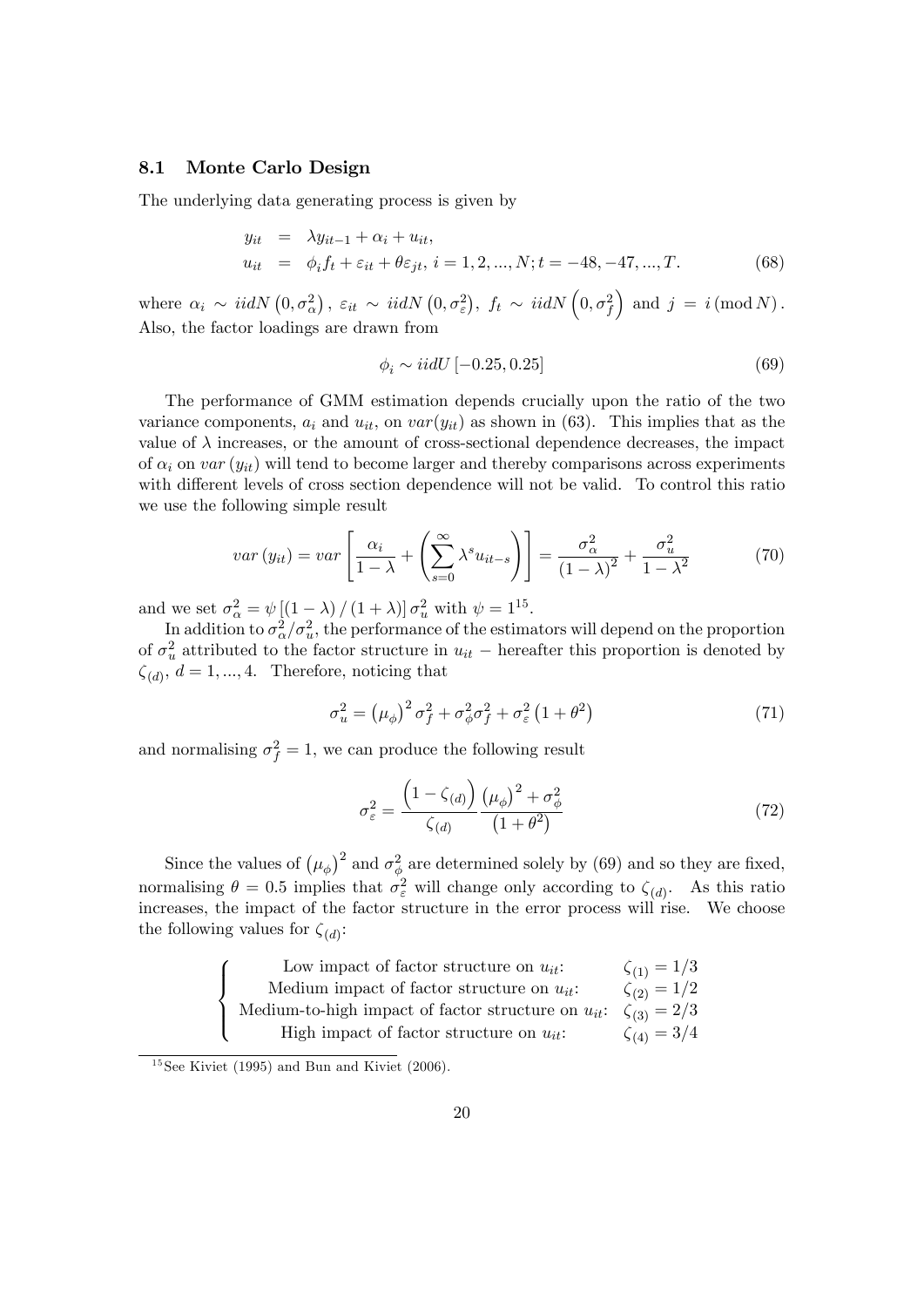We consider  $N = 400$ , 800 and  $T = 6$ , 10, since our focus is T fixed,  $N \to \infty$ . alternates between 0.5, 0.7 and 0.9. The initial value of  $y_{it}$  has been set equal to zero but the first 50 observations have been discarded before choosing the sample, so as to ensure that the initial zero values do not have an impact on the results. All experiments are based on 2,000 replications.

#### 8.2 Results

Tables 1-2 report the simulation results in terms of the mean value of  $\hat{\lambda}_r$ , where r denotes the  $r^{th}$  replication, and RMSE for each of the estimators used in the experiment. FE is the fixed effects estimator, IV is the simple instrumental variables estimator that uses  $y_{it-2}$  as an instrument for  $\Delta y_{it-1}$  and DIF and SYS denote the first-differenced and system GMM estimators respectively<sup>16</sup>. The superscript  $\cdot^*$  indicates that the corresponding estimator uses instrument(s) with respect to another cross section, unit  $j$ .

As expected, the performance of all estimators depends on  $\zeta_{(d)}$ , the value of  $\lambda$  and the size of T and N. Specifically, as the value of  $\zeta$  increases for a given value of  $\lambda$ , T and  $N$ , the estimators suffer a rise in bias and in RMSE. This is natural because as the relative impact of the factor structure in the total error process increases, the invalidity of the instruments used with respect to unit  $i$  itself (such as in IV, DIF and SYS) is magnified. For the estimators that make use of instruments with respect to unit  $j$ , the rise in bias and RMSE is also intuitive because as  $\zeta$  increases, the contribution of the spatial component in the error process – and thereby the correlation between  $\Delta y_{it-1}$ and  $y_{it-2}$  - diminishes.

Having said that, two things are clear from these results; first,  $IV^*$ ,  $DIF^*$  and  $SYS^*$ outperform IV, DIF and SYS respectively under all circumstances. Second, the relative performance of IV<sup>\*</sup>, DIF<sup>\*</sup> and SYS<sup>\*</sup> improves with larger values of  $\zeta$ . This is also intuitive – ultimately, as  $\zeta \to 0$  the factor structure in the error process diminishes and the asymptotic bias of IV, DIF and SYS approaches zero. Notice also that in terms of RMSE, SYS<sup>\*</sup> performs better than  $\text{DIF}^*$ , which performs better than IV<sup>\*</sup>, with the relative difference in performance being increased according to the value of  $\lambda$ . As T rises, the performance of the estimators improves without exception.

Finally, it is important to emphasise that as the size of N increases, the bias and RMSE of IV<sup>\*</sup>,  $DIF^*$  and SYS<sup>\*</sup> decreases considerably. This is not the case for the conventional estimators, IV, DIF and SYS, the performance of which  $-$  if anything  $$ deteriorates with larger values of N.

## 9 Concluding Remarks

Error cross section dependence is an increasingly popular research topic in the analysis of panel data. Despite this fact, the issue has mot attracted much attention in GMM

<sup>&</sup>lt;sup>16</sup>DIF and SYS are estimated in two steps and they use  $y_{it-2}$  and  $y_{it-3}$  as instruments for  $\Delta y_{it-1}$ in the first-differenced equations. Furthermore, SYS GMM uses the optimal weighting matrix (when  $\sigma_{\alpha}^{2} = 0$ ), as derived in Windmeijer (2000).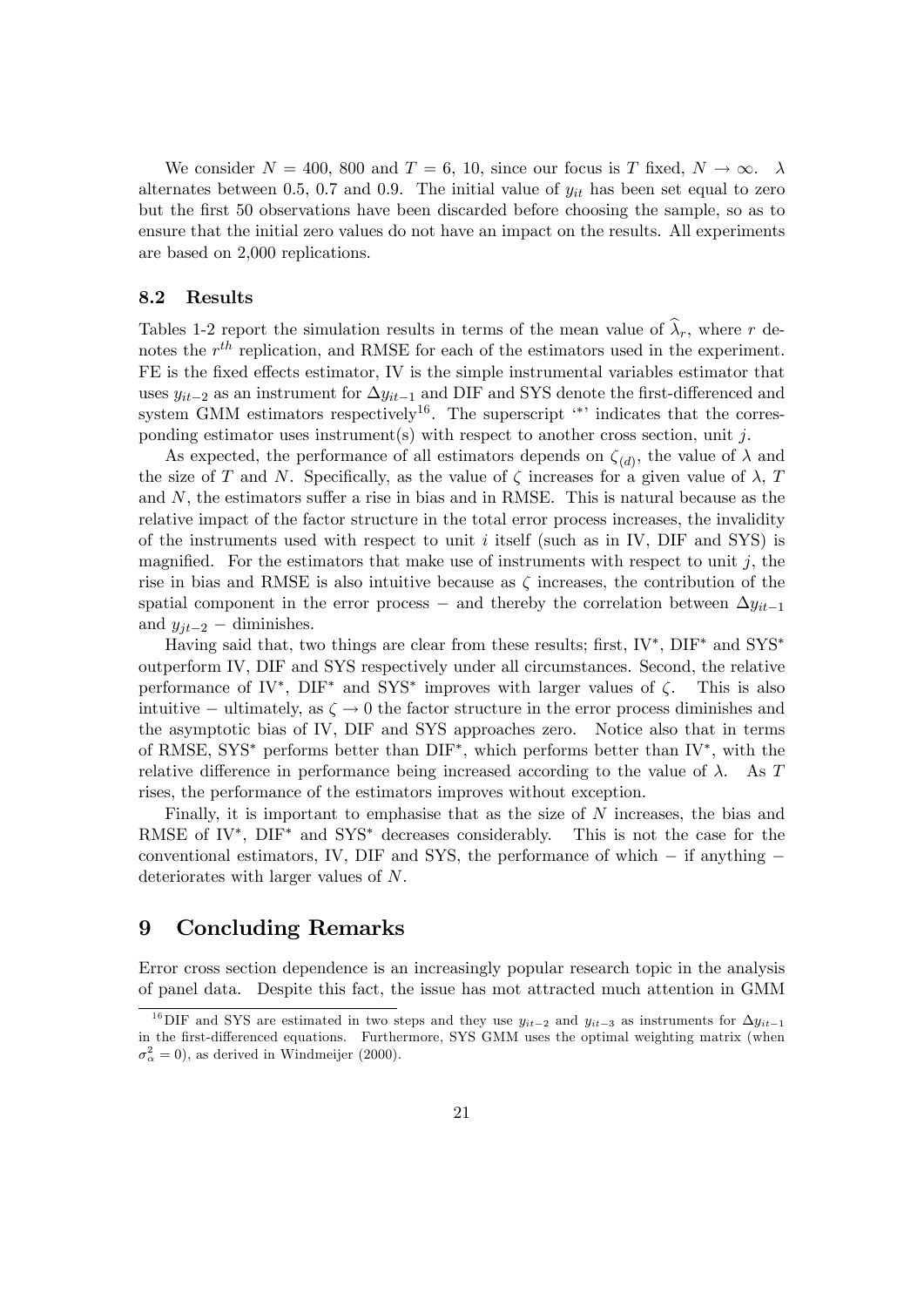estimation of short dynamic panels, where it is commonly assumed that the regression errors are are independent across i. This paper has shown that, in fact, independence or uncorrelatedness is not necessary for GMM consistency or asymptotic efficiency  $-$  rather, it is sufficient that, if there is such correlation in the errors, this is weak in the sense that any two errors that lie sufficiently far apart in the stochastic sequence exhibit very little correlation at any given point in time. If this condition is not satisfied, the errors are said to be strongly correlated. Spatial dependence presents an example of weakly correlated errors while the factor structure dependence provides an example of strongly correlated errors. Therefore, the standard dynamic panel GMM estimators that exist in the literature remain consistent under spatially correlated errors but not so under a factor structure. When the errors are weakly correlated there are additional moment conditions that arise  $-$  in particular, instruments with respect to the individual(s) which unit i is correlated with. We demonstrate that these moment conditions can be particularly We demonstrate that these moment conditions can be particularly useful when the errors are subject to both weak and strong correlations, a situation that is likely to arise in practice. The properties of these GMM estimators have been analysed under different circumstances. Simulated experiments have shown that the resulting estimators outperform the conventional ones, in terms of both bias and RMSE. This result is magnified as the impact of the factor structure in the total error process increases. In addition, larger values of N are accompanied by a considerable decrease in bias and RMSE for the estimators put forward in this paper. This is not the case with the conventional estimators, the performance of which is naturally not affected by the size of N.

### References

- [1] Ahn, S.C and P. Schmidt, (1995) "Efficient Estimations of Models for Dynamic Panel Data", Journal of Econometrics, 68, 5-28.
- [2] Anderson, T.W. and C. Hsiao (1981) "Estimation of Dynamic Models with Error Components", Journal of the American Statistical Association, 76, 598-606.
- [3] Arellano, M. (1993) "On the Testing of Correlated Effects with Panel Data", Journal of Econometrics, 59, 87-97.
- [4] Arellano, M. and S. Bond (1991) "Some Tests of Specification for Panel Data: Monte Carlo Evidence and an Application to Employment Equations", Review of Economic Studies, 58, 277-297.
- [5] Arellano, M. and O. Bover (1995) "Another Look at the Instrumental Variable Estimation of Error-Component Models", Journal of Econometrics, 68, 29-51.
- [6] Bai, J. (2005) "Panel Data Models with Interactive Fixed Effects", unpublished manuscript.
- [7] Baltagi, B., Bresson, G. and A. Pirotte (2007) "Panel Unit Root Tests and Spatial Dependence", Journal of Applied Econometrics, 22, 339-360.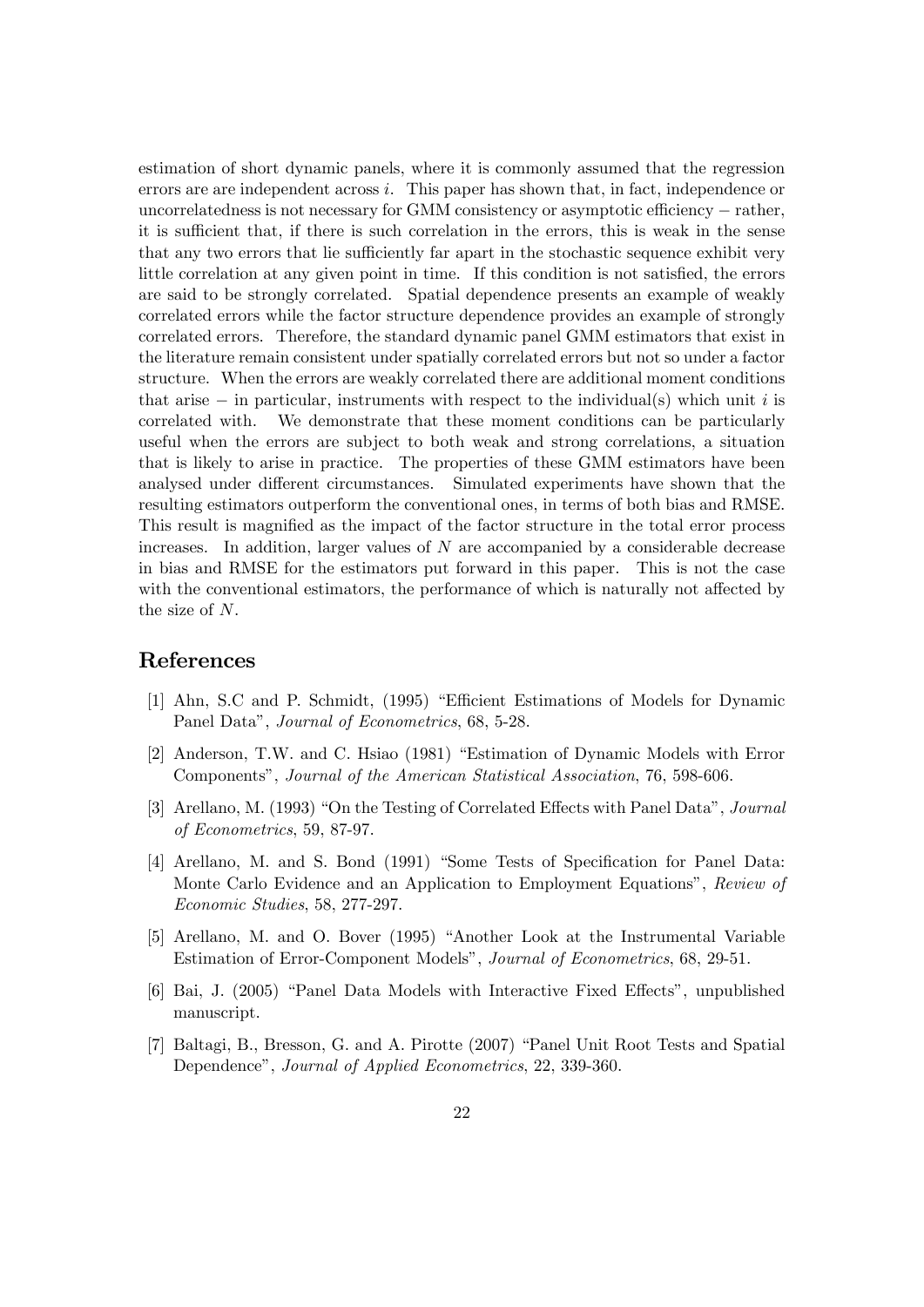- [8] Bover, O. and N. Watson (2005) "Are there economies of scale in the demand for money by firms? Some panel data estimates", Journal of Monetary Economics, 52, 1569-1589.
- [9] Blundell, R. and S. Bond (1998) "Initial Conditions and Moment Restrictions in Dynamic Panel Data Models", Journal of Econometrics, 87, 115-143.
- [10] Bun, M.J.G. and J.F. Kiviet (2006) "The Effects of Dynamic Feedbacks on LS and MM Estimator Accuracy in Panel Data Models", Journal of Econometrics 132, 409-444.
- [11] Coakley, J., Fuertes, A. and Smith, R. (2002) "A Principal Components Approach to Cross-Section Dependence in Panels", Unpublished manuscript, Birckbeck College, University of London.
- [12] Conley, T.G. (1999) "GMM Estimation with Cross Sectional Dependence", Journal of Econometrics, 92, 1-45.
- [13] Goldberger, A.S. (1972) "Structural Equation Methods in the Social Sciences", *Econometrica*, 40, 979-1001.
- [14] Jöreskog, K.G. and A.S. Goldberger (1975) "Estimation of a model with multiple indicators and multiple causes of a single latent variable" Journal of the American *Statistical Association*, 70, 631-639.
- [15] Kapoor, M., Kelejian, H., and I.R. Prucha (2007) "Panel Data Models with Spatially Correlated Error Components", Journal of Econometrics 140, 97-130.
- [16] Kelejian, H and D. Robinson (1995) "Spatial Correlation: A Suggested Alternative to the Autoregressive Model, in Anselin, L. and R.J. Florax (ed.), New Directions in Spatial Econometrics, 75-95, Springer-Verlag, Berlin.
- [17] Kiviet, J.F., (1995) "On bias, inconsistency, and efficiency of various estimators in dynamic panel data models", Journal of Econometrics, 68, 53-78.
- [18] Lee, L. (2007) "GMM and 2SLS Estimation of Mixed Regressive, Spatial Autoregressive Models", *Journal of Econometrics* 137, 489-514.
- [19] Moon, H.R. and B. Perron (2004) "Efficient Estimation of the SUR Cointegrating Regression Model and Testing for Purchasing Power Parity", *Econometric Reviews*, Vol. 23, 293-323.
- [20] Pesaran, H. (2006) "Estimation and Inference in Large Heterogeneous Panels with a Multifactor Error Structure", *Econometrica*, 74, 967-1012.
- [21] Pesaran, H. and E. Tosetti (2007) "Large Panels with Common Factors and Spatial Correlations", unpublished manuscript.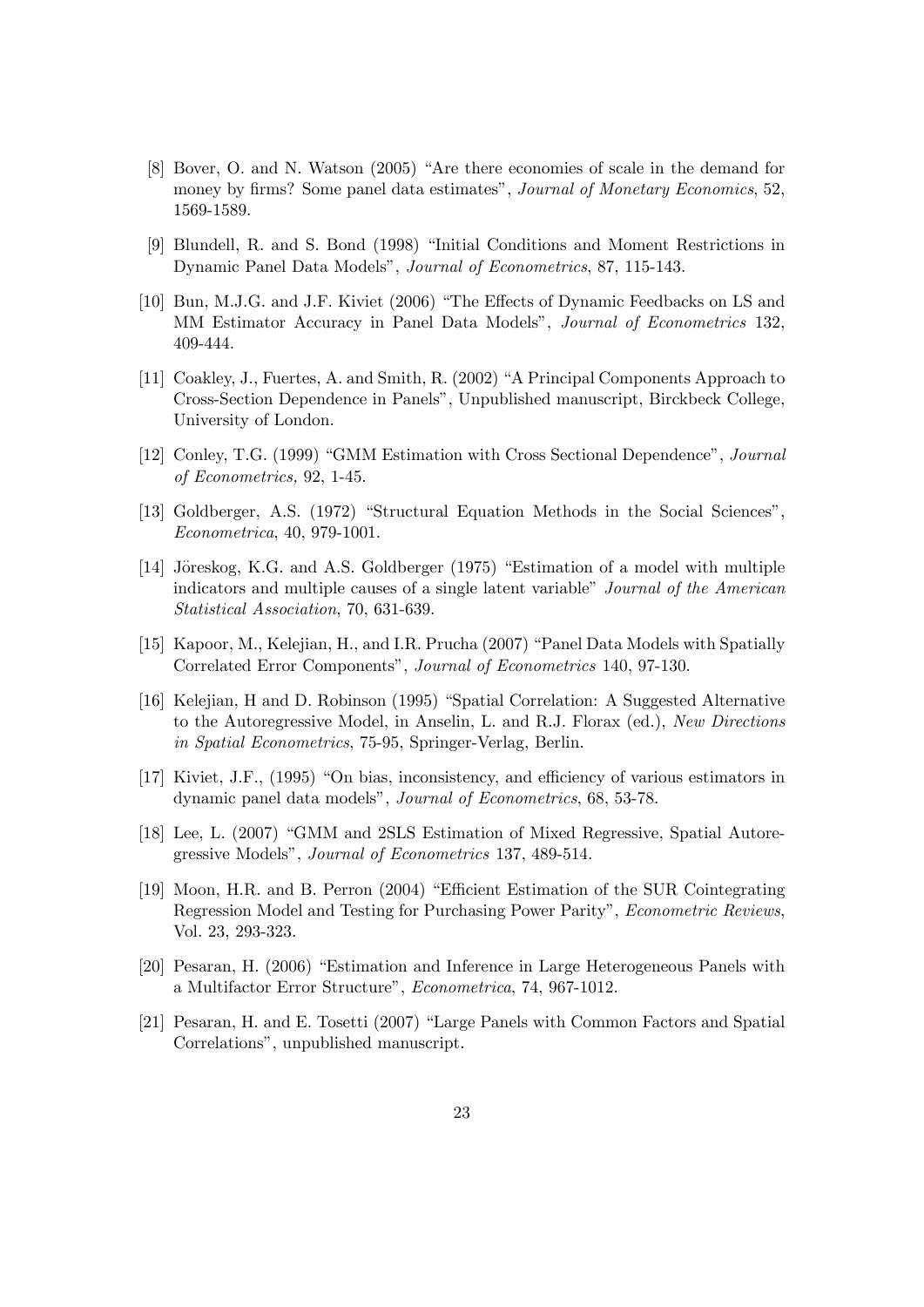- [22] Phillips, P. and D. Sul (2003) "Dynamic Panel Estimation and Homogeneity Testing under Cross Section Dependence", The Econometrics Journal, Vol. 6, 217-259.
- [23] Phillips, P. and D. Sul (2007). "Bias in Dynamic Panel Estimation with Fixed Effects, Incidental Trends and Cross Section Dependence", Journal of Econometrics, 137, 162-188.
- [24] Robertson, D. and Symons, J. (2000) "Factor Residuals in SUR Regressions: Estimating Panels Allowing for Cross Sectional Correlation", unpublished manuscript, Faculty of Economics and Politics, University of Cambridge.
- [25] Sarafidis, V. Yamagata, T. and D. Robertson (2007) "A Test of Error Cross Section Dependence for a Linear Dynamic Panel Model with Regressors", unpublished manuscript.
- [26] Sarafidis, V. and D. Robertson (2007) "On the Impact of Cross Section Dependence in Short Dynamic Panel Estimation", unpublished manuscript.
- [27] Stetzer, F. (1982) "Specifying Weights in Spatial Forecasting Models: The Results of Some Experiments", *Environment and Planning A*, 14, 571-584.
- [28] Stout, W. (1974) "Almost Sure Convergence", Academic Press, New York.
- [29] White, H. (2001) "Asymptotic Theory for Econometricians", Academic Press, New York.
- [30] Windmeiler, F. (2000) "Efficiency Comparisons for a System GMM Estimator in Dynamic Panel Data Models", in R.D.H. Heijmans, D.S.G. Pollock and A. Satora (ed.), Innovations in Multivariate Statistical Analysis, Dordrecht: Kluwer Academic Publishers.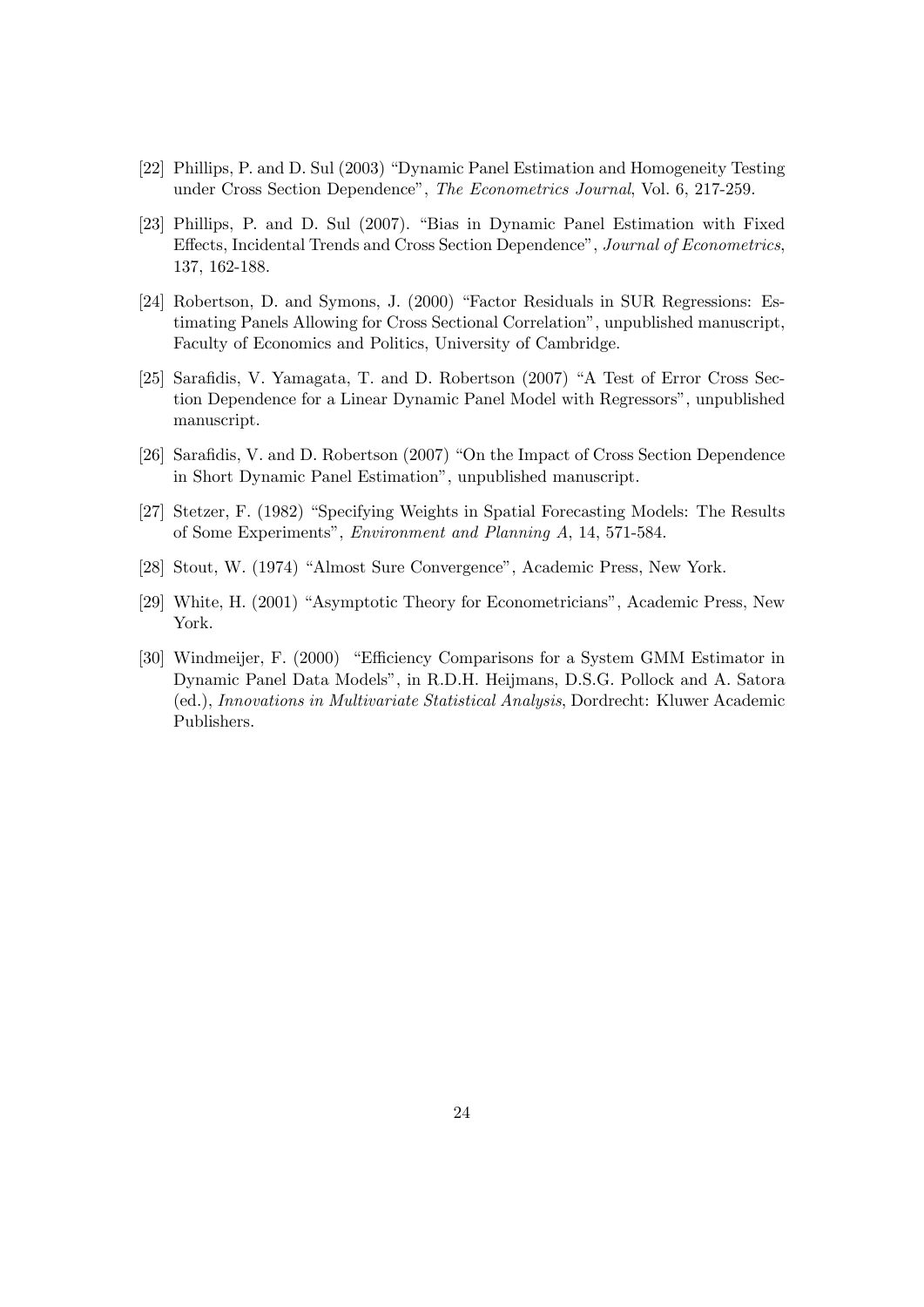## Appendices

## A Proof of Theorem 3

The error process is given by  $v_{i,t} = \alpha_i + \theta_i \sum_{j=1}^N w_{i,j} \xi_{j,t} + \varepsilon_{i,t}$ , where  $E(v_{i,t}) = 0$ . Note that for  $E |u_i|^2 < B_u < \infty$ , we must have  $||\mathbf{W}||_{\infty} < B_u^{1/2} < \infty$ . Hence there are two cases; if the number of non-zero elements in W is finite, such that  $C_i = O(1)$  for all i, where  $C_i$  is the number of non-zero elements in row i of W, then  $|w_{i,j}|$  can be any real number so long as it is sufficiently bounded. When  $C_i$  grows with  $N$ ,  $|w_{i,j}| = O\left(N^{-1/2-\varepsilon}\right)$  for some  $\varepsilon \geq 0$ .

The correlation coefficient between  $v_i^t$  and  $v_{i+k}^s$  is given by

$$
\rho_{\kappa}^{t,s} = \frac{Cov(v_{i,t}, v_{i+k,s})}{[Var(v_{i,t}) Var(v_{i+k,s})]^{1/2}} = \frac{E(v_{i,t}v_{i+k,s})}{[E(v_{i,t}^2) E(v_{i+k,s}^2)]^{1/2}}
$$

$$
= \begin{cases} \frac{\theta_i \theta_{i+k} \sigma_{\xi}^2 (\sum_{j=1}^N w_{i,j} w_{i+k,j})}{[(\sigma_{\alpha}^2 + \theta_i^2 \sigma_{\xi}^2 \sum_{j=1}^N w_{i,j}^2 + \sigma_{\xi}^2) (\sigma_{\alpha}^2 + \theta_{i+k}^2 \sigma_{\xi}^2 \sum_{j=1}^N w_{i+k,j}^2 + \sigma_{\xi}^2)]^{1/2}}, & \text{for } t=s\\ 0 & \text{otherwise} \end{cases}
$$

The condition  $\sum_{\kappa=0}^{\infty} \rho_{\kappa}^{t,s} < \infty$  is automatically satisfied when  $C_i = O(1)$  for all i, given that the nonzero values of W are sufficiently bounded. When  $C_i$  grows with N, the condition  $||\mathbf{W}||_{\infty} = o(N^{1/2})$ implies that  $|w_{i,j}| = o(N^{-1/2})$  and therefore  $|w_{i,j}w_{i+\kappa,j}| = o(N^{-1})$ . As a result,  $\sum_{j=1}^{N} |w_{i,j}w_{i+\kappa,j}| = o(N^{-1})$  $o(1)$  and  $\left[\left(\sigma_{\alpha}^2 + \theta_i^2 \sigma_{\xi}^2 \sum_{j=1}^N w_{i,j}^2 + \sigma_{\varepsilon}^2\right) \left(\sigma_{\alpha}^2 + \theta_{i+\kappa}^2 \sigma_{\xi}^2 \sum_{j=1}^N w_{i+\kappa,j}^2 + \sigma_{\varepsilon}^2\right)\right] = O(1)$ . Since  $\theta_i \theta_{i+\kappa} \sigma_{\xi}^2 =$  $O(1)$ , it follows that  $\rho_{\kappa}^{t,s} = o(1)$  for  $\kappa$  sufficiently large and  $t = s$ .

## B Proof of Proposition 8

Assuming that the  $y_{i,t}$  process has started a long time ago, it can be shown that

$$
y_{j,t-2} = \frac{\alpha_j}{1-\lambda} + \sum_{s=0}^{\infty} \lambda^s \varepsilon_{j,t-s-2} + \theta \sum_{s=0}^{\infty} \lambda^s \varepsilon_{j',t-s-2}
$$
(73)

where

$$
j' = j \left( \text{mod } N \right) + 1 \tag{74}
$$

and  $j = i \pmod{N} + 1$ . Hence, for DIF GMM we have

$$
\begin{split}\n\text{plim}_{N \to \infty} \frac{1}{N} \left[ \sum_{i=1}^{N} \sum_{t=3}^{T} y_{j,t-s} \Delta v_{i,t} \right] &= \\
&= \sum_{t=3}^{T} \text{plim}_{N \to \infty} \frac{1}{N} \sum_{i=1}^{N} \left[ \left( \frac{\alpha_j}{1-\lambda} + \sum_{\tau=0}^{\infty} \lambda^{\tau} \varepsilon_{j,t-\tau-s} + \theta \sum_{\tau=0}^{\infty} \lambda^{\tau} \varepsilon_{j',t-\tau-s} \right) \left( \Delta \varepsilon_{i,t} + \theta \Delta \varepsilon_{j,t} \right) \right] &= 0,\n\end{split} \tag{75}
$$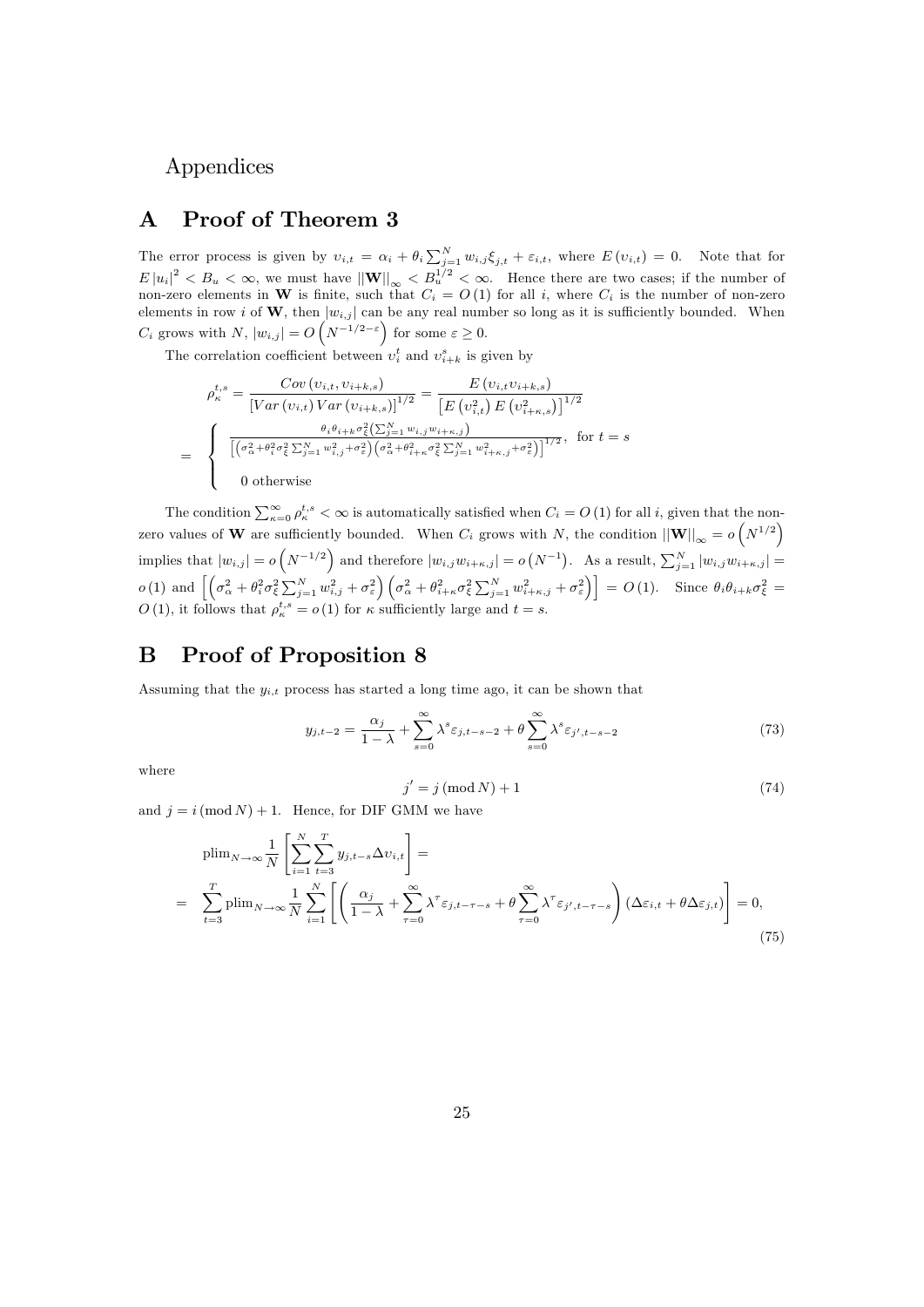using 2-5 for  $s = 2, ..., T - 1$ . Furthermore, the covariance between  $y_{j,t-2}$  and  $\Delta y_{i,t-1}$  is different from zero since

$$
\text{plim}_{N \to \infty} \frac{1}{N} \left[ \sum_{i=1}^{N} \sum_{t=s+1}^{T} y_{j,t-s} \Delta y_{i,t-1} \right] =
$$
\n
$$
= \sum_{t=s+1}^{T} \text{plim}_{N \to \infty} \frac{1}{N} \sum_{i=1}^{N} \left[ \left( \frac{\alpha_j}{1-\lambda} + \sum_{\tau=0}^{\infty} \lambda^{\tau} \varepsilon_{j,t-\tau-s} + \theta \sum_{\tau=0}^{\infty} \lambda^{\tau} \varepsilon_{j',t-\tau-s} \right) \right]
$$
\n
$$
\cdot \left( \sum_{\tau=0}^{\infty} \lambda^{\tau} \Delta \varepsilon_{i,t-\tau-1} + \theta \sum_{\tau=0}^{\infty} \lambda^{\tau} \Delta \varepsilon_{j,t-\tau-1} \right) \right]
$$
\n
$$
= -\theta \frac{(T-s)}{1+\lambda} \sigma_{\varepsilon}^{2} \neq 0; \text{ for } s = 2, ..., T-1.
$$
\n(76)

For SYS GMM we have

$$
\text{plim}_{N \to \infty} \frac{1}{N} \left[ \sum_{i=1}^{N} \sum_{t=3}^{T} \Delta y_{j,t-1} v_{i,t} \right] =
$$
\n
$$
= \sum_{t=3}^{T} \text{plim}_{N \to \infty} \frac{1}{N} \sum_{i=1}^{N} \left[ \left( \sum_{\tau=0}^{\infty} \lambda^{\tau} \Delta \varepsilon_{j,t-\tau-1} + \theta \sum_{\tau=0}^{\infty} \lambda^{\tau} \Delta \varepsilon_{j',t-\tau-1} \right) (\alpha_i + \varepsilon_{i,t} + \theta \varepsilon_{j,t}) \right] = 0. (77)
$$

Furthermore, the covariance between  $\Delta y_{j,t-1}$  and  $y_{i,t-1}$  equals

$$
\text{plim}_{N \to \infty} \frac{1}{N} \left[ \sum_{i=1}^{N} \sum_{t=3}^{T} \Delta y_{j,t-1} y_{i,t-1} \right] =
$$
\n
$$
= \sum_{t=3}^{T} \text{plim}_{N \to \infty} \frac{1}{N} \sum_{i=1}^{N} \left[ \left( \sum_{\tau=0}^{\infty} \lambda^{\tau} \Delta \varepsilon_{j,t-\tau-1} + \theta \sum_{\tau=0}^{\infty} \lambda^{\tau} \Delta \varepsilon_{j',t-\tau-1} \right) \right]
$$
\n
$$
\cdot \left( \sum_{\tau=0}^{\infty} \lambda^{\tau} \varepsilon_{i,t-\tau-1} + \theta \sum_{\tau=0}^{\infty} \lambda^{\tau} \varepsilon_{j,t-\tau-1} \right) \right] = \theta \frac{(T-2)}{1+\lambda} \sigma_{\varepsilon}^{2} \neq 0 \tag{78}
$$

#### **Proof of Proposition 9**  $\mathbf C$

Define  $\underline{\theta}^o_i = \theta_i - \mu_\theta$  and  $\underline{\alpha}^o_i = \alpha_i - \mu_\alpha = \alpha_i$ . Under Assumptions 1-4 and we have  $E[\underline{\theta}^o_i \underline{\alpha}^o_i] = \underline{\theta}^o_i E(\underline{\alpha}^o_i) = 0$  since  $\theta_i$  is non-stochastic. Furthemore,  $Var[\underline{\theta}^o_i \underline{\alpha}^o_i] = E[\underline{\theta}^o_i \underline{\alpha}^o_i \underline{\alpha}^$ 

$$
\frac{1}{N}\sum_{i=1}^N \left[\underline{\boldsymbol{\theta}}_i^o \underline{\boldsymbol{\alpha}}_i^o\right] \overset{p}{\to} 0
$$

Furthermore, following an approach similar to  $(17)$  we have

$$
\sqrt{N} \frac{1}{N} \sum_{i=1}^{N} \left[ \underline{\boldsymbol{\theta}}_{i} \underline{\boldsymbol{\alpha}}_{i} \right] = \sqrt{N} \frac{1}{N} \sum_{i=1}^{N} \left[ \underline{\boldsymbol{\theta}}_{i}^{\circ} - (\overline{\boldsymbol{\theta}} - \boldsymbol{\mu}_{\theta}) \right] \left[ \underline{\boldsymbol{\alpha}}_{i}^{\circ} - (\overline{\boldsymbol{\alpha}} - \boldsymbol{\mu}_{\alpha}) \right] =
$$
\n
$$
\sqrt{N} \frac{1}{N} \sum_{i=1}^{N} \underline{\boldsymbol{\theta}}_{i}^{\circ} \underline{\boldsymbol{\alpha}}_{i}^{\circ} - (\overline{\boldsymbol{\alpha}} - \boldsymbol{\mu}_{\alpha}) \sqrt{N} \frac{1}{N} \sum_{i=1}^{N} \underline{\boldsymbol{\theta}}_{i}^{\circ} - (\overline{\boldsymbol{\theta}} - \boldsymbol{\mu}_{\theta}) \sqrt{N} \frac{1}{N} \sum_{i=1}^{N} \underline{\boldsymbol{\alpha}}_{i}^{\circ} + \sqrt{N} \frac{1}{N} \sum_{i=1}^{N} (\overline{\boldsymbol{\theta}} - \boldsymbol{\mu}_{\theta}) (\overline{\boldsymbol{\alpha}} - \boldsymbol{\mu}_{\alpha})
$$
\n
$$
= \sqrt{N} \frac{1}{N} \sum_{i=1}^{N} \underline{\boldsymbol{\theta}}_{i}^{\circ} \underline{\boldsymbol{\alpha}}_{i}^{\circ} + o_{p} \left( 1 \right) \tag{79}
$$

where the last line follows from the fact that  $(\bar{\theta} - \mu_{\theta}) = O_p(N^{-1/2}), (\bar{\alpha} - \mu_{\alpha}) = O_p(N^{-1/2}),$ <br> $N^{-1/2} \sum_{i=1}^N \underline{\theta}_i^o = O_p(1)$  and  $N^{-1/2} \sum_{i=1}^N \underline{\alpha}_i^o = O_p(1)$ . In the same way we have  $E[\underline{\theta}_i^o \underline{\varepsilon}_{i,t}^o] =$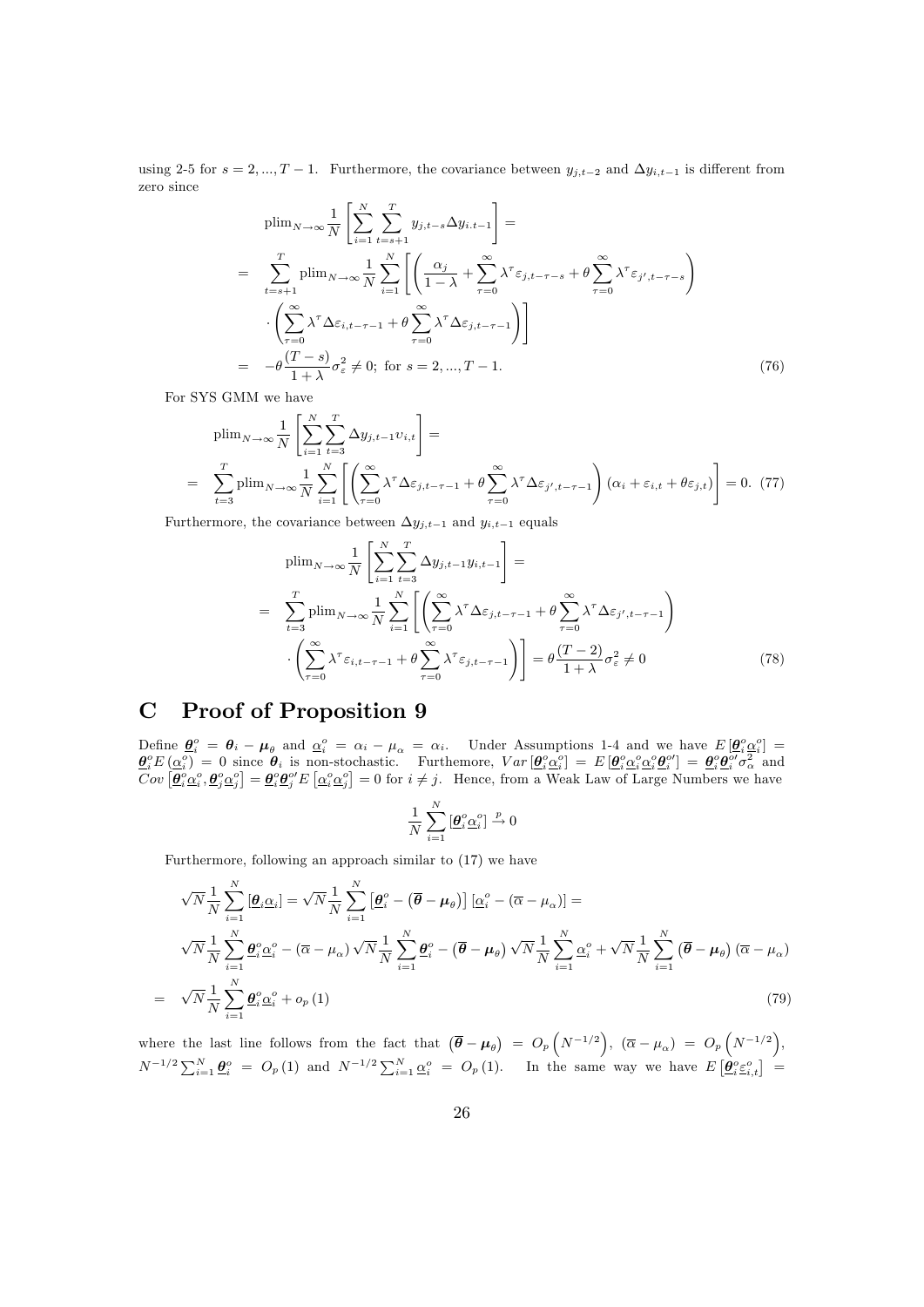$\begin{array}{l} \underline{\theta}^o_iE\left(\underline{\varepsilon}^o_{i,t}\right)=0,\, Var\left[\underline{\theta}^o_i\underline{\varepsilon}^o_{i,t}\right]=\underline{\theta}^o_i\underline{\theta}^{o}_i\sigma^2_\varepsilon \text{ and }Cov\left[\underline{\theta}^o_i\underline{\varepsilon}^o_{i,t},\underline{\theta}^o_j\underline{\varepsilon}^o_{j,s}\right]=\underline{\theta}^o_i\underline{\theta}^{o}_j'E\left[\underline{\varepsilon}^o_{i,t},\underline{\varepsilon}^o_{j,s}\right]=0\text{ for }i\neq j\text{ and }\forall\, t,\\ s. \quad \$ 

$$
\text{plim}_{N \to \infty} \frac{1}{N} \left[ \sum_{i=1}^{N} \sum_{t=s+1}^{T} \underline{y}_{j,t-s} \Delta \underline{v}_{i,t} \right] =
$$
\n
$$
= \sum_{t=s+1}^{T} \text{plim}_{N \to \infty} \frac{1}{N} \sum_{i=1}^{N} \left[ \left( \frac{\underline{\alpha}_{j}}{1-\lambda} + \underline{\theta}_{j} \sum_{\tau=0}^{\infty} \lambda^{\tau} \mathbf{f}_{t-\tau} + \sum_{\tau=0}^{\infty} \lambda^{\tau} \underline{\varepsilon}_{j,t-\tau-s} + \theta \sum_{\tau=0}^{\infty} \lambda^{\tau} \underline{\varepsilon}_{j',t-\tau-s} \right) \cdot \left( \underline{\theta}_{i}^{\prime} \Delta \mathbf{f}_{t} + \Delta \underline{\varepsilon}_{i,t} + \theta \Delta \underline{\varepsilon}_{j,t} \right) = 0; \text{ for } s = 2, ..., T-1,
$$
\n(80)

since  $\text{plim}_{N\to\infty}\frac{1}{N}\sum_{i=1}^{N}\left[\underline{\boldsymbol{\theta}}_i\underline{\boldsymbol{\theta}}_j'\right]=0$  and

$$
\begin{split}\n\text{plim}_{N \to \infty} & \frac{1}{N} \left[ \sum_{i=1}^{N} \sum_{t=s+1}^{T} \underline{y}_{j,t-s} \Delta \underline{y}_{i,t-1} \right] = \\
& = \sum_{t=s+1}^{T} \text{plim}_{N \to \infty} \frac{1}{N} \sum_{i=1}^{N} \left[ \left( \frac{\underline{\alpha}_{j}}{1-\lambda} + \underline{\theta}_{j}^{\prime} \sum_{\tau=0}^{\infty} \lambda^{\tau} \mathbf{f}_{t-s-\tau} + \sum_{\tau=0}^{\infty} \lambda^{\tau} \underline{\varepsilon}_{j,t-s-\tau} + \theta \sum_{\tau=0}^{\infty} \lambda^{\tau} \underline{\varepsilon}_{j',t-s-\tau} \right) \\
& \cdot \left( \frac{\underline{\alpha}_{i}}{1-\lambda} + \underline{\theta}_{i}^{\prime} \sum_{\tau=0}^{\infty} \lambda^{\tau} \Delta \mathbf{f}_{t-1-\tau} + \sum_{\tau=0}^{\infty} \lambda^{\tau} \Delta \underline{\varepsilon}_{i,t-1-\tau} + \theta \sum_{\tau=0}^{\infty} \lambda^{\tau} \Delta \underline{\varepsilon}_{j,t-1-\tau} \right) \right] = -\theta \frac{(T-s)}{1+\lambda} \sigma_{\varepsilon}^{2}.\n\end{split}
$$

For SYS GMM we have

$$
\begin{split}\n\text{plim}_{N \to \infty} \frac{1}{N} \left[ \sum_{i=1}^{N} \sum_{t=3}^{T} \Delta \underline{y}_{j,t-1} \underline{v}_{i,t} \right] &= \\
&= \sum_{t=3}^{T} \text{plim}_{N \to \infty} \frac{1}{N} \sum_{i=1}^{N} \left[ \left( \underline{\boldsymbol{\theta}}_{j}^{\prime} \sum_{\tau=0}^{\infty} \lambda^{\tau} \Delta \mathbf{f}_{t-1-\tau} + \sum_{\tau=0}^{\infty} \lambda^{\tau} \Delta \underline{\varepsilon}_{j,t-1-\tau} + \boldsymbol{\theta} \sum_{\tau=0}^{\infty} \lambda^{\tau} \Delta \underline{\varepsilon}_{j',t-1-\tau} \right) \\
&\cdot \left( \underline{\alpha}_{i} + \underline{\boldsymbol{\theta}}_{i}^{\prime} \mathbf{f}_{t} + \underline{\varepsilon}_{i,t} + \boldsymbol{\theta} \underline{\varepsilon}_{j,t} \right) \right] = 0,\n\end{split} \tag{82}
$$

and

$$
\text{plim}_{N \to \infty} \frac{1}{N} \left[ \sum_{i=1}^{N} \sum_{t=3}^{T} \Delta \underline{y}_{j,t-1} \underline{y}_{i,t-1} \right] =
$$
\n
$$
= \sum_{t=3}^{T} \text{plim}_{N \to \infty} \frac{1}{N} \sum_{i=1}^{N} \left[ \left( \underline{\theta}_{j}^{\prime} \sum_{\tau=0}^{\infty} \lambda^{\tau} \Delta \mathbf{f}_{t-1-\tau} + \sum_{\tau=0}^{\infty} \lambda^{\tau} \Delta \underline{\varepsilon}_{j,t-1-\tau} + \theta \sum_{\tau=0}^{\infty} \lambda^{\tau} \Delta \underline{\varepsilon}_{j',t-1-\tau} \right) \right]
$$
\n
$$
\cdot \left( \underline{\theta}_{i}^{\prime} \sum_{\tau=0}^{\infty} \lambda^{\tau} \mathbf{f}_{t-1-\tau} + \sum_{\tau=0}^{\infty} \lambda^{\tau} \underline{\varepsilon}_{i,t-1-\tau} + \theta \sum_{\tau=0}^{\infty} \lambda^{\tau} \underline{\varepsilon}_{j,t-1-\tau} \right) \right] = \theta \frac{(T-2)}{1+\lambda} \sigma_{\varepsilon}^{2} \neq 0 \tag{83}
$$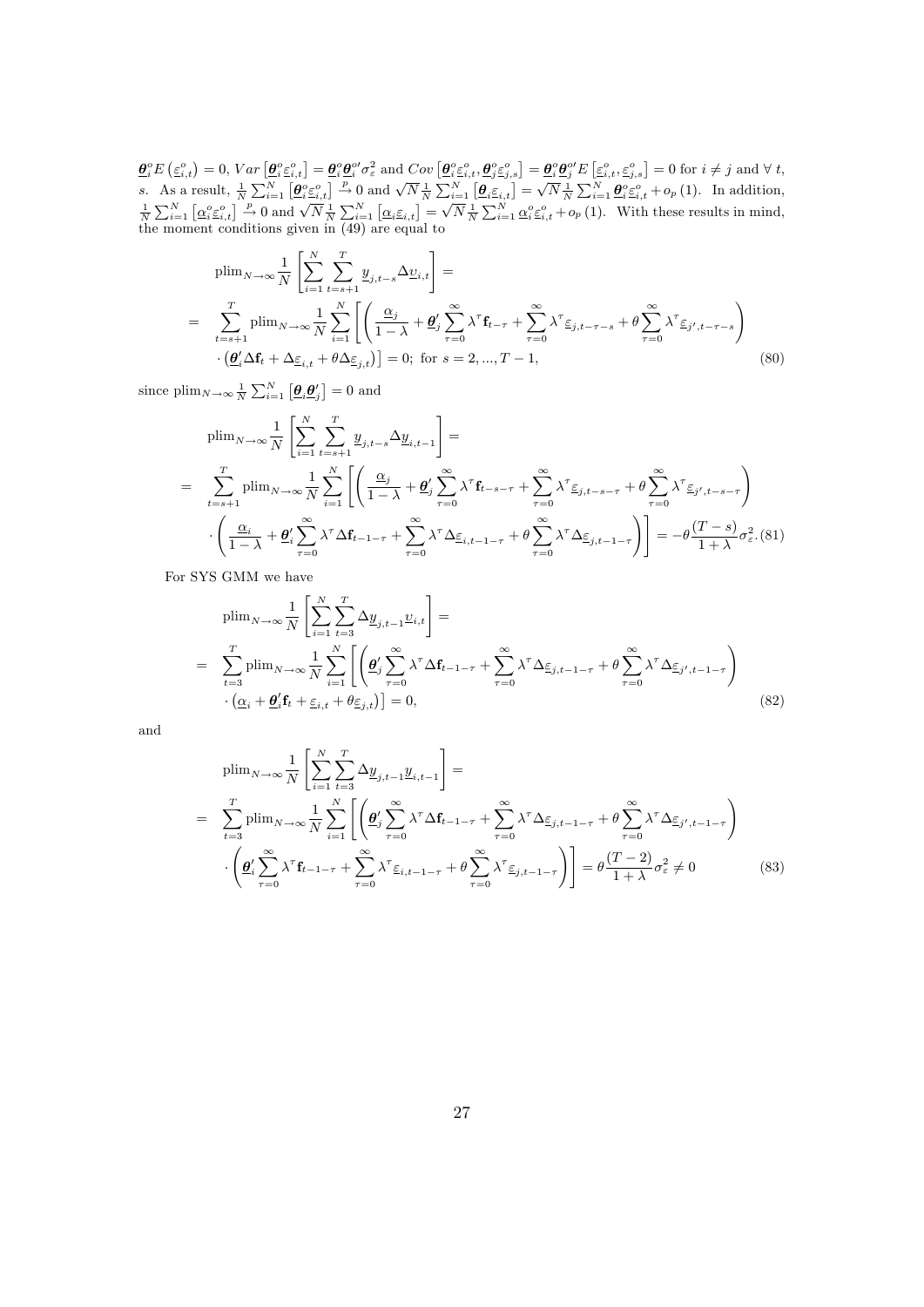| ţ                                                   |
|-----------------------------------------------------|
| 1                                                   |
|                                                     |
| ֧֦֦֧ׅ֚֚֚֚֚֚֚֚֚֚֚֚֚֚֚֚֚֚֚֚֓֡֡֡֡֡֡֡֡֡֡֬֝֓֡֞֡֓֡֡֡֡֡֡֡֡ |
|                                                     |
|                                                     |
| ن<br>ב                                              |
| م                                                   |
|                                                     |
|                                                     |
|                                                     |
|                                                     |
| ì                                                   |
| ŕ                                                   |
|                                                     |
|                                                     |
|                                                     |
|                                                     |
|                                                     |
|                                                     |
|                                                     |
|                                                     |
|                                                     |

|                                                                                                                                                                                                                                                                                                                                                                                                                                                   |         |                                                                                                                                                                                                                                                                                                                                                                        |                     |         |        |            |                                  |        |                                                                            | Table 1. Monte Carlo results, $\lambda$ (RMSE)                |                                                                      |                                                                                                                      |                                              |                                                           |                                                                      |                                                                  |                    |                 |            |                     |                                                              |
|---------------------------------------------------------------------------------------------------------------------------------------------------------------------------------------------------------------------------------------------------------------------------------------------------------------------------------------------------------------------------------------------------------------------------------------------------|---------|------------------------------------------------------------------------------------------------------------------------------------------------------------------------------------------------------------------------------------------------------------------------------------------------------------------------------------------------------------------------|---------------------|---------|--------|------------|----------------------------------|--------|----------------------------------------------------------------------------|---------------------------------------------------------------|----------------------------------------------------------------------|----------------------------------------------------------------------------------------------------------------------|----------------------------------------------|-----------------------------------------------------------|----------------------------------------------------------------------|------------------------------------------------------------------|--------------------|-----------------|------------|---------------------|--------------------------------------------------------------|
| $N = 400$                                                                                                                                                                                                                                                                                                                                                                                                                                         |         |                                                                                                                                                                                                                                                                                                                                                                        |                     | $= 0.5$ |        |            |                                  |        |                                                                            | ≺                                                             | $= 0.7$                                                              |                                                                                                                      |                                              |                                                           |                                                                      |                                                                  |                    | $\lambda = 0.9$ |            |                     |                                                              |
|                                                                                                                                                                                                                                                                                                                                                                                                                                                   |         | $\mathbf{FE}$ IV IV*                                                                                                                                                                                                                                                                                                                                                   |                     |         |        | <b>SYS</b> | $SYS^*$                          | EE     | $\geq$                                                                     | IV*                                                           | ΠH                                                                   | DIF*                                                                                                                 | SY <sub>S</sub>                              | $SSYS*$                                                   | EE                                                                   | $\geq$                                                           | IY                 |                 | ÞIF*       | <b>SYS</b>          | $SYS*$                                                       |
| $z = 1/3, T = 6$ . 161                                                                                                                                                                                                                                                                                                                                                                                                                            |         | $1.\overline{09}$                                                                                                                                                                                                                                                                                                                                                      | $\frac{205}{\cdot}$ | .416    |        | 476        | 490                              | 296    | <b>721</b>                                                                 | .713                                                          | 561                                                                  | 683                                                                                                                  | .661                                         | .684                                                      | 424                                                                  | 7.88                                                             | -<br>10            | 560             | 788        |                     |                                                              |
|                                                                                                                                                                                                                                                                                                                                                                                                                                                   | (0.364) | (25.6)                                                                                                                                                                                                                                                                                                                                                                 | (175)               | 226)    | (190)  | (159)      | (001)                            | (.426) | (1.14)                                                                     | (.222)                                                        | (.309)                                                               | (.219)                                                                                                               | (164)                                        | (112)                                                     | (495)                                                                | (307)                                                            | (2.92)             | (557)           | (.348)     | .165                | $\frac{112}{2}$                                              |
|                                                                                                                                                                                                                                                                                                                                                                                                                                                   |         |                                                                                                                                                                                                                                                                                                                                                                        |                     | 344     | 491    | 457        | $187$                            | .285   | 588                                                                        | 769.                                                          | .453                                                                 | 659                                                                                                                  | 635                                          | 679                                                       | .409                                                                 | 1.20                                                             | .058               | .430            | 726        | 821                 | .869                                                         |
| $z = 1/2$ , $T = 6$ [.153 4]<br>$z = 2/3$ , $T = 6$ [.140 4]<br>$z = 2/3$ , $T = 6$ [.140 3]<br>$z = 3/4$ , $T = 6$ [.122 5]<br>$z = 3/4$ , $T = 6$ [.122 5]<br>$z = 1/3$ , $T = 10$ [.312 3]<br>$z = 1/2$ , $T = 10$ [.3133] (2.133)                                                                                                                                                                                                             |         | $\begin{array}{r} (153 \quad 497 \quad 512 \\ (397) \quad (2.33) \quad (300) \\ (144) \quad (334) \quad (2.22) \\ (142) \quad (3.34) \quad (2.22) \\ (122 \quad 574 \quad 512 \quad 565 \quad 574 \\ (1.77) \quad (1.84) \quad (1.77) \\ (1.81) \quad (1.90) \quad (1.13) \\ (1.13) \quad (2.07) \quad (1.13) \\ (1.14) \quad (1.15) \quad (1.16) \\ (1.17) \quad (1.$ |                     | (.339)  | (218)  | (.219)     | (125)                            | (.458) | (8.94)                                                                     | (.971)                                                        | (.450)                                                               | $(\mbox{}^257)$                                                                                                      | $\binom{223}{617}$                           | (.129)                                                    | .528)                                                                | (14.9)                                                           | (3.47)             | (.693)          | (.422)     | (216)               | $\frac{127}{858}$                                            |
|                                                                                                                                                                                                                                                                                                                                                                                                                                                   |         |                                                                                                                                                                                                                                                                                                                                                                        |                     | 258     | .467   | 436        | .481                             | .269   | 7.43                                                                       | .739                                                          | .342                                                                 | .616                                                                                                                 |                                              | .669                                                      | .389                                                                 | .134                                                             | .736               | .351            | .649       | L61.                |                                                              |
|                                                                                                                                                                                                                                                                                                                                                                                                                                                   |         |                                                                                                                                                                                                                                                                                                                                                                        |                     |         |        | (.276)     | (151)                            | (.504) | $\begin{array}{c} (261) \\ -3.80 \\ (215) \\ 707 \\ (-250) \\ \end{array}$ | $\begin{array}{c} (2.00) \\ 511 \\ (15.3) \\ 699 \end{array}$ | $(.574)$<br>$.293$<br>$.603$<br>$.609$<br>$.176$<br>$.531$<br>$.531$ | $\begin{array}{c} (310) \\[-4pt] 578 \\[-4pt] 578 \\[-4pt] 696 \\[-4pt] 696 \\[-4pt] 113 \\[-4pt] 0.012 \end{array}$ |                                              | (.155)                                                    | $(.575)$<br>$.375$<br>$.606$<br>$.622$<br>$.608$<br>$.608$<br>$.608$ | (21.0)                                                           | (7.59)             | (757)           | (.487)     | (.262)              | $\frac{152}{850}$                                            |
|                                                                                                                                                                                                                                                                                                                                                                                                                                                   |         |                                                                                                                                                                                                                                                                                                                                                                        |                     |         |        | .423       |                                  | .258   |                                                                            |                                                               |                                                                      |                                                                                                                      |                                              |                                                           |                                                                      |                                                                  | 591                | .312            | 598.       | $88$ .              |                                                              |
|                                                                                                                                                                                                                                                                                                                                                                                                                                                   |         |                                                                                                                                                                                                                                                                                                                                                                        |                     |         | (276)  | (.304)     | (175)                            | (.533) |                                                                            |                                                               |                                                                      |                                                                                                                      | $599$<br>$(303)$<br>$672$<br>$(15)$<br>$653$ | $(175)$<br>$(178)$                                        |                                                                      | $\begin{array}{c} .612 \\ .657 \\ .915 \\ .23 \\ .1 \end{array}$ | $(5.42)$<br>$.903$ | (0.687)         | (.526)     | (.283)              |                                                              |
|                                                                                                                                                                                                                                                                                                                                                                                                                                                   |         |                                                                                                                                                                                                                                                                                                                                                                        |                     |         |        | 484        | .491                             | $471$  |                                                                            |                                                               |                                                                      |                                                                                                                      |                                              |                                                           |                                                                      |                                                                  |                    |                 | 850        |                     |                                                              |
|                                                                                                                                                                                                                                                                                                                                                                                                                                                   |         |                                                                                                                                                                                                                                                                                                                                                                        |                     |         |        | (115)      | (.072)                           | (.247) |                                                                            | $(129)$<br>$(701)$                                            |                                                                      |                                                                                                                      |                                              | $\begin{array}{c} \left( .072\right) \\ -694 \end{array}$ |                                                                      |                                                                  | (.210)             | (.320)          | (.162)     | $\frac{856}{(113)}$ |                                                              |
|                                                                                                                                                                                                                                                                                                                                                                                                                                                   |         |                                                                                                                                                                                                                                                                                                                                                                        |                     |         |        | 472        | .489                             | .459   |                                                                            |                                                               |                                                                      |                                                                                                                      |                                              |                                                           |                                                                      |                                                                  | .913               | .591            | .814       | 835                 |                                                              |
|                                                                                                                                                                                                                                                                                                                                                                                                                                                   |         |                                                                                                                                                                                                                                                                                                                                                                        |                     |         |        | (.165)     | (.083)                           | (.276) | (.663)                                                                     | (.191)                                                        |                                                                      | (130)                                                                                                                | $(0.166)$<br>$.634$                          | (.083)                                                    |                                                                      | (15.2)                                                           | $(.457)$<br>$.935$ | (429)           | (.207)     | (153)               | $(171)$<br>$(382)$<br>$(360)$<br>$(382)$<br>$(51)$<br>$(51)$ |
|                                                                                                                                                                                                                                                                                                                                                                                                                                                   |         |                                                                                                                                                                                                                                                                                                                                                                        |                     |         |        | .457       | .485                             | .443   | .718                                                                       |                                                               | -447                                                                 |                                                                                                                      |                                              | $\frac{678}{(102)}$                                       | .589                                                                 |                                                                  |                    | 515             | <b>C22</b> | 816                 |                                                              |
|                                                                                                                                                                                                                                                                                                                                                                                                                                                   |         |                                                                                                                                                                                                                                                                                                                                                                        |                     |         |        | (.212)     | (.102)                           | (.315) | (1.29)                                                                     | (2.89)                                                        | (.374)                                                               | $\begin{array}{c} 652 \\ -158 \\ 631 \end{array}$                                                                    | $(206)$<br>$625$                             |                                                           | (.355)                                                               | (16.4)                                                           | (13.7)             | (.501)          | (.267)     | $.191^{\circ}$      | .097                                                         |
|                                                                                                                                                                                                                                                                                                                                                                                                                                                   |         |                                                                                                                                                                                                                                                                                                                                                                        |                     |         |        | .449       | $\textcolor{red}{\textbf{-481}}$ | .433   | .773                                                                       | .560                                                          | .409                                                                 |                                                                                                                      |                                              | .673                                                      | 576                                                                  | 0.6                                                              | 1.13               | .489            | 719        | 808                 | 863                                                          |
| $\begin{array}{rcl} \left(42\right)\left(3.34\right)\left(2. z_{\sigma}\right)\,,\\ \left(49\right)\left(1.86\right)\left(1.77\right)\left(507\right)\,\left(276\right)\\ \left(470\right)\left(1.84\right)\left(1.77\right)\left(507\right)\left(276\right)\\ \left(213\right)\,\left(206\quad498\quad439\quad5\\ \left(213\right)\left(207\right)\left(1.13\right)\left(145\right)\\ \left(244\right)\left(313\right)\left(501\quad7\\ \left(2$ |         |                                                                                                                                                                                                                                                                                                                                                                        |                     |         | (.146) | (.235)     | (.118)                           | (.340) | (1.43)                                                                     | (4.23)                                                        | (.414)                                                               | (179)                                                                                                                | (0.228)                                      | (118)                                                     | (.379)                                                               | (13.8)                                                           | (15.1)             | (.527)          | (.305)     | (.208)              | $\left( \frac{110}{2} \right)$                               |

estimators, proposed by Arellano and Bond (1991) and Blundell and Bond (1998) respectively.  $DIF$  and  $SYS$  are estimated in two steps and they use  $y_{it-2}$  and  $y_{it-3}$  as instruments for  $\Delta y_{it-1}$  in the first-differenced equations. Furthermore, SYS uses the optimal weighting matrix (when  $\sigma_{\alpha}^2 = 0$ ), as derived in Windmeijer (2000). The superscript " indicates that the corresponding estimator uses instrument(s) with respect to another cross section. The data generating process is given by  $y_{it} = \lambda y_{it-1} + \alpha_i + \phi_i f_t + \varepsilon_{it} + \theta \varepsilon_{jt}, i = 1, 2, ..., N; t = -48, -47, ..., T$  with  $y_{i,-49} = 0$ <br>and the initial 50 observations being discarded.  $\alpha_i \sim \textit{iidN}(0, \sigma_a^2)$ , another cross section. The data generating process is given by  $y_{it} = \lambda y_{it-1} + \alpha_i + \phi_i f_t + \varepsilon_{it} + \theta \varepsilon_{jt}, i = 1, 2, ..., N$ ;  $t = -48, -47, ..., T$  with  $y_{i,-49} = 0$ <br>i. Notes:  $FE$  is the fixed effects estimator, IV is the Anderson-Hsiao estimator and  $DIF$  and  $SYS$  are the first-differenced and system GMM set according to (72), such that it changes according to the proportion of  $\sigma_u^2$  attributed to the factor structure. A alternates between 0.5, 0.7 and Notes: FE is the fixed effects estimator, IV is the Anderson-Hsiao estimator and DIF and SYS are the first-differenced and system GMM estimators, proposed by Arellano and Bond (1991) and Blundell and Bond (1998) respectively. DIF and SY S are estimated in two steps and they use  $y_{it-2}$  and  $y_{it-3}$  as instruments for  $\Delta y_{it-1}$  in the first-differenced equations. Furthermore, SYS uses the optimal weighting matrix (when  $\sigma_{\alpha}^2 = 0$ ), as derived in Windmeijer (2000). The superscript  $\alpha$  indicates that the corresponding estimator uses instrument(s) with respect to and the initial 50 observations being discarded.  $\alpha_i \sim \textit{iidN}$  (0,  $\sigma_{\alpha}^2$ ),  $f_t \sim \textit{iidN}$  (0,  $\sigma_f^2$ ) and  $\phi_i \sim \textit{iidU}$  [-0.25, 0.25].  $\sigma_{\alpha}^2$  is chosen to ensure that the impact of the two variance components,  $\alpha_i$  and  $u_{it}$ , on  $v_{ar}(y_{it})$  is held constant.  $\sigma_f^2$  is normalised to the value of (1) and  $\sigma_e^2$  is set according to (72), such that it changes according to the proportion of  $\sigma_u^2$  attributed to the factor structure. A alternates between 0.5, 0.7 and 0.9. All experiments are based on 2,000 replications. 0:9. All experiments are based on 2; 000 replications.